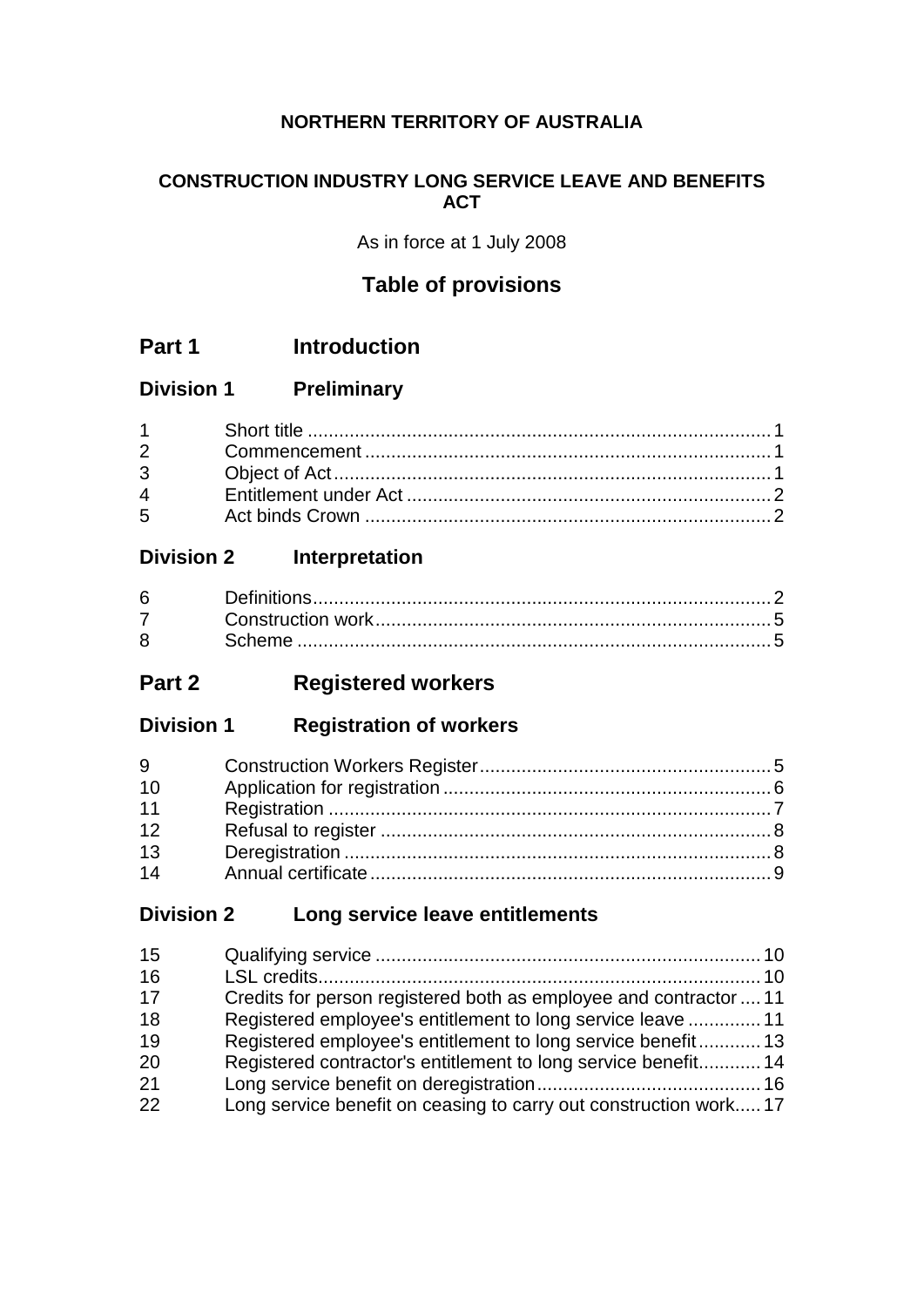## **Division 3 Obligations of registered workers**

| 23 |  |
|----|--|
| 24 |  |

## **Part 3 Registered employers**

## **Division 1 Registration of employers**

| 25 |  |
|----|--|
| 26 |  |
| 27 |  |

## **Division 2 Obligations of registered employers**

| 28 |  |
|----|--|
| 29 |  |
| 30 |  |
| 31 |  |

## **Part 4 Funding for Scheme**

## **Division 1 Long service levy**

| 32 |  |
|----|--|
| 33 |  |
| 34 |  |
| 35 |  |

## **Division 2 Board's powers relating to levy**

| 36 |  |
|----|--|
| 37 |  |
| 38 |  |
| 39 |  |

## **Division 3 Obligations relating to levy**

| 40           |  |
|--------------|--|
| 41           |  |
| $42^{\circ}$ |  |

## **Division 4 Levy collection**

| 43 |  |
|----|--|
| 44 |  |
| 45 |  |
| 46 |  |
| 47 |  |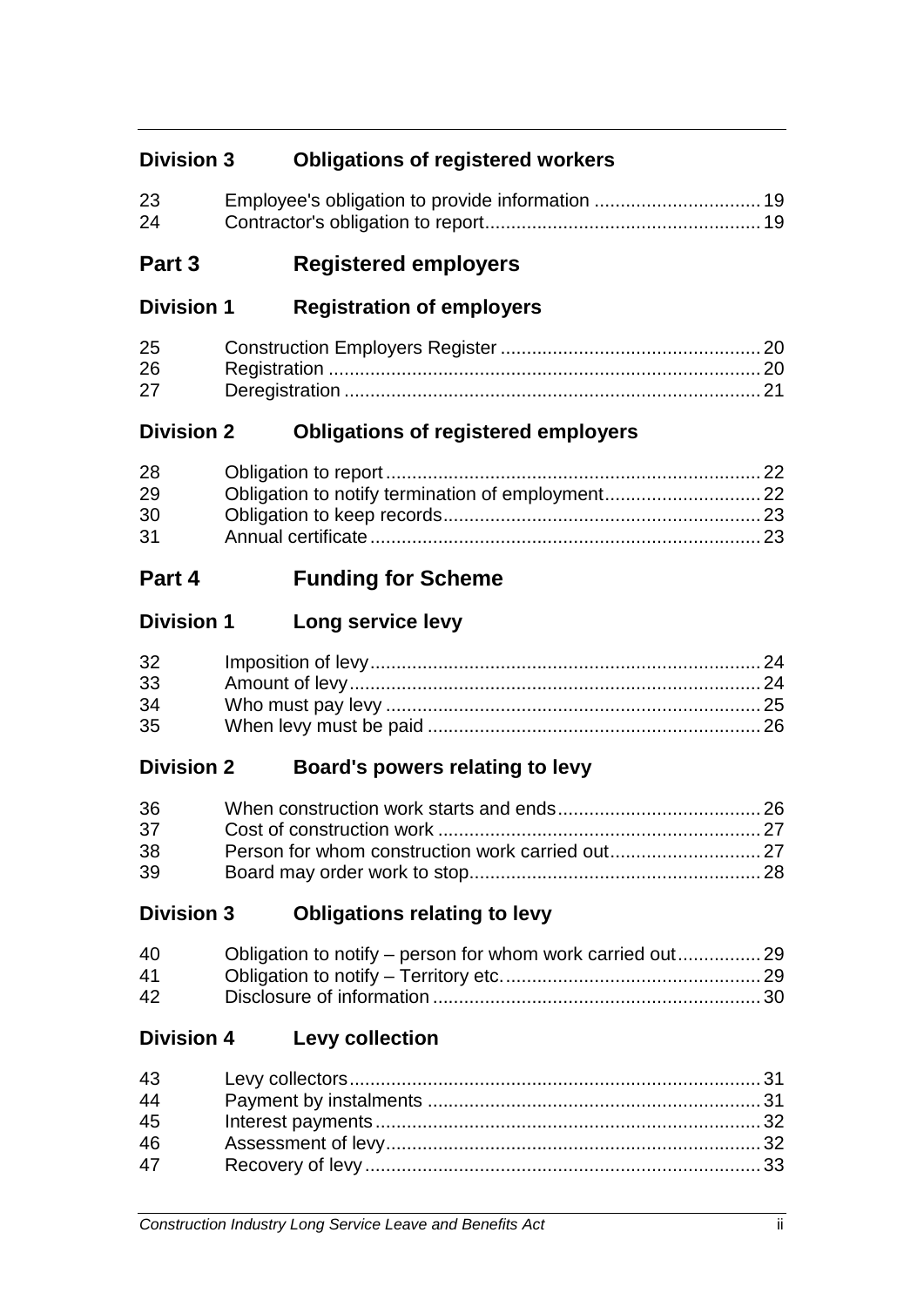| 48<br>49          |                                                               |  |
|-------------------|---------------------------------------------------------------|--|
| <b>Division 5</b> | Other matters about levy                                      |  |
| 50<br>51          |                                                               |  |
| <b>Division 6</b> | <b>Contribution for pre-commencement</b><br>construction work |  |
| 52                |                                                               |  |
| Part 5            | <b>Administration of Scheme</b>                               |  |
| <b>Division 1</b> | <b>Board</b>                                                  |  |
| 53                |                                                               |  |
| 54                |                                                               |  |
| 55                |                                                               |  |
| 56                |                                                               |  |
| 57                |                                                               |  |
| 58                | How Board must exercise powers and perform functions 37       |  |
| 59                |                                                               |  |
| 60                |                                                               |  |
| 61                |                                                               |  |
| 62                |                                                               |  |
| 63<br>64          |                                                               |  |
| 65                |                                                               |  |
| 66                |                                                               |  |
| 67                |                                                               |  |
| 68                |                                                               |  |
| 69                | Board to provide Auditor-General with financial statements40  |  |

# **Division 2 Financial matters etc.**

| 70 |  |
|----|--|
| 71 |  |
| 72 |  |
| 73 |  |
| 74 |  |
| 75 |  |

# **Division 3 Registrar**

| 76 |  |
|----|--|
| 77 |  |
| 78 |  |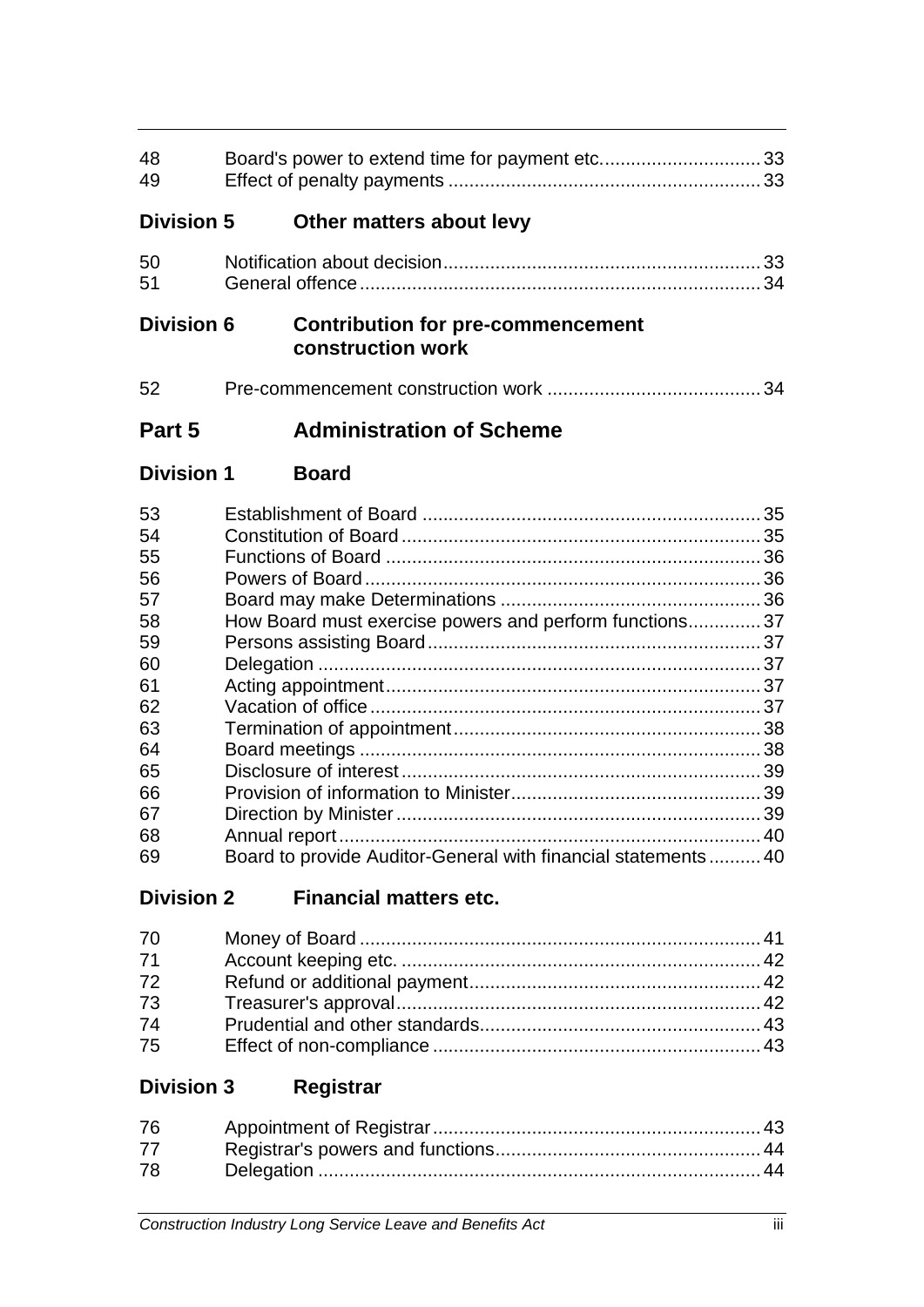| 79 |  |
|----|--|
| 80 |  |
| 81 |  |
| 82 |  |

## **Division 4 Reconsideration and review**

| 83 |  |
|----|--|
| 84 |  |
| 85 |  |

## **Division 5 Reciprocal agreements**

| 86 |  |
|----|--|
| 87 |  |
| 88 |  |

## **Division 6 Other administrative matters**

| 89 |  |
|----|--|
| 90 |  |
| 91 |  |
| 92 |  |

## **Part 6 Transitional matters for Construction Industry Long Service Leave And Benefits Act 2005**

## **Division 1 Transitional matters relating to Long Service Leave Act**

| 93  |                                                                |  |
|-----|----------------------------------------------------------------|--|
| 94  |                                                                |  |
| 95  | Recognition of previous service on employer's election 55      |  |
| 96  | Recognition of previous service on employee's application56    |  |
| 97  | Recognition of qualifying service for Long Service Leave Act58 |  |
| 98  |                                                                |  |
| 99  |                                                                |  |
| 100 |                                                                |  |

## **Division 2 Other transitional matters etc.**

| 101              |  |
|------------------|--|
| 102 <sub>1</sub> |  |

## **ENDNOTES**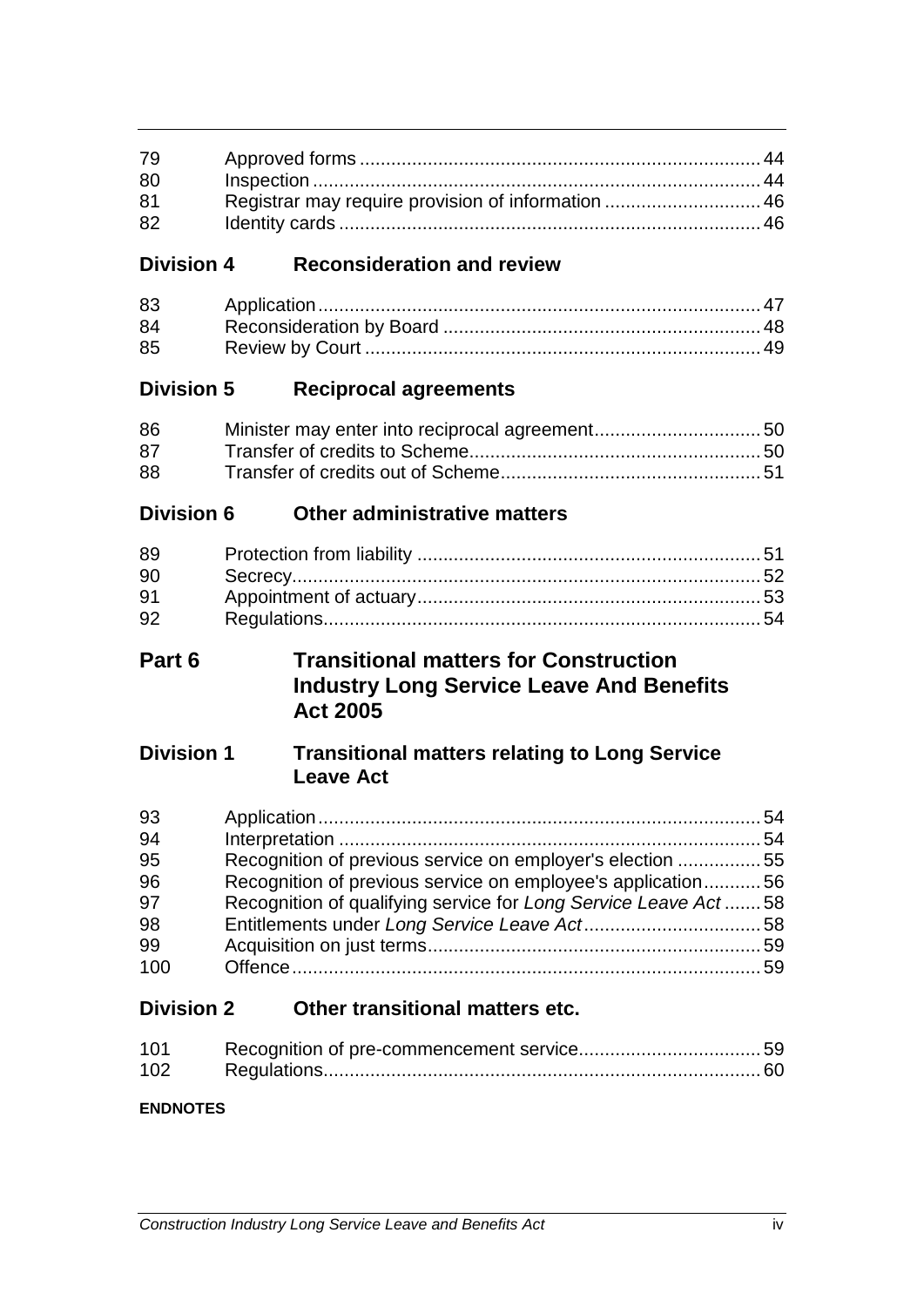## **NORTHERN TERRITORY OF AUSTRALIA**

As in force at 1 July 2008 \_\_\_\_\_\_\_\_\_\_\_\_\_\_\_\_\_\_\_\_

\_\_\_\_\_\_\_\_\_\_\_\_\_\_\_\_\_\_\_\_

## **CONSTRUCTION INDUSTRY LONG SERVICE LEAVE AND BENEFITS ACT**

**An Act to provide for long service leave and long service benefits for construction workers, and for related purposes**

## **Part 1 Introduction**

## **Division 1 Preliminary**

#### **1 Short title**

This Act may be cited as the *Construction Industry Long Service Leave and Benefits Act*.

#### **2 Commencement**

This Act comes into operation on the date fixed by the Administrator by notice in the *Gazette*.

## **3 Object of Act**

The object of this Act is to provide for the entitlements to long service leave and long service benefits for construction workers through a scheme that:

- (a) recognises the particular circumstances of the construction industry and construction workers in the Territory;
- (b) allows, through intergovernmental agreements:
	- (i) credits accrued under the scheme to be recognised by a similar scheme of a State; and
	- (ii) credits that were accrued under such a similar scheme to be recognised by the scheme; and
- (c) is funded primarily by a levy on construction work carried out in the Territory.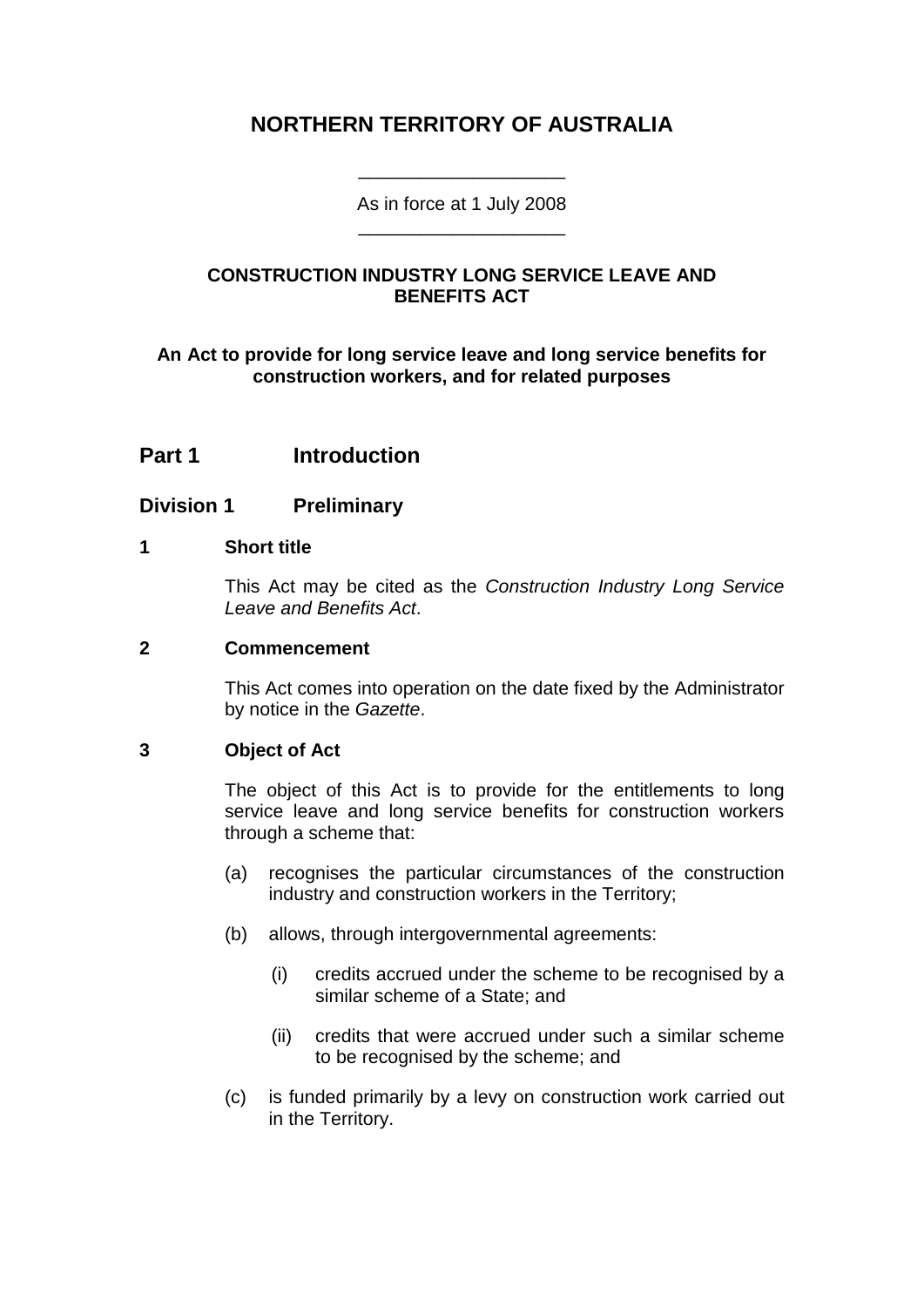#### **4 Entitlement under Act**

This Act does not permit a person to claim, for the same period during which the person is employed or engaged to carry out construction work, both:

- (a) an entitlement under this Act to long service leave or a long service benefit; and
- (b) a similar entitlement under another law (including an award or an agreement under that law).

#### **5 Act binds Crown**

This Act binds the Crown in right of the Territory and, to the extent the legislative power of the Legislative Assembly permits, the Crown in all its other capacities.

## **Division 2 Interpretation**

#### **6 Definitions**

In this Act, unless the contrary intention appears:

*annual certificate* means an annual certificate given by the Registrar under section 14 or 31.

*approved form* means a form approved by the Registrar under section 79.

*Board* means the Board established by section 53.

*Board member* means a member of the Board appointed under section 54.

*Chairperson* means the Chairperson of the Board appointed under section 54.

*Construction Employers Register* means the Register established by section 25.

*construction work* has the meaning in section 7.

*construction worker* means a natural person who carries out construction work either as an employee or as a contractor.

*Construction Workers Register* means the Register established by section 9.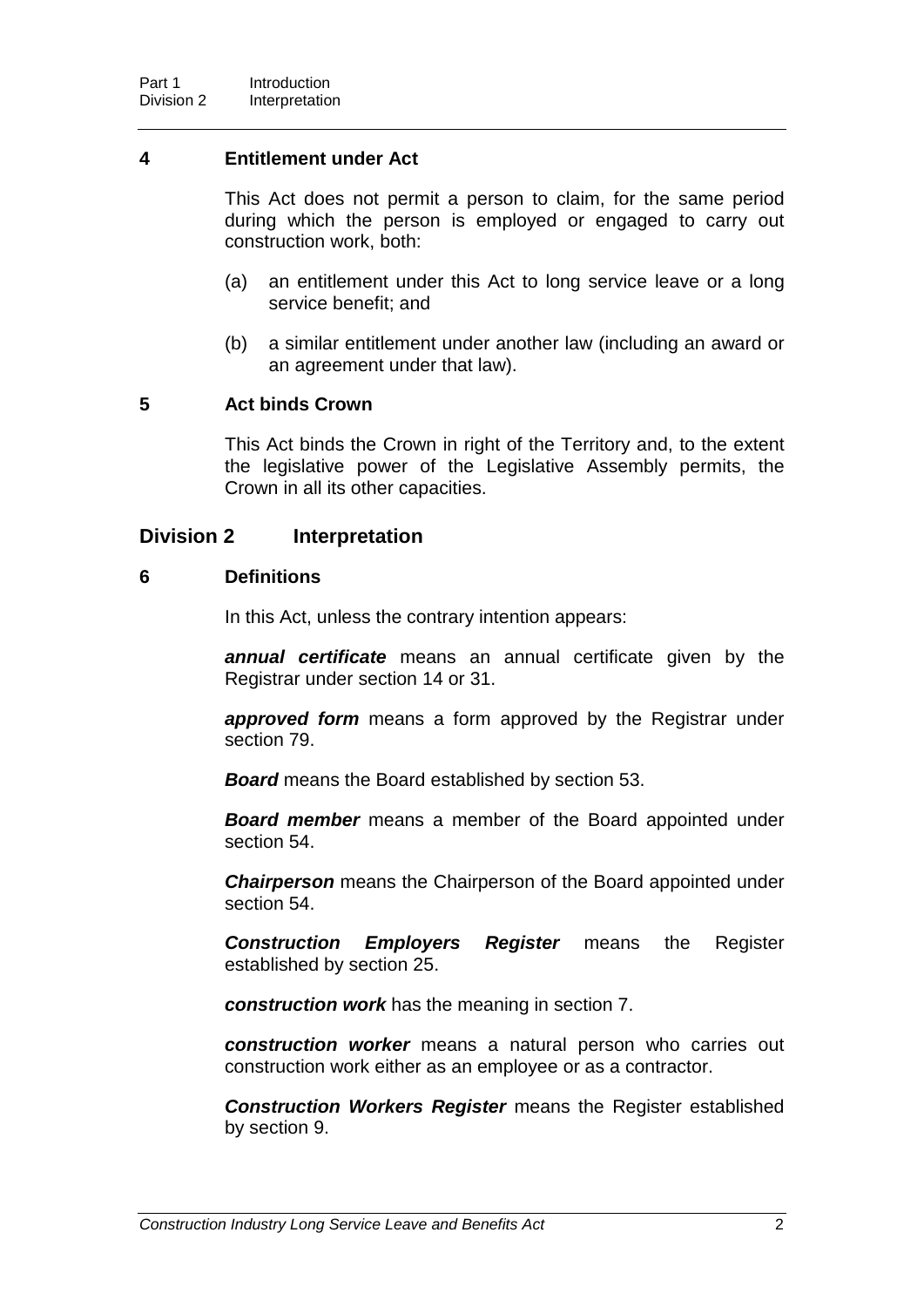*contractor* means a person who carries out work for a fee or reward on the person's own account.

*contractor pay rate* means a contractor pay rate worked out in accordance with the Determinations made for section 20(6)(b).

*cost*, of construction work, has the meaning in section 37.

*day of service* has the meaning in section 15(3).

*Determinations* means the determinations made by the Board under section 57.

*employee* means a natural person who carries out work under a contract of service or apprenticeship.

*employee pay rate* means an employee pay rate worked out in accordance with the Determinations made for section 19(4)(b).

*employer* means a person who employs an employee under a contract of service or apprenticeship.

*identity card* means an identity card for the Registrar or a delegate of the Registrar under section 82.

*levy* means the long service levy imposed by section 32.

*levy rate* means the percentage prescribed by the Regulations for section 33.

*local government counci***l** means a council constituted under the *Local Government Act*.

*long service benefit* means:

- (a) a payment by the Board under section 19 to a registered employee;
- (b) a payment by the Board under section 20 to a registered contractor;
- (c) a payment by the Board under section 21 in relation to a deregistered person; or
- (d) a payment by the Board under section 22 to a registered worker who has ceased to carry out construction work.

*LSL credits*, for a registered worker, has the meaning in section 16(2).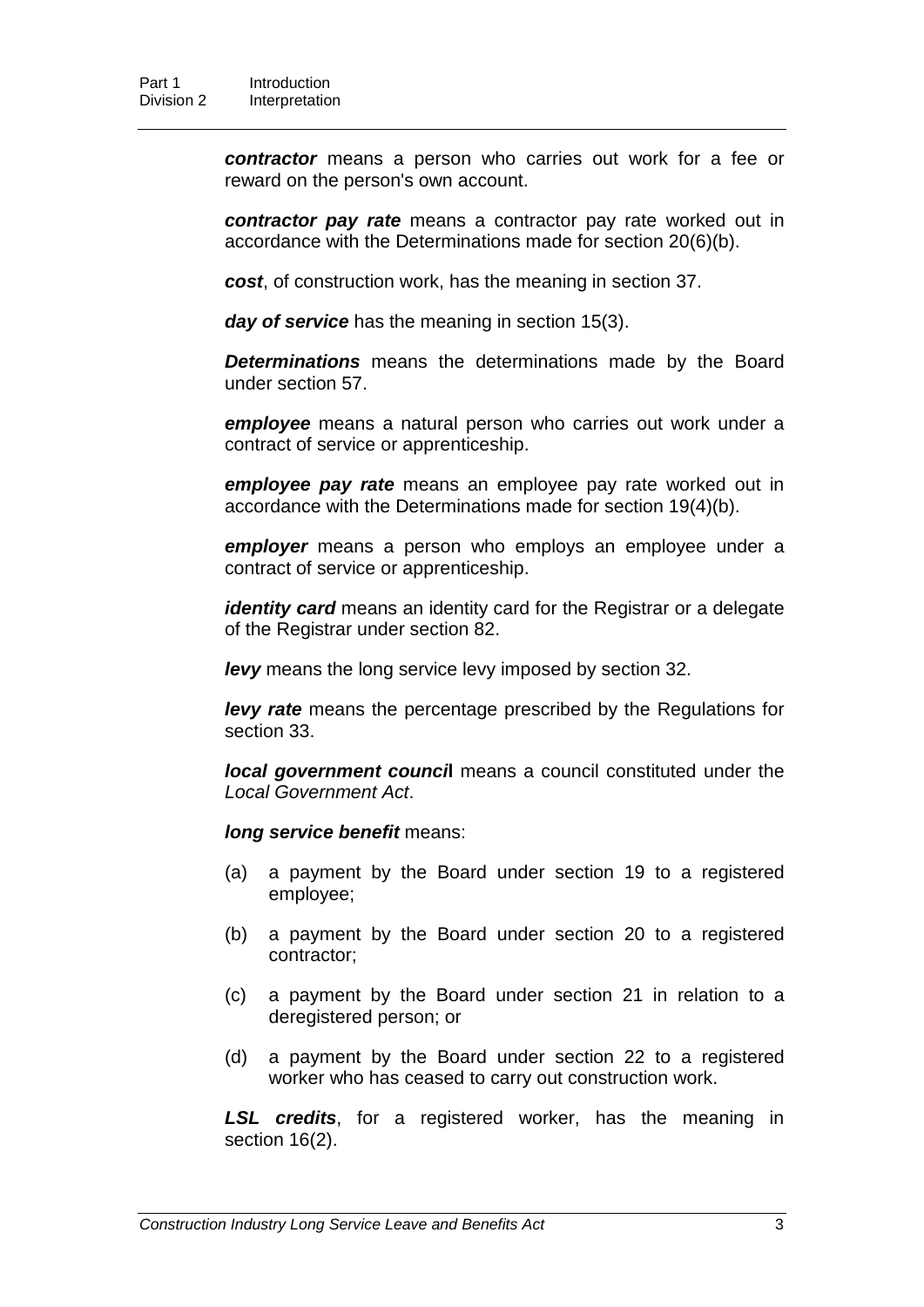**personal representative** includes the Public Trustee under the *Public Trustee Act*.

#### *previous service*:

- (a) in relation to a reciprocal scheme has the meaning in section 87; and
- (b) in relation to a transitional employee within the meaning of section 94(1) – has the meaning in section 94(1).

*public holiday* has the same meaning as in the *Public Holidays Act*.

*qualifying service* has the meaning in section 15.

*reciprocal agreement* means an agreement declared by the Minister to be a reciprocal agreement under section 86(3).

*reciprocal authority*, in relation to a reciprocal agreement, means the person or body mentioned in section 86(2)(a).

*reciprocal scheme* in relation to a reciprocal agreement, means the scheme mentioned in section 86(1)(a).

*registered contractor* means a person who is registered as a contractor under section 11 (whether or not the person is also registered as an employee under that section).

*registered employee* means a person who is registered as an employee under section 11 (whether or not the person is also registered as a contractor under that section).

*registered employer* means a person who is registered as an employer under section 26.

*registered worker* has the meaning in section 9(3).

*Registrar* means the Registrar appointed under section 76.

**Scheme** has the meaning in section 8.

*site*, in relation to construction work, means a site in the Territory (whether on land or off-shore) at which the construction work is to be or is being carried out.

*State* means a State or another Territory of the Commonwealth.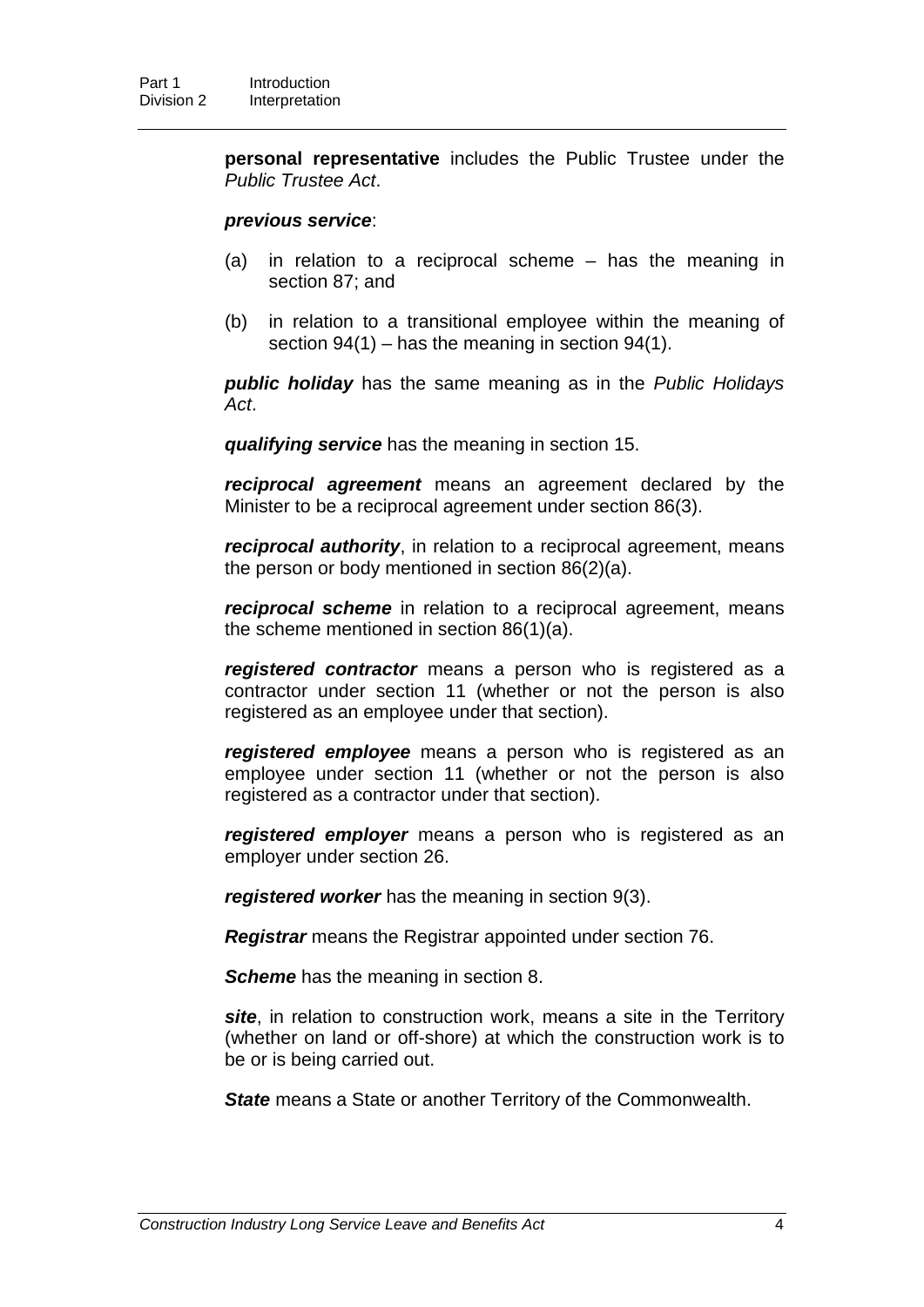## **7 Construction work**

Except as the Regulations otherwise provide, construction work has the same meaning as in the *Construction Contracts (Security of Payments) Act*.

## **8 Scheme**

For this Act, the Scheme consists of the provisions that:

- (a) are in this Act, the Regulations, the Determinations or any arrangements arising from this Act; and
- (b) relate to the following:
	- (i) the registration of construction workers and employers of construction workers;
	- (ii) the entitlements to long service leave and long service benefits for registered workers;
	- (iii) the obligations of registered workers and registered employers;
	- (iv) the recognition of previous service for registered workers;
	- (v) the imposition, assessment and collection of the levy.

## **Part 2 Registered workers**

## **Division 1 Registration of workers**

## **9 Construction Workers Register**

- (1) There is to be a Construction Workers Register.
- (2) The Registrar must include in the Register the following information:
	- (a) the name of each registered worker;
	- (b) each registered worker's qualifying service and LSL credits;
	- (c) any other information about each registered worker as is required by the Determinations.
- (3) For this Act, a registered worker is a person who:
	- (a) is registered as an employee (whether or not the person is also registered as a contractor); or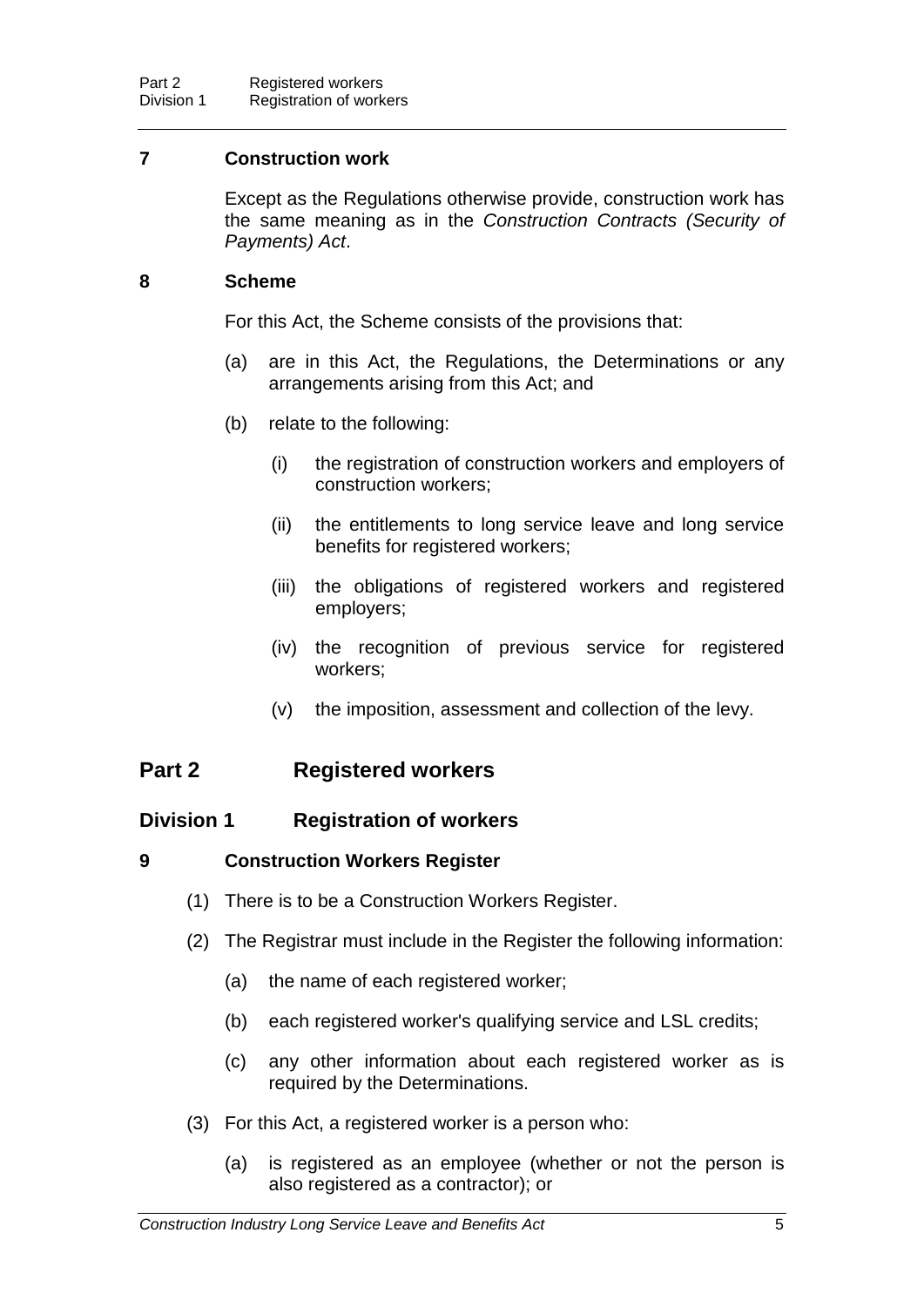(b) is registered as a contractor (whether or not the person is also registered as an employee).

## **10 Application for registration**

- (1) A person may apply to be registered as an employee if:
	- (a) the person is employed to carry out construction work in the Territory;
	- (b) either:
		- (i) the person's work description or classification is covered by clause 1.8, 5.1 or 5.11 of the *Building and Construction Industry (Northern Territory) Award 2002* (as in force from time to time); or
		- (ii) the nature of the work (including the circumstance in which the work is carried out) is specified in the Determinations;
	- (c) the work is not:
		- (i) to be carried out by the person in a managerial, clerical, administrative or professional capacity (for example, as an architect or engineer); or
		- (ii) otherwise excluded by the Determinations; and
	- (d) the person is not employed to carry out the work:
		- (i) by the Territory, a local government council or a statutory corporation;
		- (ii) by the Commonwealth, a State or a body corporate established for a public purpose by a law of the Commonwealth or of a State; or
		- (iii) by any other person or body, or in any other circumstance, that is specified in the Determinations.
- (2) A person may apply to be registered as a contractor if:
	- (a) the person is a natural person who is engaged as a contractor to carry out construction work in the Territory;
	- (b) subsection (1)(b) and (c) applies in relation to the person;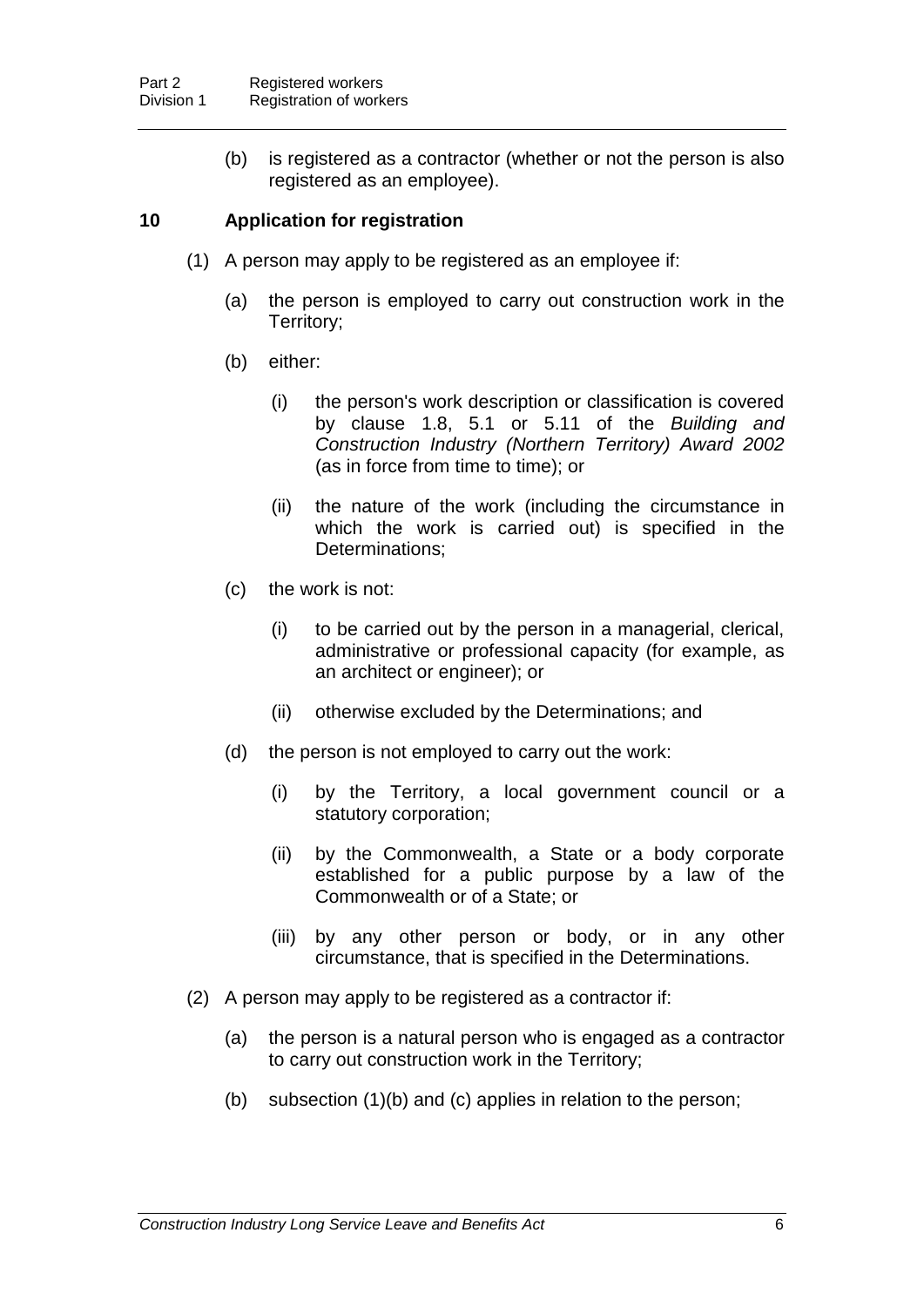- (c) the person is not engaged to carry out the work in the capacity of a contractor who:
	- (i) supplies materials for construction work; or
	- (ii) provides services while supplying such materials; and
- (d) the person is not engaged to carry out the work by any of the entities mentioned in subsection (1)(d)(i), (ii) or (iii) or in any other circumstance that is specified in the Determinations.
- (3) A registered employer may apply for a person to be registered as an employee if:
	- (a) the employer employs the person to carry out construction work (whether in the Territory or elsewhere); and
	- (b) subsection (1)(b), (c) and (d) applies in relation to the person.
- (4) An application under subsection (1), (2) or (3) must be made to the Registrar in an approved form.

#### **11 Registration**

- (1) The Registrar must register a person as an employee or as a contractor (as the case may be) if:
	- (a) an application for the registration is made under section 10(1), (2) or (3); and
	- (b) the Registrar is satisfied that the applicant is entitled to make the application.
- (2) The registration takes effect from the time when the registration is recorded in the Construction Workers Register.
- (3) This section does not prevent the Registrar from registering a person both as an employee and as a contractor where the person carries out construction work:
	- (a) as an employee during a period of time; and
	- (b) as a contractor during another period of time.
- (4) To avoid doubt, the registration of a person under a reciprocal scheme does not prevent the person from being registered under this section.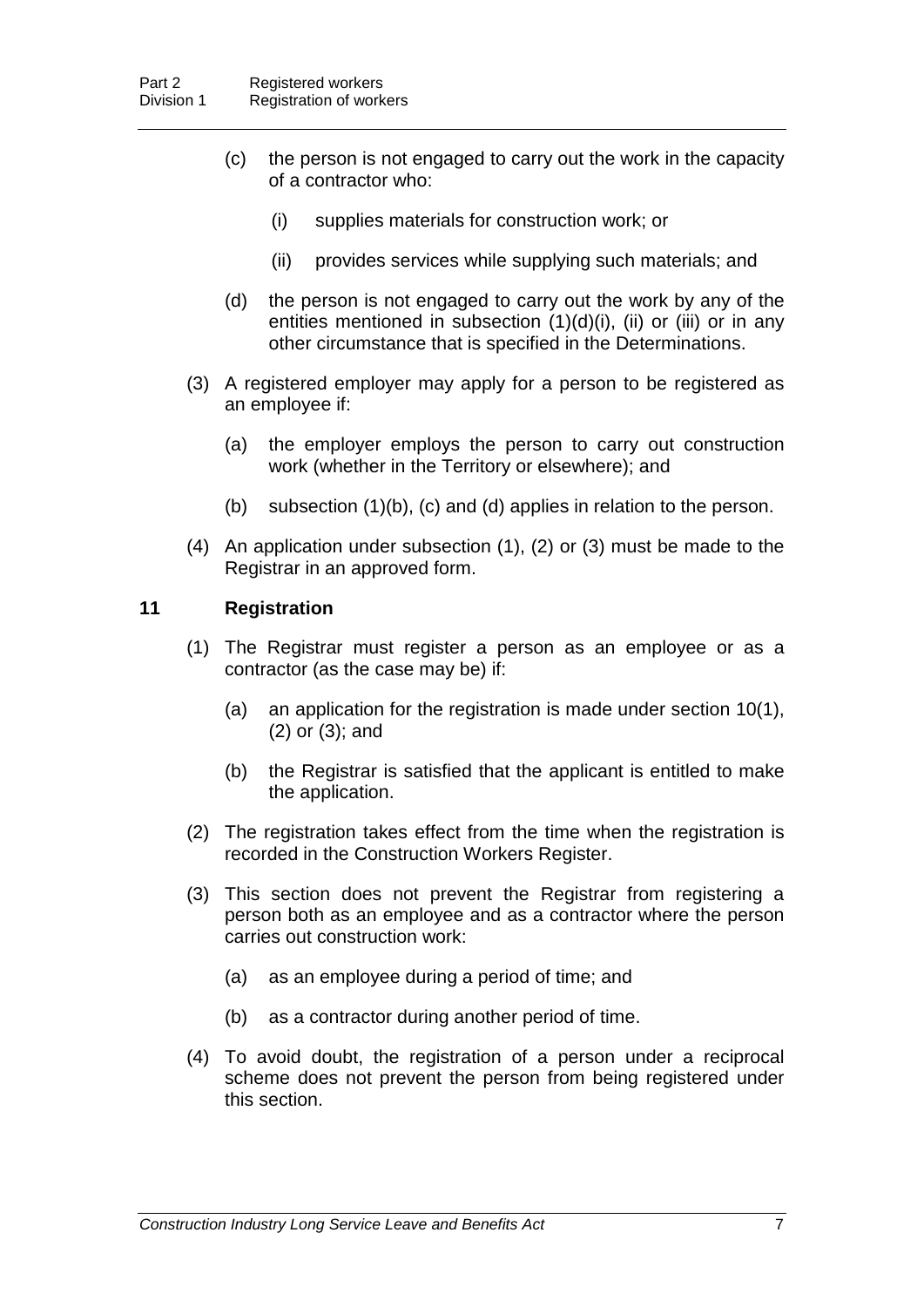## **12 Refusal to register**

- (1) The Registrar must refuse an application made under section 10(1), (2) or (3) if the Registrar is not satisfied that the applicant is entitled to make the application.
- (2) If the Registrar decides to refuse the application, the Registrar must give the applicant a notice, stating:
	- (a) the decision;
	- (b) the reasons for the decision; and
	- (c) that the applicant is entitled to apply for a reconsideration or review in relation to the decision under Part 5, Division 4.

#### **13 Deregistration**

- (1) The Registrar must deregister a person as a registered worker if any of the following occurs:
	- (a) for a continuous period of 4 years, the person has not been credited with any qualifying service;
	- (b) the person applies to the Registrar in an approved form for the deregistration on the basis that the person no longer carries out construction work;
	- (c) the person applies to the Registrar in an approved form for the deregistration on the basis that the person has retired from the workforce;
	- (d) the Registrar is satisfied that the person has died.
- (2) The person ceases to be a registered worker from the time when the deregistration is recorded in the Construction Workers Register.
- (3) The Registrar must give notice of the deregistration:
	- (a) by sending it to:
		- (i) the last known address of the person; or
		- (ii) the address of the person's personal representative if the person has died; or
	- (b) by any other means that the Registrar considers reasonable and practicable in the circumstances.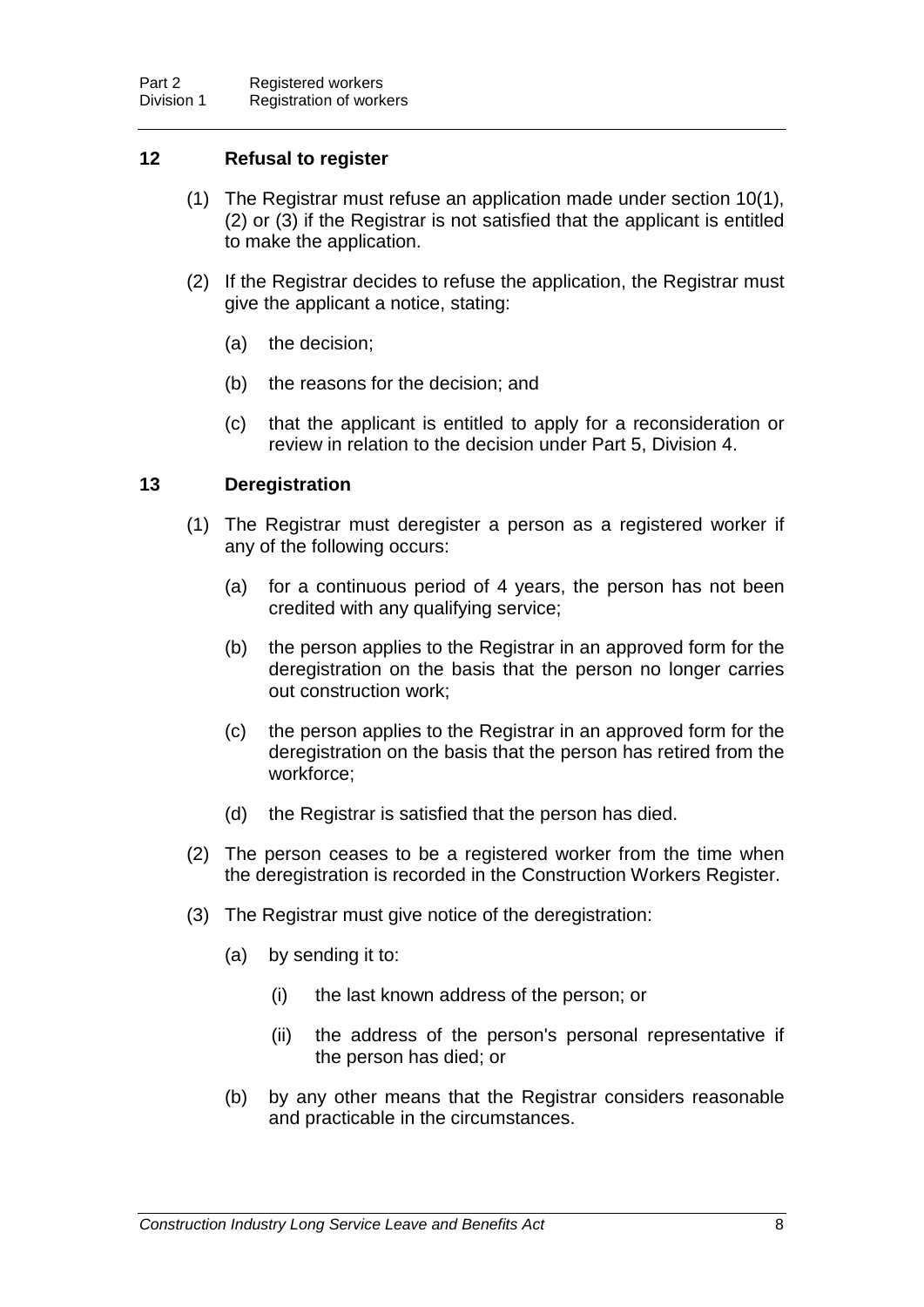- (4) If the Registrar decides to deregister a person because of subsection (1)(a), the Registrar must also state in the notice:
	- (a) the reasons for the decision; and
	- (b) that the person is entitled to apply for a reconsideration or review in relation to the decision under Part 5, Division 4.
- (5) Except as provided by section 21:
	- (a) this section does not prevent a deregistered person from being registered again; and
	- (b) any LSL credit or qualifying service credited to the person before the deregistration ceases to have effect from the time of the deregistration.
- (6) The Registrar must not deregister a person as a registered worker except in accordance with this section.

#### **14 Annual certificate**

- (1) The Registrar must, as soon as practicable after the end of each financial year, give each registered worker a certificate stating:
	- (a) the worker's qualifying service as at the end of that year;
	- (b) the worker's LSL credits as at the end of that year;
	- (c) that the worker is entitled to apply for a reconsideration or review under Part 5, Division 4 in relation to:
		- (i) the information in the certificate; or
		- (ii) the information in the Construction Workers Register that relates to the worker; and
	- (d) any other matters as are required by the Determinations.
- (2) The certificate must be prepared on the basis of the information included in the Construction Workers Register.
- (3) The Registrar may correct any errors in the certificate by issuing a revised certificate to the worker at a later time.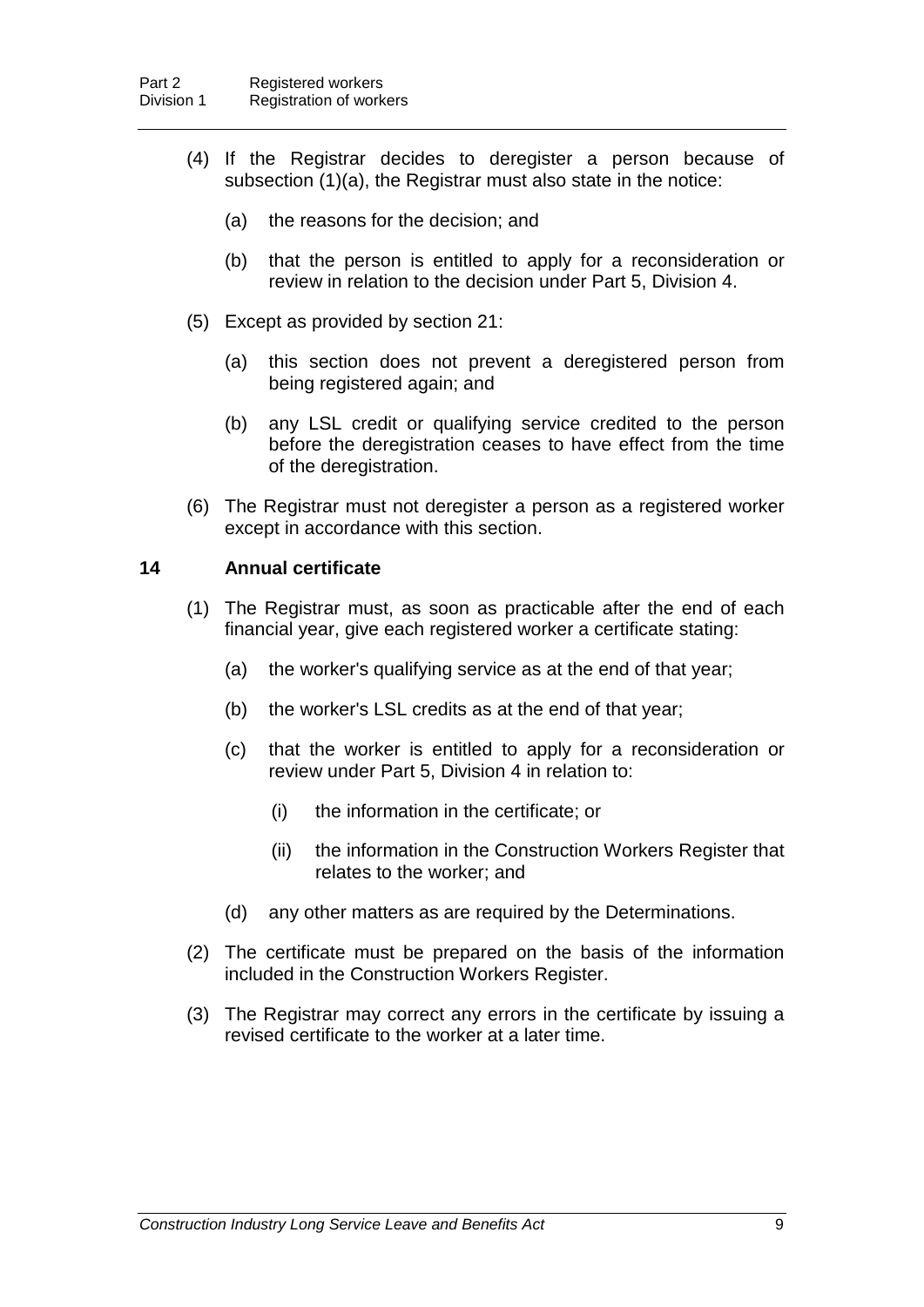## **Division 2 Long service leave entitlements**

## **15 Qualifying service**

- (1) The Registrar must credit each registered worker with an amount of qualifying service for a financial year that is equal to the total number of the worker's days of service for that year.
- (2) However, the Registrar must not credit the worker with more than 260 days of qualifying service for a financial year.
- (3) Subject to the Determinations, each of the following is a day of service for the worker:
	- (a) a workday throughout which the worker carries out construction work in the Territory;
	- (b) a public holiday or a day of paid absence for the worker (other than a day that is part of long service leave granted to the worker) while the worker is employed or engaged to carry out construction work in the Territory;
	- (c) a day of service worked out in accordance with the Determinations in relation to a time when the worker is employed or engaged to carry out construction work in the Territory (for example, for construction work carried out, or paid absence, for part of a day).
- (4) Except as provided by section 101, in crediting the worker with qualifying service, the Registrar must take into account the worker's days of service in relation to the following periods:
	- (a) the period of 12 months immediately before the worker becomes a registered worker;
	- (b) a period during which the worker is a registered worker.

#### **16 LSL credits**

- (1) The Registrar must credit each registered worker with a long service leave credit (*LSL credit*) of 6.5 days for each qualifying service of 260 days that has been credited to the worker.
- (2) A registered worker's LSL credits at any time is the sum of the following that remains credited to the worker at that time:
	- (a) the worker's LSL credits under subsection (1);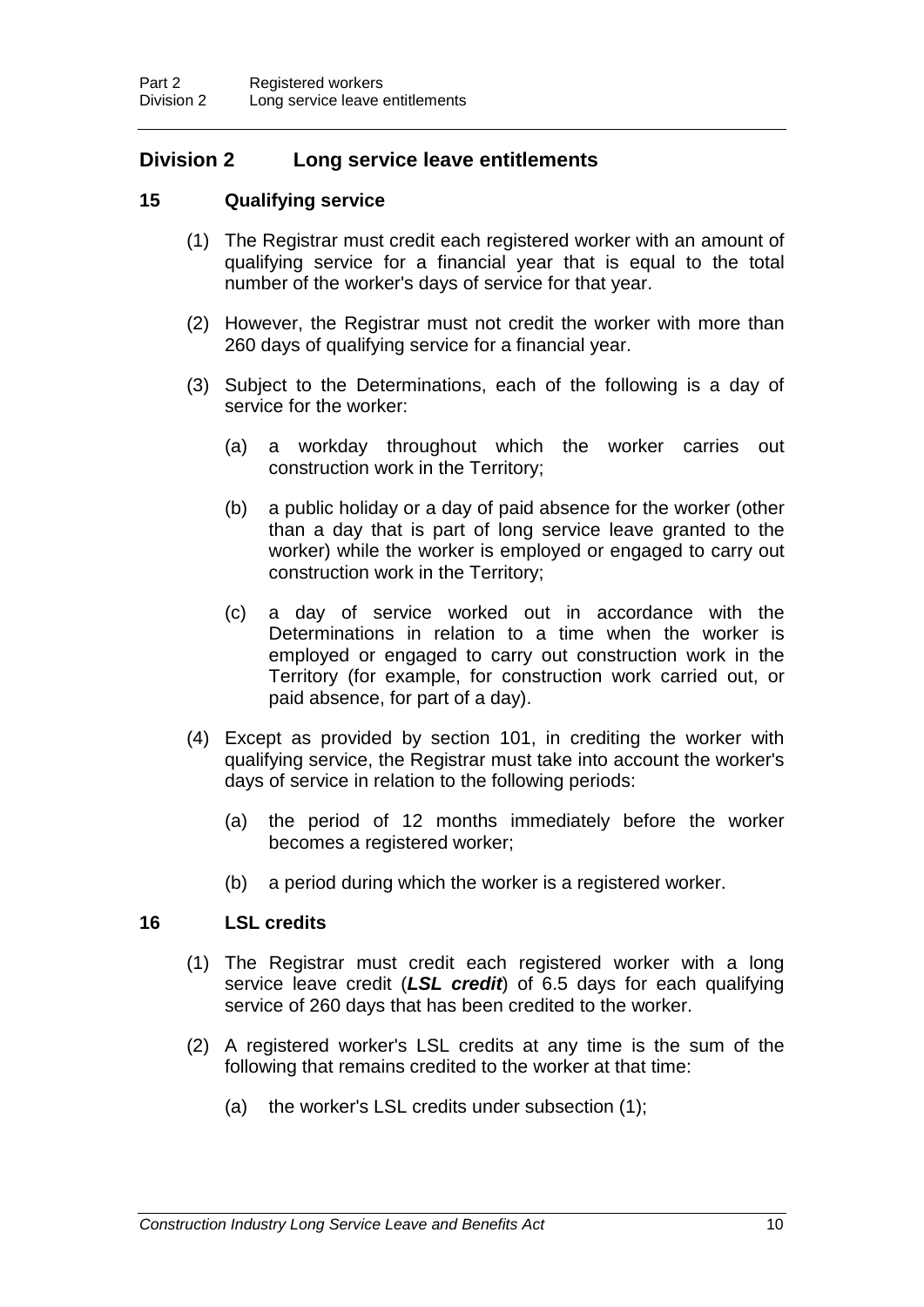(b) any LSL credit converted from the worker's previous service under section 87, 95 or 96.

#### *Example for section 16*

*A registered worker who has 260 days of qualifying service for each year of a 10-year period will therefore be entitled to 65 days of LSL credits at the end of that period.*

#### **17 Credits for person registered both as employee and contractor**

To avoid doubt, if a registered worker is registered both as an employee and as a contractor:

- (a) the worker must not be credited with any qualifying service in relation to the same day of service more than once;
- (b) subject to sections 87, 95 and 96 the worker's LSL credits must be based on the total amount of the worker's qualifying service; and
- (c) an entitlement to long service leave or a long service benefit for the worker must be based on the total amount of the worker's LSL credits.

#### *Example for section 17:*

*A registered worker who is an employee when applying for a long service benefit can therefore utilise all the LSL credits credited to the worker, including LSL credits for work carried out by the worker as a contractor.*

#### **18 Registered employee's entitlement to long service leave**

- (1) A registered employee who is employed by a registered employer has an entitlement to be granted long service leave if any of the following occurs:
	- (a) the employee has been credited with a total of 65 days of LSL credits for the first time;
	- (b) the employee has been credited with a total of 32.5 days of additional LSL credits after the employee was credited with the 65 days of LSL credits mentioned in paragraph (a);
	- (c) whenever the employee has again been credited with a total of 32.5 days of additional LSL credits after the employee was credited with the 32.5 days of LSL credits mentioned in paragraph (b).
- (2) The entitlement is for the employee to be granted an amount of long service leave not exceeding:
	- (a) if subsection  $(1)(a)$  applies 65 days; or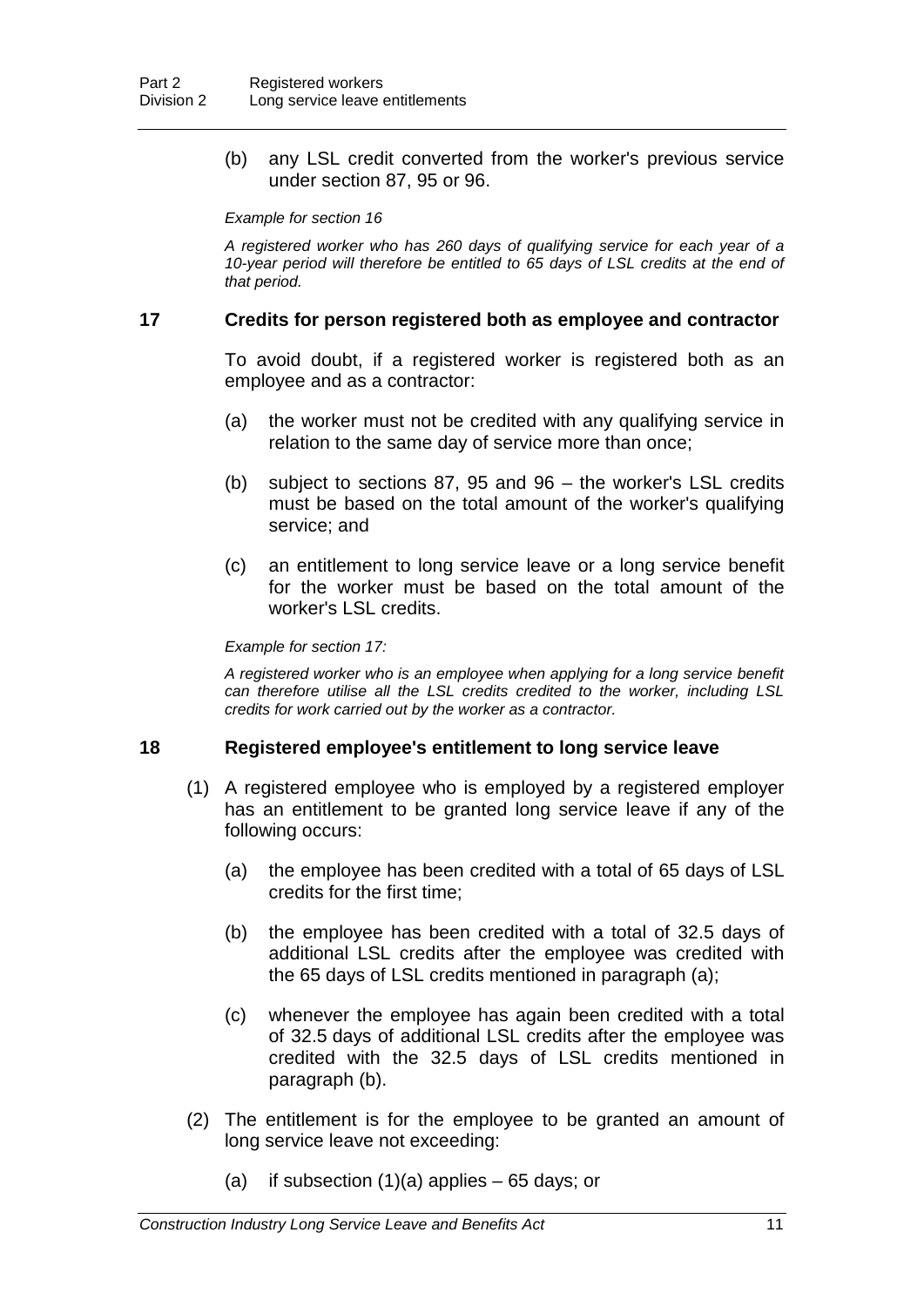- (b) if subsection  $(1)(b)$  or  $(c)$  applies  $-32.5$  days.
- (3) If the employee has an entitlement under subsection (1), the employee may apply to the employer for an amount of long service leave not exceeding:
	- (a) the amount mentioned in subsection (2)(a) or (b) (as the case may be) if the employee does not have any unused entitlement; or
	- (b) if the employee has any unused entitlement the sum of the amount mentioned in subsection (2)(a) or (b) (as the case may be) and the unused entitlement.
- (4) The employer must grant the leave if the Registrar confirms that the employee is entitled to make the application.
- (5) The leave must start:
	- (a) having regard to the needs of the employer's business as soon as practicable; or
	- (b) from a date that is agreed upon between the employer and employee.
- (6) The leave may be taken:
	- (a) in one continuous period; or
	- (b) if the employer and employee agree, in separate periods each of which is not less than 5 days.
- (7) A Saturday, Sunday or a public holiday must not be counted as part of the leave.
- (8) For this section:
	- (a) a reference to an unused entitlement is a reference to so much of any previous entitlement of the employee under subsection (1) as has not been applied for payments of long service benefits to the employee; and
	- (b) a reference to an amount mentioned in subsection (2)(a) or (b) for an employee who is also a registered contractor is a reference to so much of that amount as is reduced by any entitlement of the employee under section 20(1) that:
		- (i) is based on the same LSL credits or additional LSL credits mentioned in subsection (1)(a), (b) or (c) that relate to that amount; and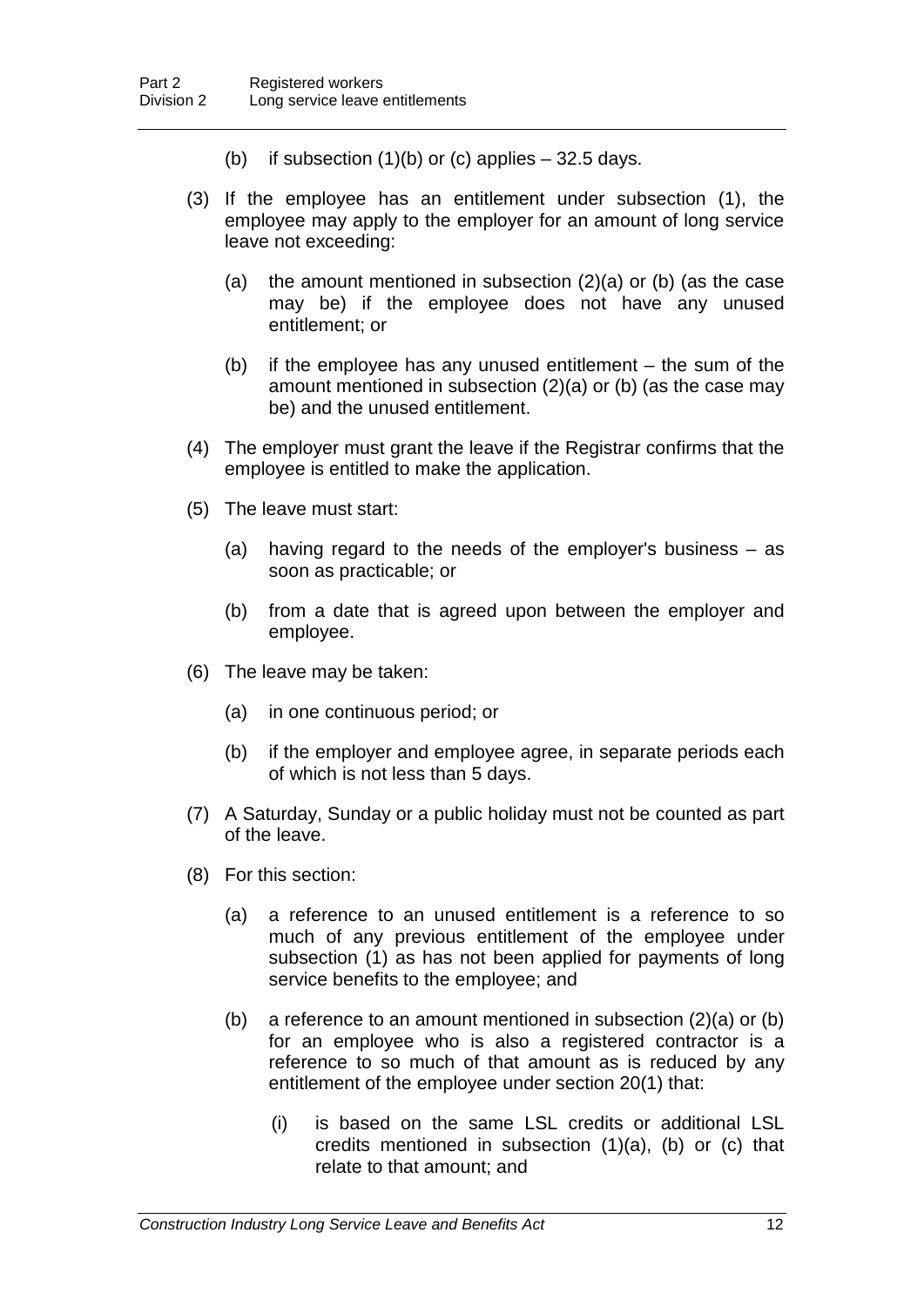(ii) has been applied for payments of long service benefits to the employee as a registered contractor.

#### *Example for section 18*

*John is a registered employee who has been credited with 78 days of LSL credits. John has never used any of his LSL credits to apply for long service leave or long service benefits. As John is employed by a registered employer, he is now entitled to be granted long service leave by that employer for a period not exceeding 65 days (see subsections (1) and (2)).*

John is granted 65 days of long service leave. He will not be entitled to be *granted long service leave again until he has been credited with 19.5 days of additional LSL credits (so as to make up the 32.5 days of additional LSL credits required by subsection (1)(b)).*

*Three years later, John has 32.5 days of LSL credits and is granted long service leave for 32 days. Because of subsection (1)(c), John will not be entitled to be granted long service leave again until he has been credited with 32 days of additional LSL credits.*

#### **19 Registered employee's entitlement to long service benefit**

- (1) A registered employee to whom long service leave has been granted under section 18 may apply to the Board for a long service benefit for the leave.
- (2) The application must be made to the Board in an approved form.
- (3) If the Board is satisfied that the applicant is entitled to be granted the leave:
	- (a) the Board must accept the application and pay a long service benefit for the leave to the applicant; and
	- (b) the amount of the benefit is worked out by multiplying the amount of the leave by the employee pay rate that was applicable to the applicant at the time of the application.
- (4) For subsection (3):
	- (a) the amount of the leave must be expressed as a number (including a decimal number) of days; and
	- (b) the employee pay rate must be worked out in accordance with the Determinations.
- (5) The Registrar must reduce the applicant's LSL credits by the amount of the leave if the Board decides to accept the application.
- (6) The Board must refuse the application if the Board is not satisfied that the applicant is entitled to be granted the leave.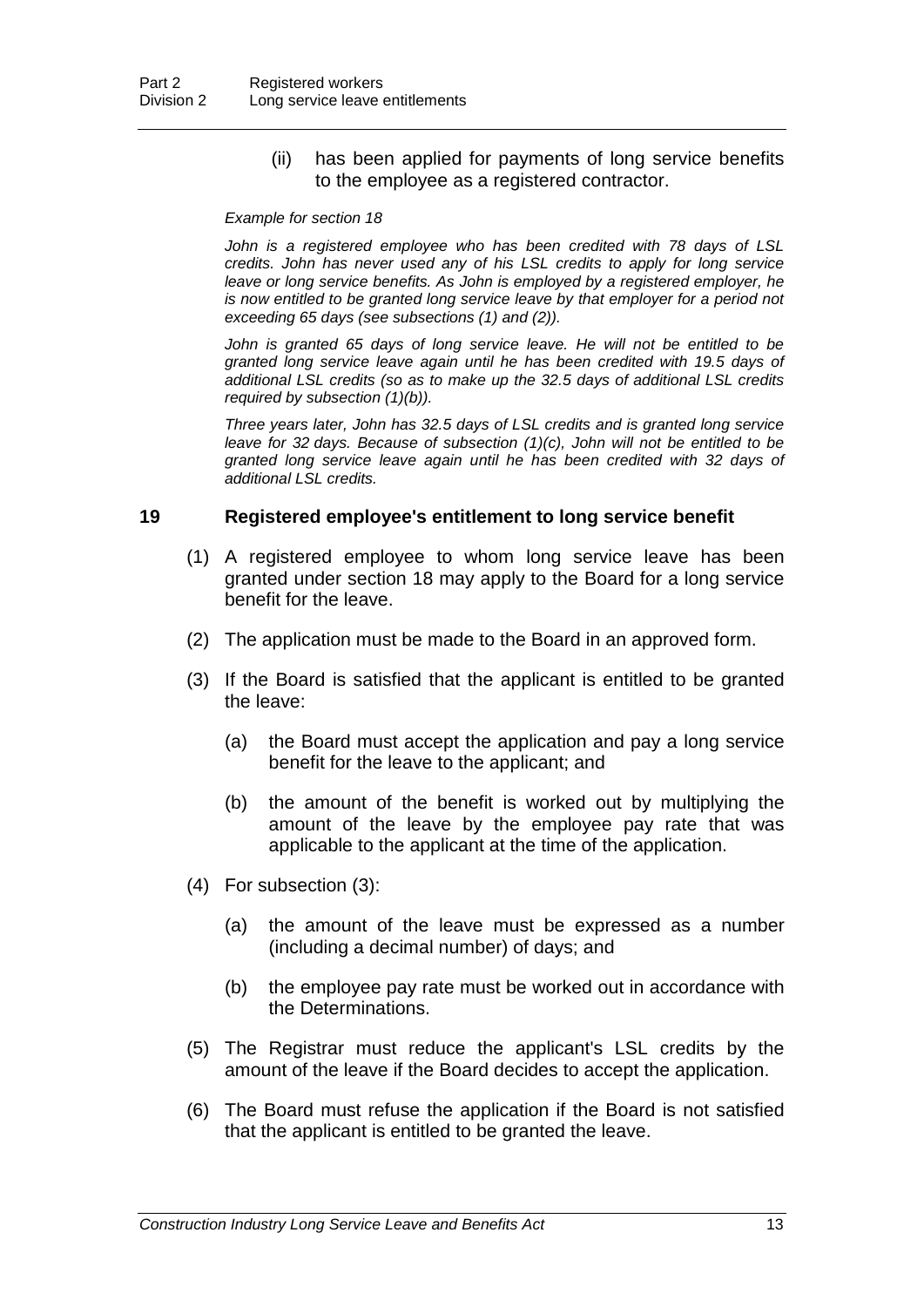- (7) Whether the Board decides to accept or refuse the application, the Board must, as soon as practicable after making the decision, give the applicant a notice stating:
	- (a) the decision;
	- (b) the reasons for the decision; and
	- (c) that the applicant is entitled to apply for a reconsideration or review in relation to the decision under Part 5, Division 4.

## **20 Registered contractor's entitlement to long service benefit**

- (1) A registered contractor has an entitlement to be paid a long service benefit if any of the following occurs:
	- (a) the contractor has been credited with a total of 65 days of LSL credits for the first time;
	- (b) the contractor has been credited with a total of 32.5 days of additional LSL credits after the contractor was credited with the 65 days of LSL credits mentioned in paragraph (a);
	- (c) whenever the contractor has again been credited with a total of 32.5 days of additional LSL credits after the contractor was credited with the 32.5 days of LSL credits mentioned in paragraph (b).
- (2) The entitlement is for the contractor to be paid a long service benefit for an amount of LSL credits not exceeding:
	- (a) if subsection  $(1)(a)$  applies 65 days; or
	- (b) if subsection  $(1)(b)$  or (c) applies  $-32.5$  days.
- (3) If the contractor has an entitlement under subsection (1), the contractor may apply to the Board for a long service benefit for an amount of LSL credits (the *redeemed credits*) not exceeding:
	- (a) the amount mentioned in subsection (2)(a) or (b) (as the case may be) if the contractor does not have any unused entitlement; or
	- (b) if the contractor has any unused entitlement the sum of the amount mentioned in subsection (2)(a) or (b) (as the case may be) and the unused entitlement.
- (4) The application must be made in an approved form.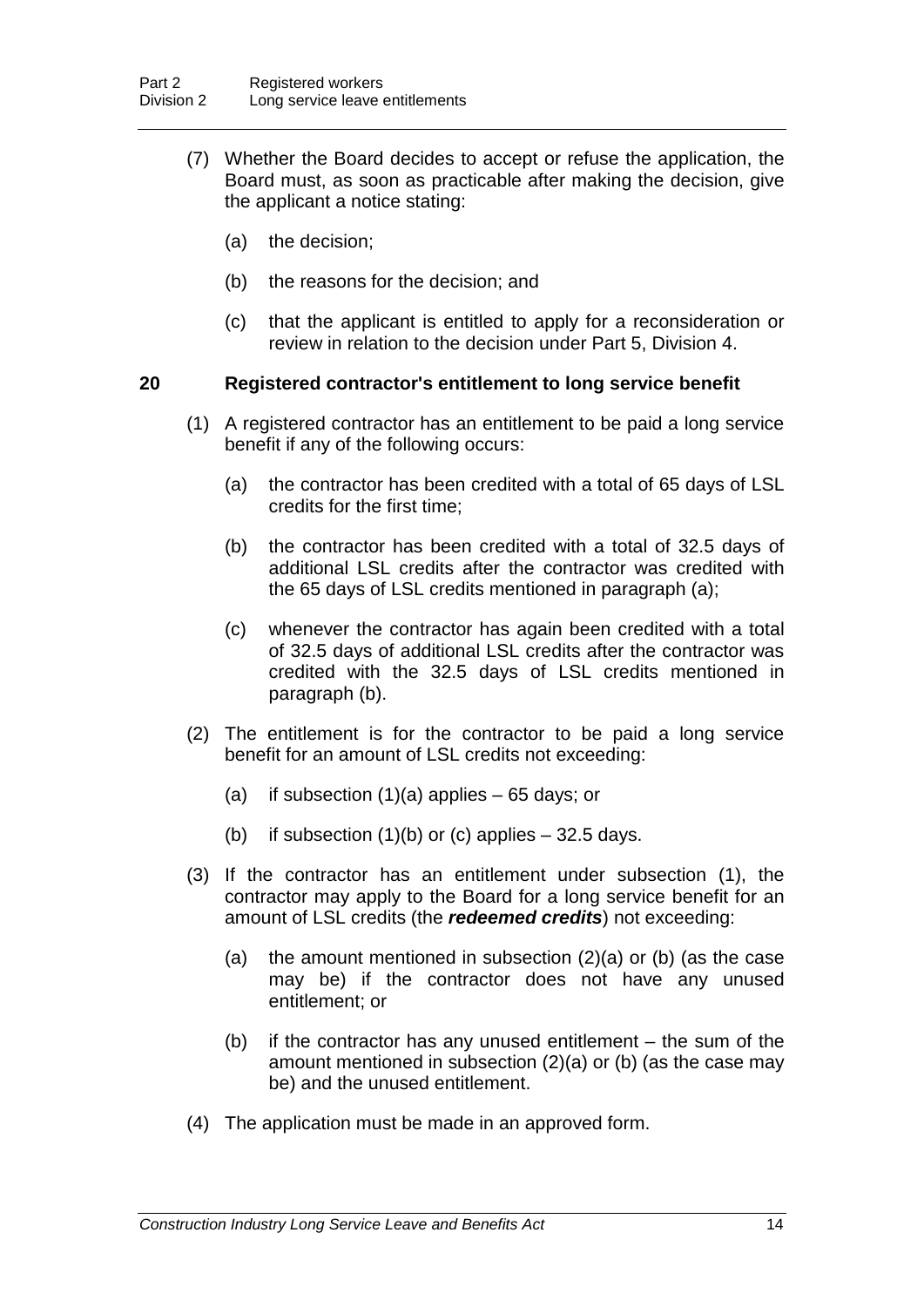- (5) If the Board is satisfied that the applicant is entitled to make the application:
	- (a) the Board must accept the application and pay a long service benefit for the redeemed credits to the applicant; and
	- (b) the amount of the benefit is worked out by multiplying the amount of the redeemed credits by the contractor pay rate that was applicable to the applicant at the time of the application.
- (6) For subsection (5):
	- (a) the amount of the redeemed credits must be expressed as a number (including a decimal number) of days; and
	- (b) the contractor pay rate must be worked out in accordance with the Determinations.
- (7) The Registrar must reduce the applicant's LSL credits by the amount of the redeemed credits if the Board decides to accept the application.
- (8) The Board must refuse the application if the Board is not satisfied that the applicant is entitled to make the application.
- (9) Whether the Board decides to accept or refuse the application, the Board must, as soon as practicable after making the decision, give the applicant a notice stating:
	- (a) the decision;
	- (b) the reasons for the decision; and
	- (c) that the applicant is entitled to apply for a reconsideration or review in relation to the decision under Part 5, Division 4.
- (10) For this section:
	- (a) a reference to an unused entitlement is a reference to so much of any previous entitlement of the contractor under subsection (1) as has not been applied for payments of long service benefits to the contractor; and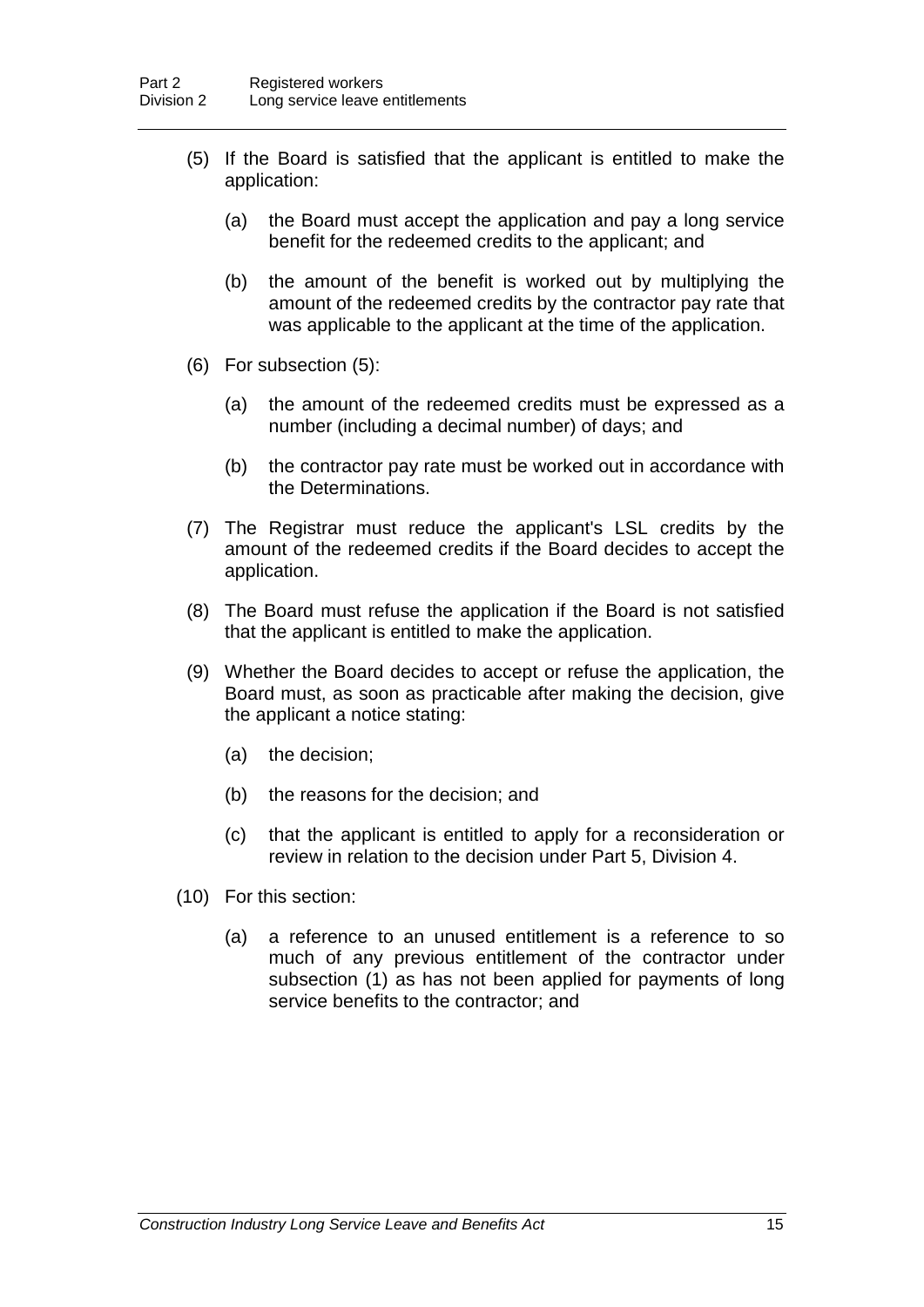- (b) a reference to an amount mentioned in subsection (2)(a) or (b) for a contractor who is also a registered employee is a reference to so much of that amount as is reduced by any entitlement of the contractor under section 18(1) that:
	- (i) is based on the same LSL credits or additional LSL credits mentioned in subsection (1)(a), (b) or (c) that relate to that amount; and
	- (ii) has been applied for payments of long service benefits to the contractor as a registered employee.

## **21 Long service benefit on deregistration**

- (1) This section applies in relation to a person if:
	- (a) the person is deregistered under section  $13(1)(a)$ , (b) or (c) and had at least 32.5 days of LSL credits immediately before the deregistration; or
	- (b) the person is deregistered under section 13(1)(d) and had at least one day of LSL credits immediately before the deregistration.
- (2) The deregistered person, or that person's personal representative if subsection (1)(b) applies, may apply for a long service benefit for the LSL credits.
- (3) The application must be:
	- (a) made to the Board in an approved form; and
	- (b) made within 4 years after the deregistration.
- (4) If the Board is satisfied that the applicant is entitled to make the application:
	- (a) the Board must accept the application and pay a long service benefit for the LSL credits to the applicant; and
	- (b) the amount of the benefit is worked out by multiplying the amount of the LSL credits by the relevant pay rate for the deregistered person.
- (5) For subsection (4):
	- (a) the amount of the LSL credits must be expressed as a number (including a decimal number) of days; and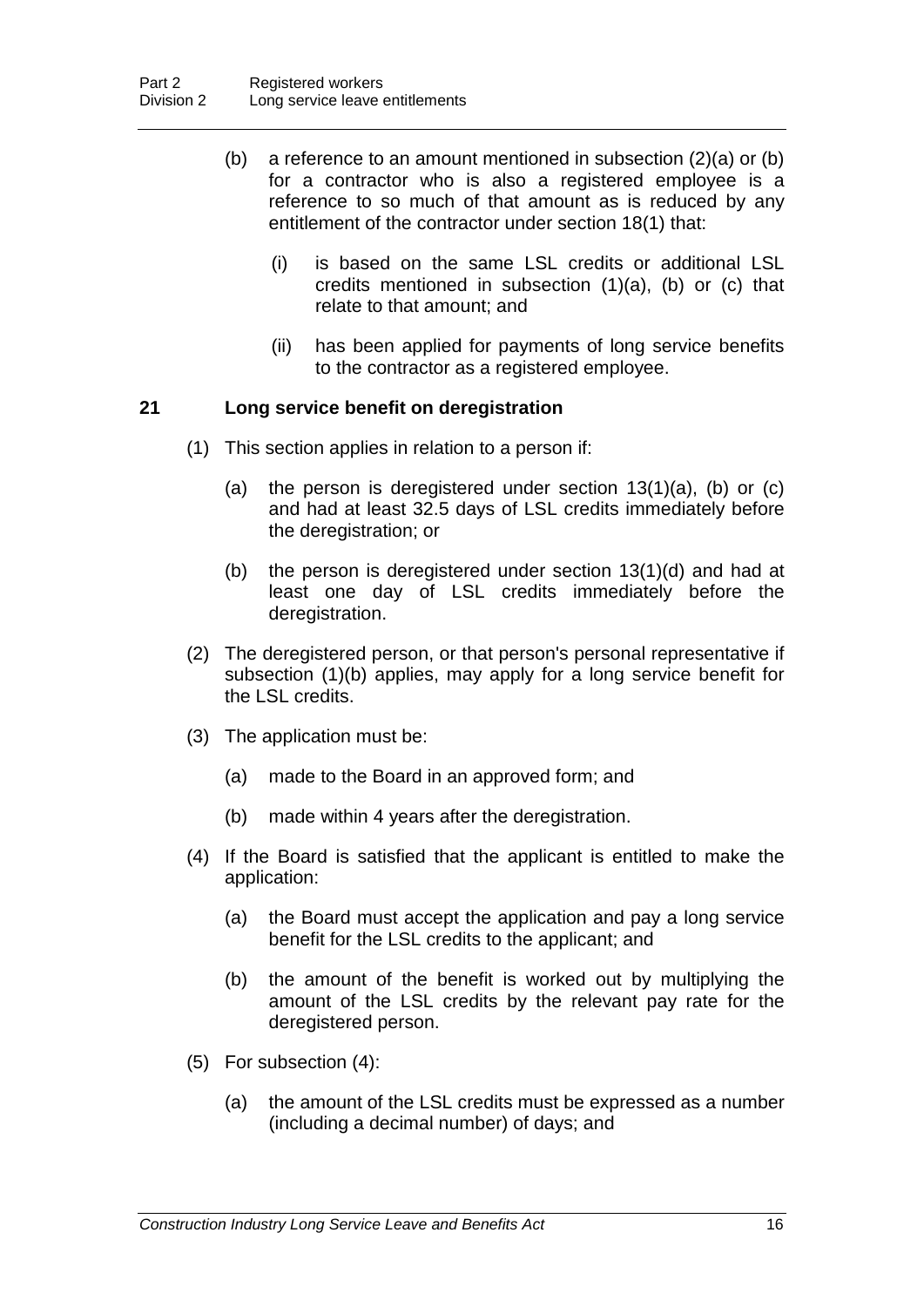- (b) the relevant pay rate for the deregistered person is:
	- (i) if the person was last credited with qualifying service when the person was an employee – the employee pay rate that would have been applicable to the person when that credit was made; or
	- (ii) if the person was last credited with qualifying service when the person was a contractor  $-$  the contractor pay rate that would have been applicable to the person when that credit was made.
- (6) The Board must refuse the application if the Board is not satisfied that the applicant is entitled to make the application.
- (7) Whether the Board decides to accept or refuse the application, the Board must, as soon as practicable after making the decision, give the applicant a notice stating:
	- (a) the decision;
	- (b) the reasons for the decision; and
	- (c) that the applicant is entitled to apply for a reconsideration or review in relation to the decision under Part 5, Division 4.
- (8) Except in exceptional circumstances allowed by the Board, the Registrar must not register the deregistered person again as an employee or as a contractor if the Board decides to accept the application.

## **22 Long service benefit on ceasing to carry out construction work**

- (1) This section applies to a person who:
	- (a) is a registered worker;
	- (b) has ceased to carry out construction work; and
	- (c) has at least 45.5 days of LSL credits.
- (2) The person may apply for a long service benefit for an amount of LSL credits (the *redeemed credits*) that is all or part of the person's LSL credits.
- (3) The application must be:
	- (a) made to the Board in an approved form; and
	- (b) made within 4 years after the applicant ceased to carry out construction work.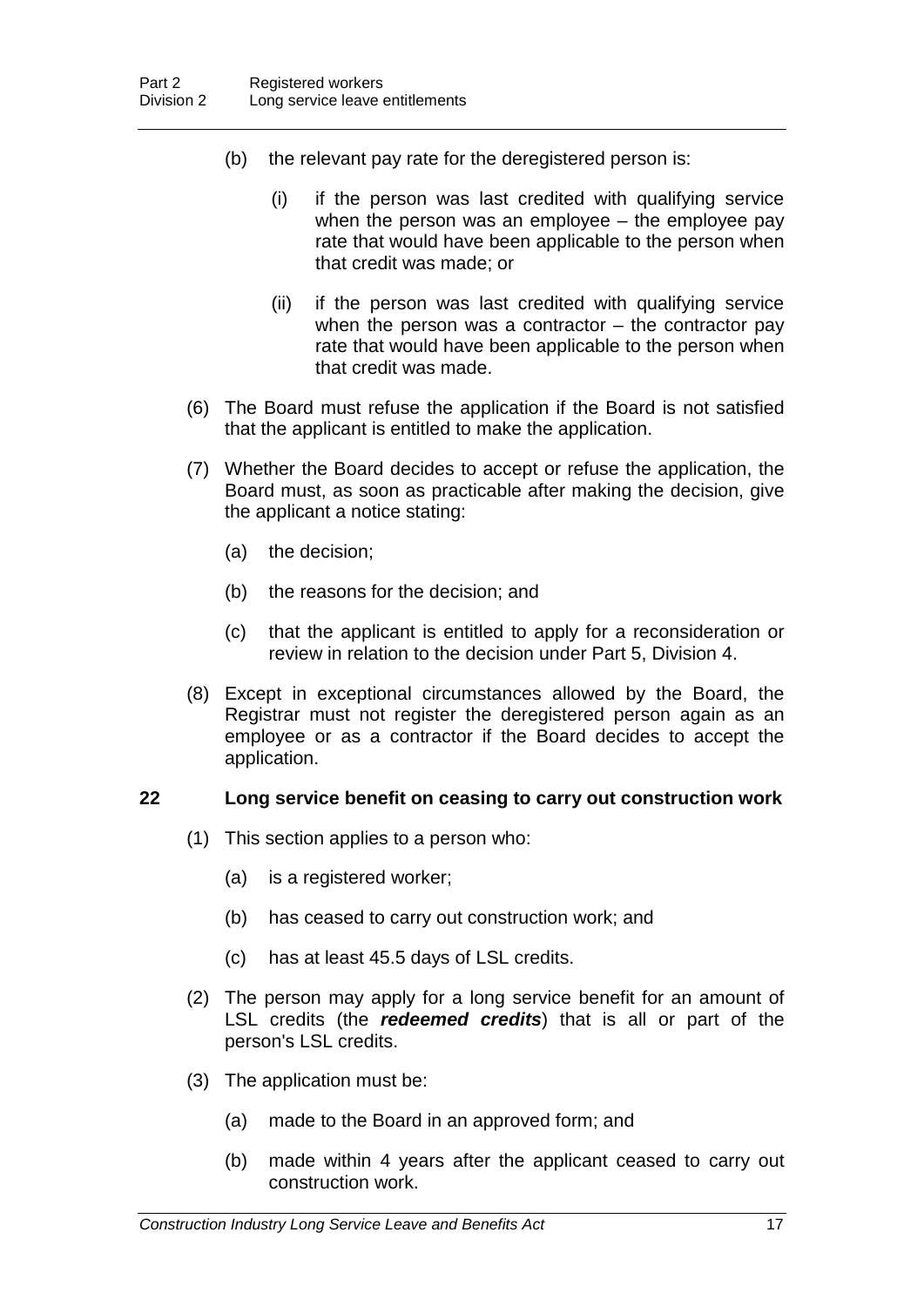- (4) If the Board is satisfied that the applicant is entitled to make the application:
	- (a) the Board must accept the application and pay a long service benefit for the redeemed credits to the applicant; and
	- (b) the amount of the benefit is worked out by multiplying the amount of the redeemed credits by the relevant pay rate for the applicant.
- (5) For subsection (4):
	- (a) the amount of the redeemed credits must be expressed as a number (including a decimal number) of days; and
	- (b) the relevant pay rate for the applicant is:
		- (i) if the applicant was last credited with qualifying service when the applicant was an employee – the employee pay rate that would have been applicable to the applicant when that credit was made; or
		- (ii) if the applicant was last credited with qualifying service when the applicant was a contractor – the contractor pay rate that would have been applicable to the applicant when that credit was made.
- (6) The Registrar must reduce the applicant's LSL credits by the amount of the redeemed credits if the Board decides to accept the application.
- (7) The Board must refuse the application if the Board is not satisfied that the applicant is entitled to make the application.
- (8) Whether the Board decides to accept or refuse the application, the Board must, as soon as practicable after making the decision, give the applicant a notice stating:
	- (a) the decision;
	- (b) the reasons for the decision; and
	- (c) that the applicant is entitled to apply for a reconsideration or review in relation to the decision under Part 5, Division 4.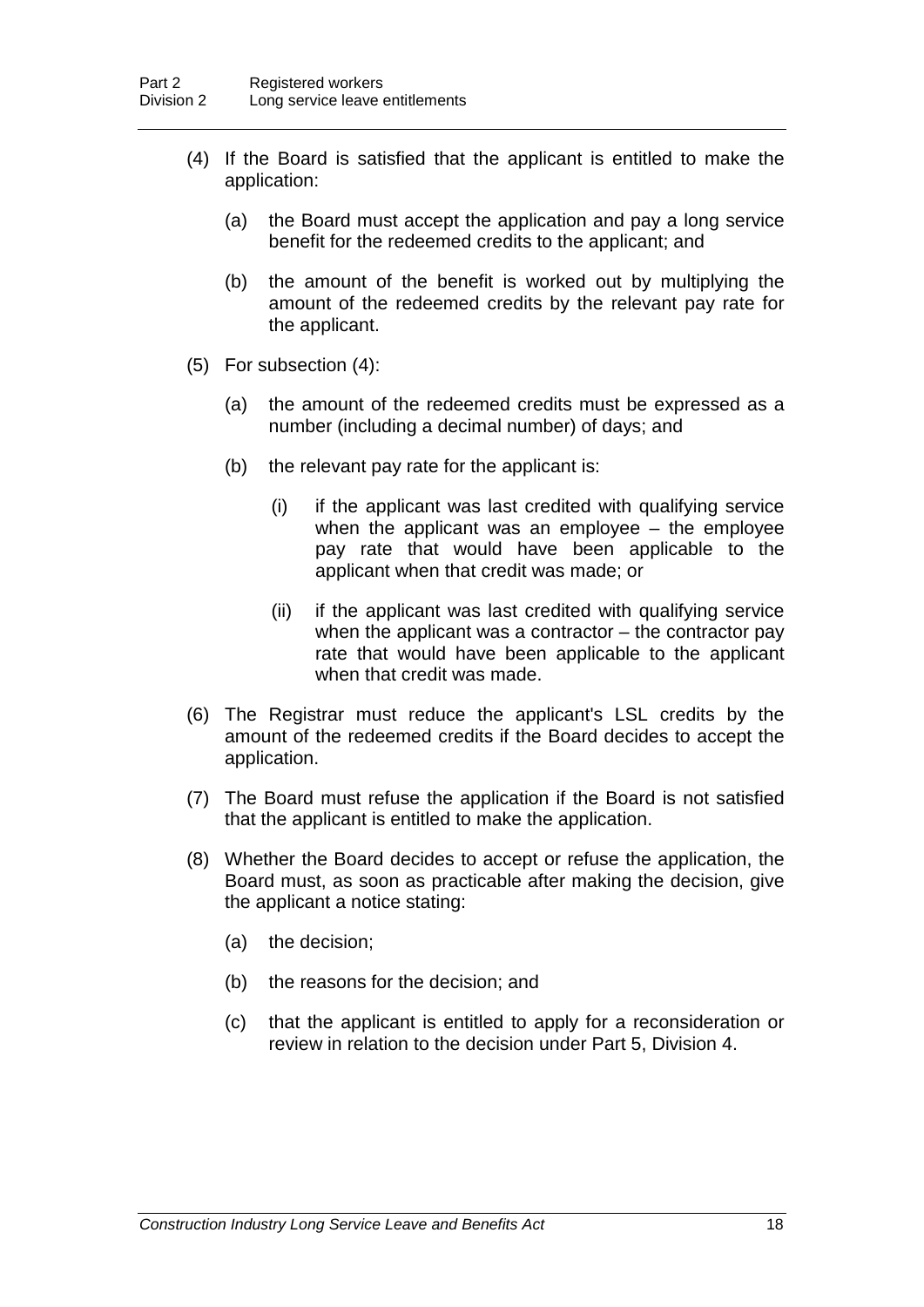## **Division 3 Obligations of registered workers**

## **23 Employee's obligation to provide information**

- (1) The Registrar may, for the purposes of maintaining the Construction Workers Register, require a registered employee to provide the Registrar with any specified information about the employee's employment.
- (2) The employee must not, without reasonable excuse:
	- (a) fail to comply with the requirement; or
	- (b) provide the Registrar with any information that is false or misleading in relation to that requirement.

Penalty: 100 penalty units.

#### **24 Contractor's obligation to report**

- (1) A registered contractor must, within one month after the end of each reporting period (or within a longer period as the Registrar allows), provide a report in an approved form to the Registrar about:
	- (a) the number of the contractor's days of service as a contractor in relation to the period to which the report relates; and
	- (b) any other matters specified in the Determinations.
- (2) The registered contractor must not, without reasonable excuse:
	- (a) fail to comply with subsection (1); or
	- (b) include any information that is false or misleading in a report made or purportedly made for subsection (1).

Penalty: 100 penalty units.

- (3) For subsection (1), each of the following is a reporting period:
	- (a) 1 July to 31 December (inclusive) of each year;
	- (b) 1 January to 30 June (inclusive) of each year.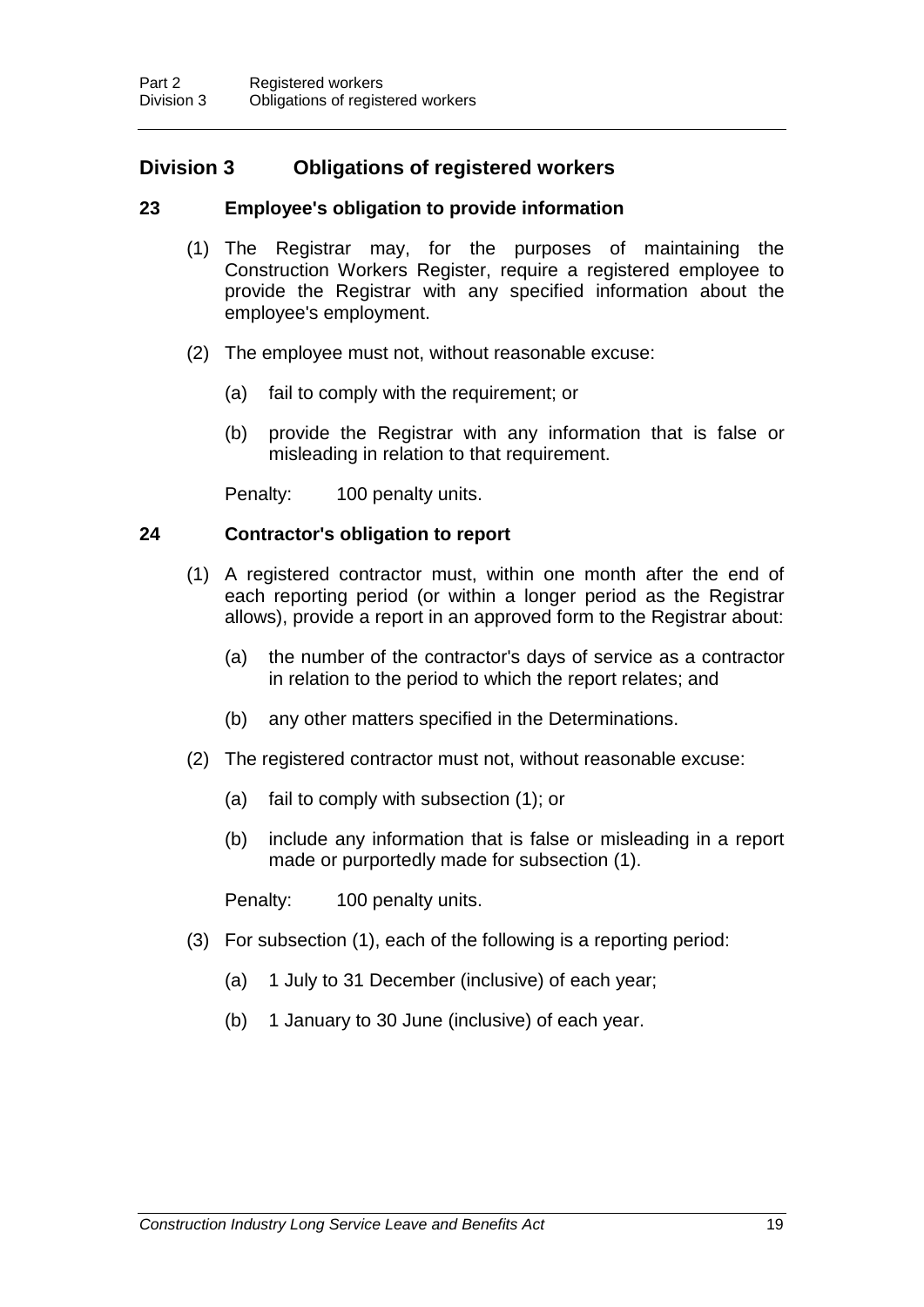## **Part 3 Registered employers**

## **Division 1 Registration of employers**

## **25 Construction Employers Register**

- (1) There is to be a Construction Employers Register.
- (2) The Registrar must include in the Register the following information:
	- (a) the name of each person who is a registered employer;
	- (b) any other information about each registered employer as is required by the Determinations;
	- (c) information about each registered employee employed by each registered employer as is required by the Determinations.

## **26 Registration**

- (1) A person must apply to be registered as an employer within the time mentioned in subsection (3) if the person:
	- (a) employs one or more registered employees to carry out construction work in the Territory; and
	- (b) is not any of the following:
		- (i) the Territory, a local government council or a statutory corporation;
		- (ii) the Commonwealth, a State or a body corporate established for a public purpose by a law of the Commonwealth or of a State;
		- (iii) any other person that is specified in the Determinations.
	- Penalty: If the offender is a natural person 100 penalty units.

If the offender is a body corporate – 500 penalty units.

- (2) The application must be made to the Registrar in an approved form.
- (3) The application must be made within:
	- (a) if the person first meets the conditions in subsection (1)(a) and (b) when this Act commences – the period of 3 months starting from that time or a longer period as the Registrar allows; or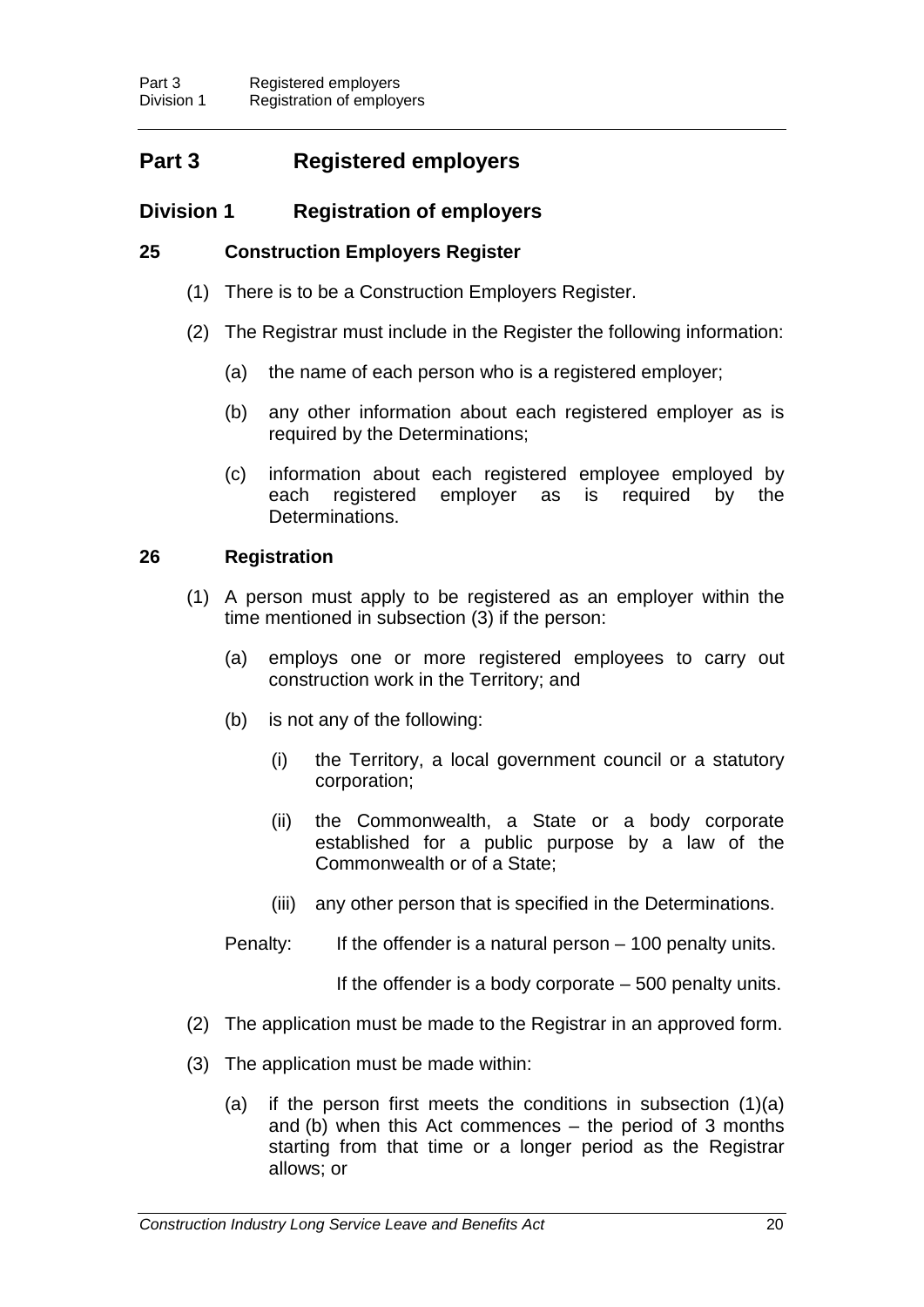- (b) if the person first meets the conditions in subsection (1)(a) and (b) at a time after this Act has commenced – the period of one month starting from that time or a longer period as the Registrar allows.
- (4) The Registrar must register the applicant as an employer if the Registrar is satisfied that the applicant meets the requirements in subsection (1).
- (5) The registration takes effect from the time when the registration is recorded in the Construction Employers Register.
- (6) To avoid doubt:
	- (a) a self-employed registered worker who does not employ any registered employees is not required to be registered under this section; and
	- (b) the registration of a person under a reciprocal scheme does not prevent the person from being registered under this section.

#### **27 Deregistration**

- (1) The Registrar must deregister a person as a registered employer if:
	- (a) the person no longer meets the conditions in section 26(1)(a) and (b); and
	- (b) the Registrar considers that it is unlikely that the person will employ any registered employees to carry out construction work in the Territory in the foreseeable future.
- (2) The person ceases to be a registered employer from the time when the deregistration is recorded in the Construction Employers Register.
- (3) The Registrar must give notice of the deregistration to the person.
- (4) This section does not prevent a deregistered person from being registered again.
- (5) The Registrar must not deregister a person as a registered employer except in accordance with this section.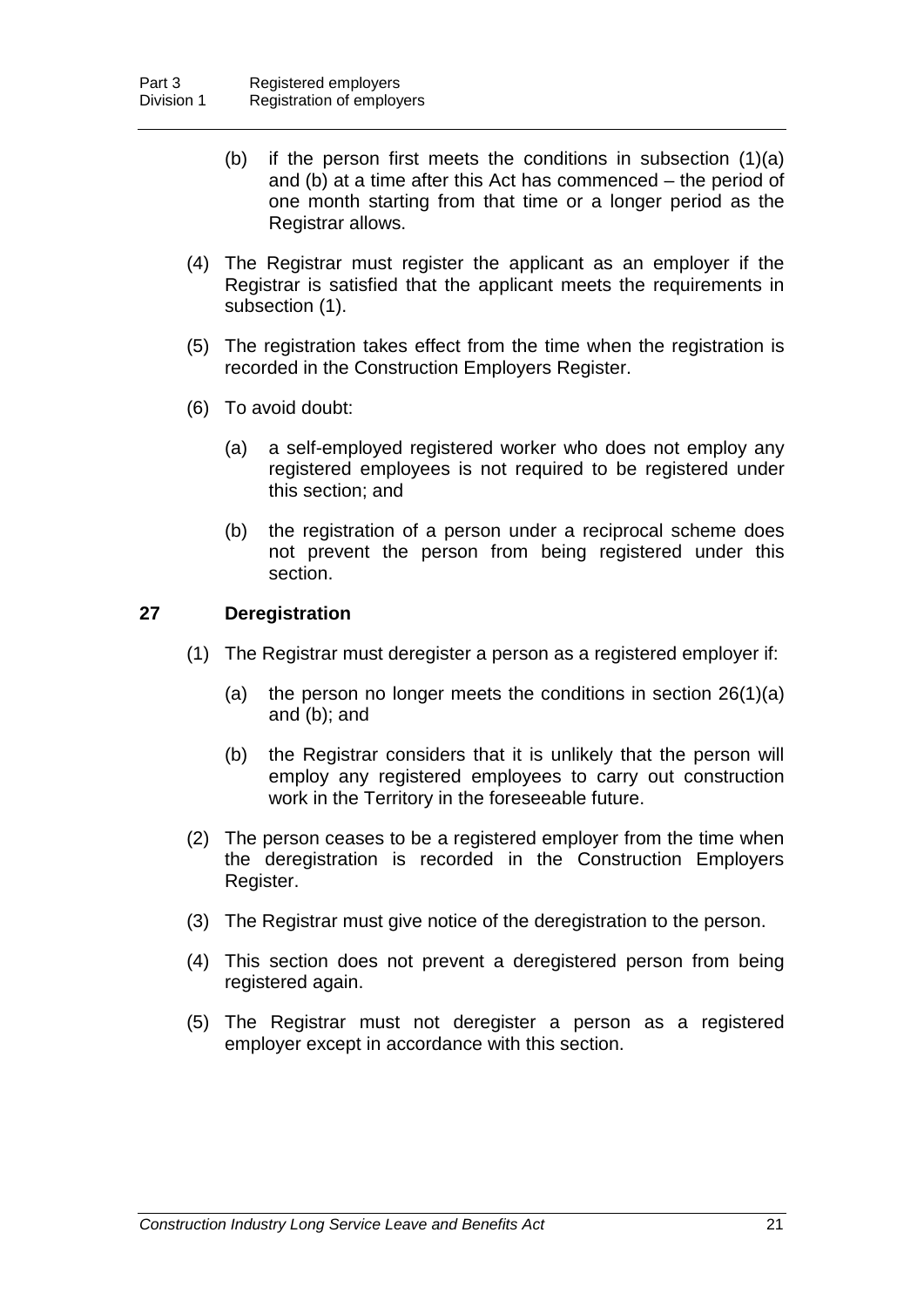## **Division 2 Obligations of registered employers**

## **28 Obligation to report**

- (1) A registered employer must, within one month after the end of each reporting period (or within a longer period as the Registrar allows), provide a report in an approved form to the Registrar about:
	- (a) the number of days of service of each registered employee employed by the employer for that employment in relation to the period to which the report relates; and
	- (b) long service leave granted by the employer to any registered employee during that period; and
	- (c) any other matters specified in the Determinations.
- (2) Subsection (1)(a) does not apply in relation to an employee of the employer who has less than 3 days of service for that employment in relation to that period.
- (3) The employer must not, without reasonable excuse:
	- (a) fail to comply with subsection (1); or
	- (b) include any information that is false or misleading in a report made or purportedly made for subsection (1).
	- Penalty: If the offender is a natural person 100 penalty units.

If the offender is a body corporate – 500 penalty units.

- (4) For subsection (1), each of the following is a reporting period:
	- (a) 1 July to 31 December (inclusive) of each year;
	- (b) 1 January to 30 June (inclusive) of each year.

## **29 Obligation to notify termination of employment**

- (1) A registered employer must, within 14 days after the termination of the employer's employment of a registered employee, notify the Registrar of that termination in an approved form.
- (2) Subsection (1) does not apply in relation to an employee who has less than 3 days of service for that employment.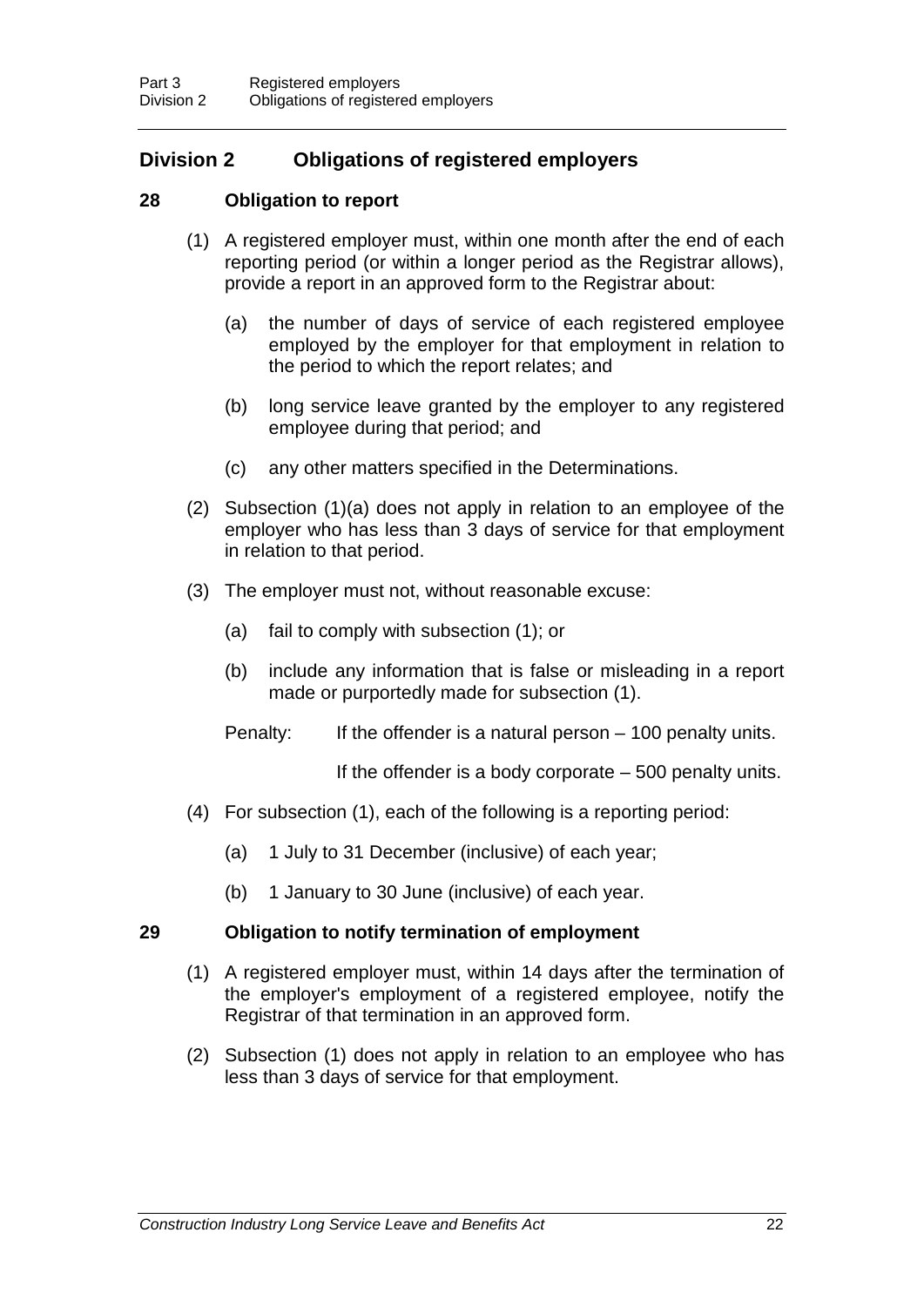(3) The employer must not, without reasonable excuse, fail to comply with subsection (1).

Penalty: If the offender is a natural person – 100 penalty units.

If the offender is a body corporate – 500 penalty units.

#### **30 Obligation to keep records**

- (1) A registered employer must, in accordance with the Determinations, keep records about each registered employee employed by the employer.
- (2) Without limiting subsection (1), the Determinations may require the keeping of a record in relation to the employee's days of service for that employment in relation to the period to which the record relates.
- (3) Subsection (1) does not apply in relation to an employee of the employer who has less than 3 days of service for that employment in relation to that period.
- (4) The employer must not, without reasonable excuse:
	- (a) fail to comply with subsection (1); or
	- (b) include any information that is false or misleading in a record kept or purportedly kept under subsection (1).
	- Penalty: If the offender is a natural person 100 penalty units.

If the offender is a body corporate  $-500$  penalty units.

#### **31 Annual certificate**

- (1) The Registrar must, as soon as practicable after the end of each financial year, give each registered employer a certificate stating:
	- (a) the names of each registered employee employed by the employer during that year;
	- (b) that the employer is entitled to apply for a reconsideration or review under Part 5, Division 4 in relation to:
		- (i) the information in the certificate; or
		- (ii) the information in the Construction Employers Register that relates to the employer; and
	- (c) any other matters as are required by the Determinations.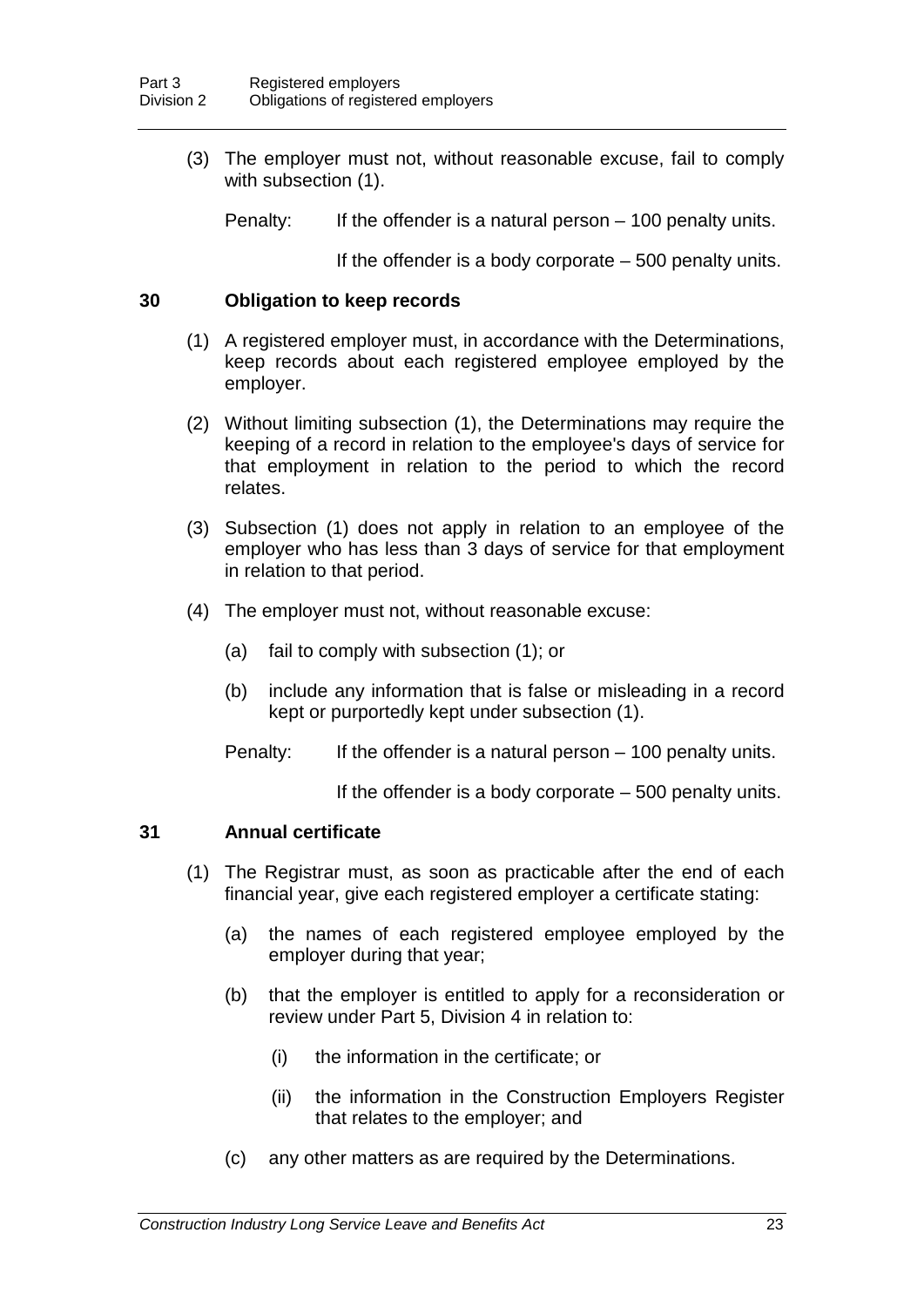- (2) The certificate must be based on the information in the Construction Employers Register.
- (3) The Registrar may correct any errors in the certificate by issuing a revised certificate to the employer at a later time.

## **Part 4 Funding for Scheme**

## **Division 1 Long service levy**

## **32 Imposition of levy**

- (1) A long service levy is imposed on any construction work:
	- (a) that starts after this Act commences; and
	- (b) the cost of which is at least:
		- (i) \$200 000; or
		- (ii) if the Regulations prescribe an amount for this section that amount.
- (2) The levy is imposed on only so much of the construction work as is not:
	- (a) considered by the Board to be:
		- (i) carried out for or by a body (whether incorporated or not) formed or carried on for a purpose other than pecuniary gains to its members; and
		- (ii) attributable to voluntary labour or donated materials;
	- (b) construction work for a Class 1a(i) or Class 10 building under the Building Code of Australia published by or on behalf of the Australian Building Codes Board and as in force from time to time; or
	- (c) exempt by the Regulations.
- (3) Subsection (2)(b) has effect subject to the Regulations.

## **33 Amount of levy**

(1) The amount of the levy is the percentage prescribed by the Regulations of the cost of the construction work on which the levy is imposed.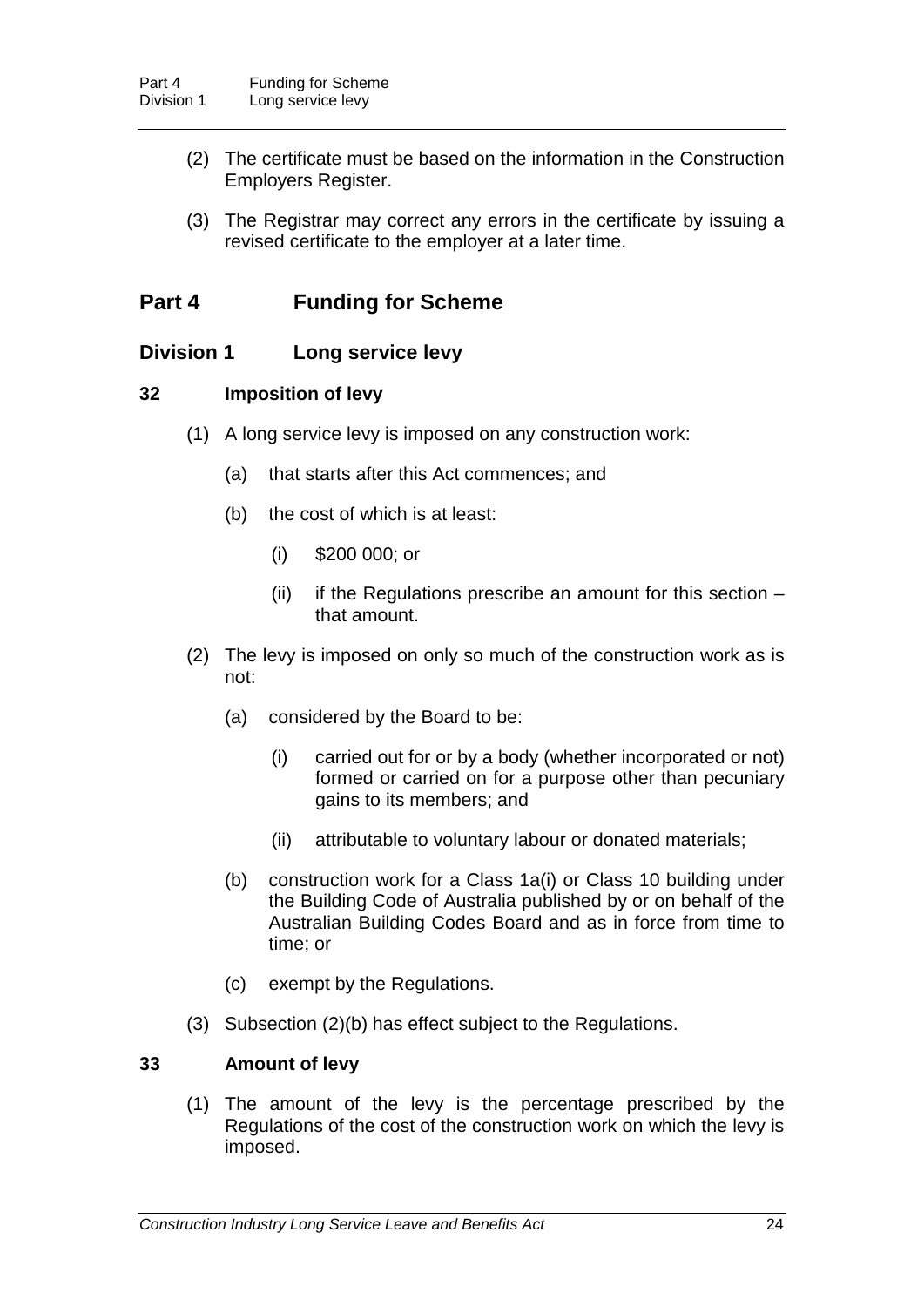(2) An amount calculated under subsection (1) is to be rounded to the nearest dollar (with 50c to be rounded downwards).

## **34 Who must pay levy**

- (1) If:
	- (a) construction work is to be carried out for one or more of the following entities (an *interstate government entity*):
		- (i) the Commonwealth;
		- (ii) a State;
		- (iii) a body corporate established for a public purpose by a law of the Commonwealth or of a State; and
	- (b) one contractor is engaged by the entity or entities to carry out the work,

the contractor is liable to pay the levy imposed on the work.

- (2) If:
	- (a) construction work is to be carried out for one or more interstate government entities; and
	- (b) more than one contractor is engaged by the entity or entities to carry out the work,

each contractor is liable to pay so much of the levy imposed on the work as is attributable to that contractor's share of the work.

- (3) To avoid doubt, a reference to a contractor in subsection (1) or (2) does not include a reference to a subcontractor.
- (4) If construction work is to be carried out for a person who is not an interstate government entity, the person is liable to pay the levy imposed on the work.
- (5) If construction work is to be carried out for more than one person all of whom are not interstate government entities, the Board may, having regard to the matters set out in subsection (6), decide that:
	- (a) each person is liable to pay so much of the levy imposed on the work as is attributable to the person's share of the interest in the work;
	- (b) each person is jointly and severally liable to pay the levy imposed on the work;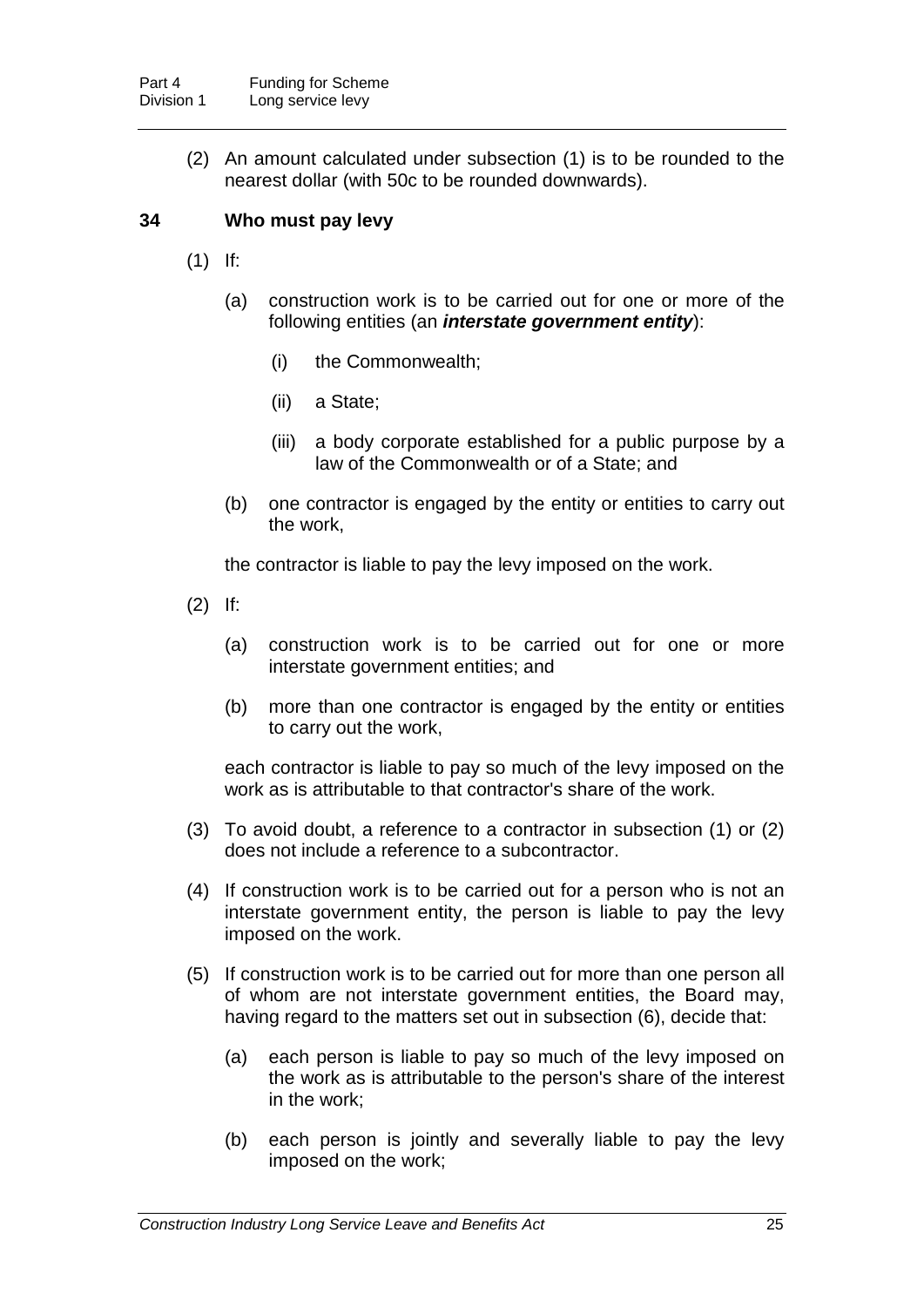- (c) only some of those persons are liable to pay the levy imposed on the work and that each of them is liable to pay the levy as provided by paragraph (a) or (b); or
- (d) only one person is liable to pay the levy imposed on the work.
- (6) The Board must have regard to all of the following matters when making a decision under subsection (5):
	- (a) the extent to which a person provides the funding for the work;
	- (b) the extent to which a person has the ownership or control of, or any interest in, the work or the site of the work;
	- (c) the extent to which a person derives any direct or indirect benefit from the work;
	- (d) any other circumstances that the Board considers relevant.
- (7) The Regulations may make provision, consistent with this section, about:
	- (a) the application of any of the provisions in subsections (1) to (6) (inclusive); or
	- (b) the liability of a person to pay the levy in circumstances not covered by any of the provisions in subsections (1) to (6) (inclusive).

## **35 When levy must be paid**

A person who is liable to pay an amount of the levy for construction work must pay that amount to the Board:

- (a) before the construction work starts; or
- (b) if the Board allows a later time for the payment under section 44, 46 or 48 – at or before the later time.
- Penalty: If the offender is a natural person 100 penalty units.

If the offender is a body corporate  $-500$  penalty units.

## **Division 2 Board's powers relating to levy**

#### **36 When construction work starts and ends**

Unless the Board otherwise decides, the time at which construction work starts or ends is the time at which the work starts or ends (as the case may be) at the site of the work.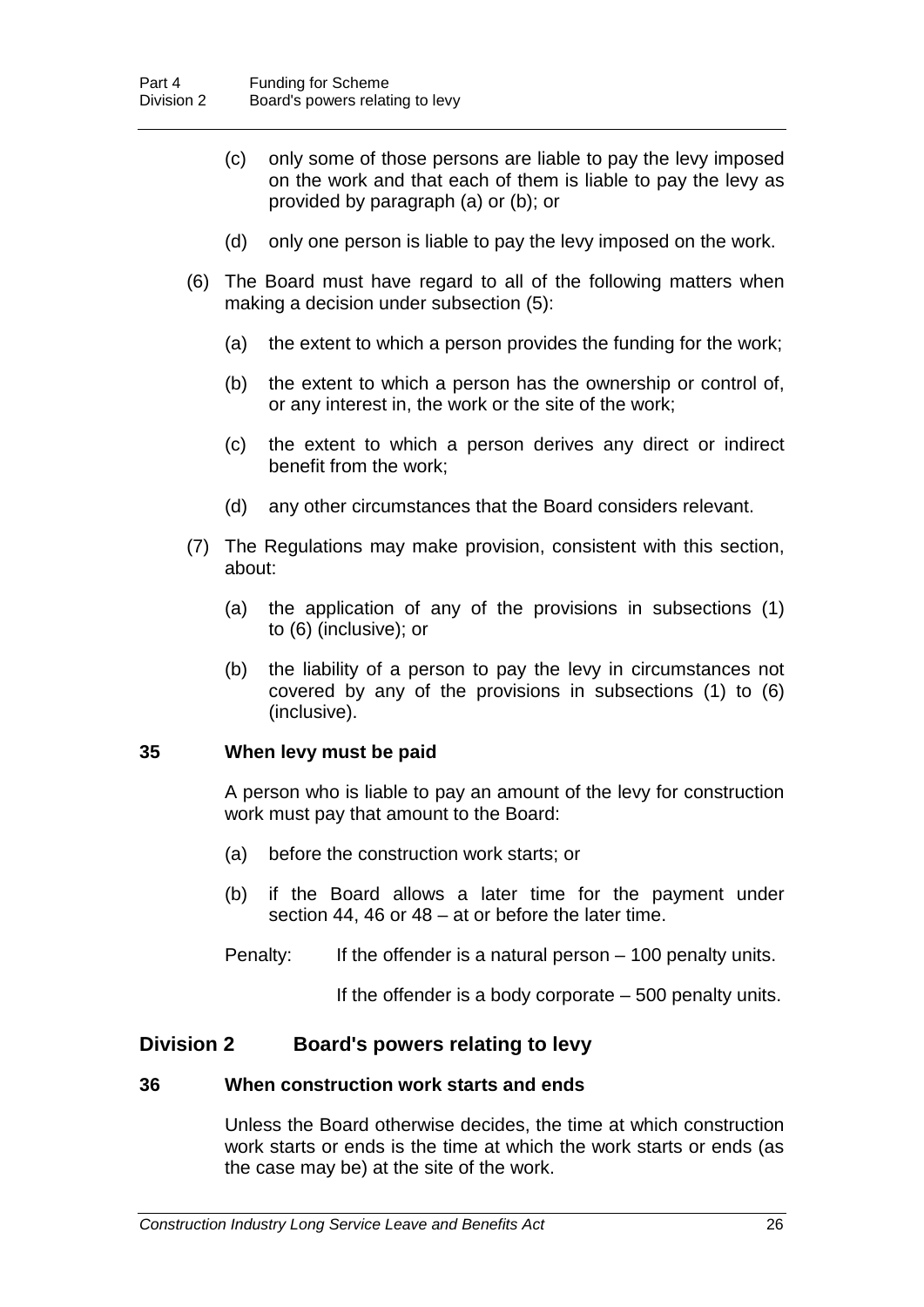## **37 Cost of construction work**

- (1) The cost of construction work is:
	- (a) the total contract prices for all the construction contracts in relation to the work (the *contract price for the work*); or
	- (b) the amount decided by the Board to be the total cost of the work, where:
		- (i) there is no contract price for the work; or
		- (ii) the Board considers that the contract price for the work does not reflect the total cost of the work.
- (2) Except as the Regulations otherwise provide, for subsection (1)(a), construction contract has the same meaning as in the *Construction Contracts (Security of Payments) Act*.
- (3) Without limiting subsection (1)(b), in deciding the total cost of the work, the Board must take into account:
	- (a) the cost of labour, materials (including prefabricated goods and installation), equipment, design, project management, consultancy and any other cost that directly or indirectly relates to the work; and
	- (b) if the construction work is to be carried out in stages or under a number of contracts or other arrangements – the total cost in relation to those stages, contracts or arrangements.

## **38 Person for whom construction work carried out**

- (1) The Board may decide who is to be treated as a person for whom construction work is to be carried out, having regard to all of the following:
	- (a) whether or not the person provides the funding for the work;
	- (b) whether or not the person has the ownership or control of, or any interest in, the work or the site of the work;
	- (c) whether or not the person derives any direct or indirect benefit from the work;
	- (d) any other circumstances that the Board considers relevant.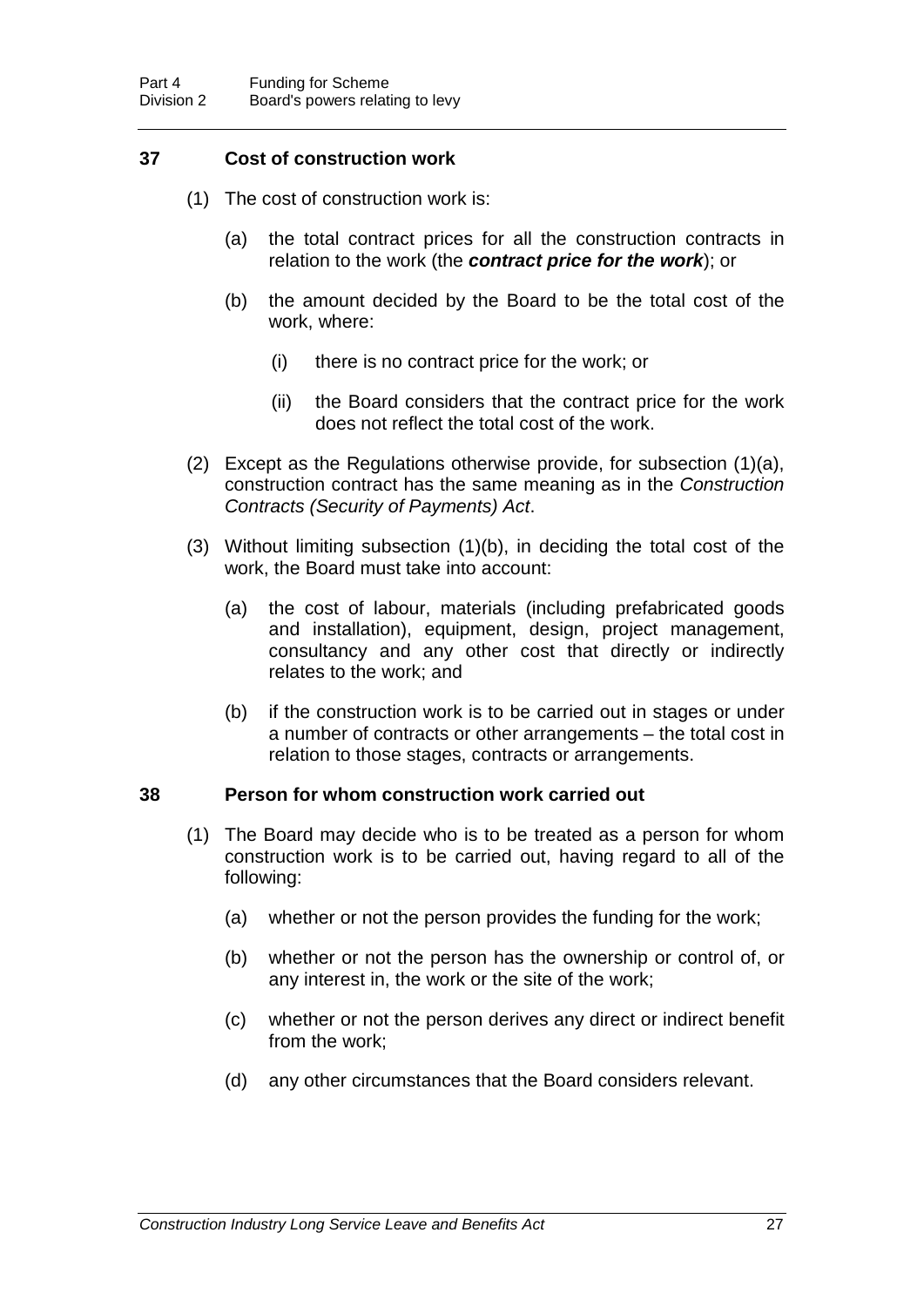- (2) For subsection (1), the Board may, by written notice, require a person to provide the Board with any specified information, document or thing in order to identify a person for whom construction work is to be carried out.
- (3) The person to whom the notice is given must not, without reasonable excuse:
	- (a) fail to comply with the requirement;
	- (b) provide the Board with any information in relation to that requirement that the person knows to be false or misleading; or
	- (c) unless subsection (4) applies, give a document or thing to the Board knowing that it contains false or misleading information.
	- Penalty: If the offender is a natural person 100 penalty units.

If the offender is a body corporate – 500 penalty units.

- (4) This subsection applies if the person, when giving the document or thing:
	- (a) tells the Board, to the best of the person's ability, how the document or thing contains false or misleading information; and
	- (b) if the person has, or can reasonably obtain, the correct information – gives the correct information to the Board.

## **39 Board may order work to stop**

- (1) This section applies to a person who:
	- (a) is liable to pay an amount of the levy for construction work; and
	- (b) fails to pay that amount when it becomes payable.
- (2) Despite any other law in force in the Territory, the Board may, having regard to the circumstances of the case, order that the work be stopped from a specified time until the amount is paid.
- (3) The Board may do so by notice given to:
	- (a) the person; and
	- (b) if the person does not carry out the work a person who is carrying out the work (other than a construction worker).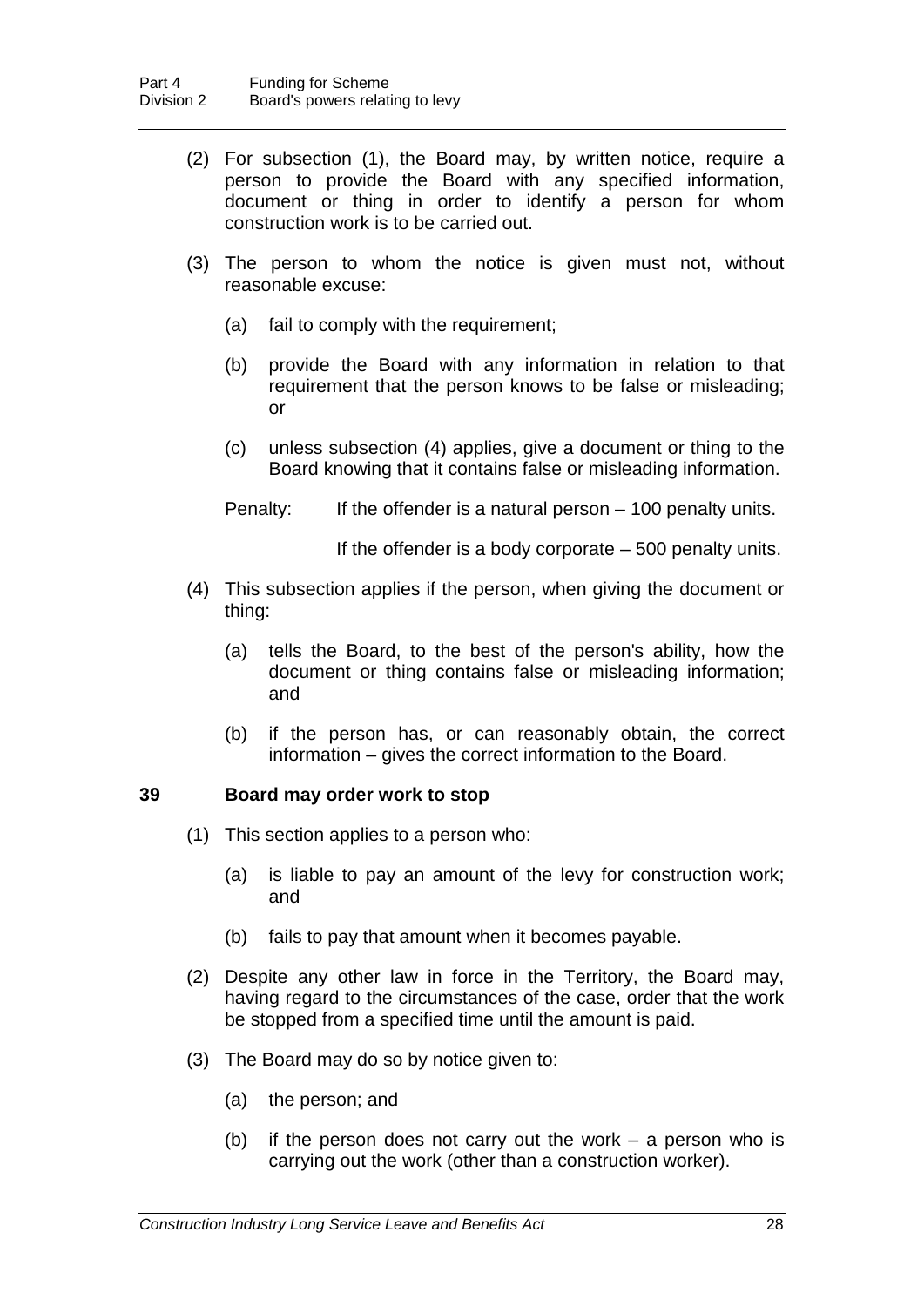(4) A person carrying out the work and to whom the notice is given must comply with the notice.

Penalty: If the offender is a natural person  $-200$  penalty units and a default penalty of 2 penalty units per day.

> If the offender is a body corporate  $-1000$  penalty units and a default penalty of 10 penalty units per day.

- (5) For subsection (4), if a court is satisfied that:
	- (a) a person is guilty of an offence against that subsection; and
	- (b) the offence continued to be committed after the first day on which it was committed,

the court may, in addition to the penalty for the offence, impose the default penalty for each day during which the offence continued to be committed after the first day on which it was committed.

## **Division 3 Obligations relating to levy**

#### **40 Obligation to notify – person for whom work carried out**

- (1) The person for whom construction work is to be carried out must give notice to the Board about the work in an approved form before the work starts.
- (2) Subsection (1) does not apply if:
	- (a) no levy is imposed on the work because of section 32(1); or
	- (b) the work or the person is exempt by the Regulations for this section.
- (3) A person who contravenes subsection (1) is guilty of an offence.

Penalty: If the offender is a natural person – 100 penalty units.

If the offender is a body corporate – 500 penalty units.

## **41 Obligation to notify – Territory etc.**

- (1) This section applies if:
	- (a) the Territory, a local government council or a statutory corporation (the *relevant entity*) is to carry out construction work; and
	- (b) the levy is imposed on the construction work.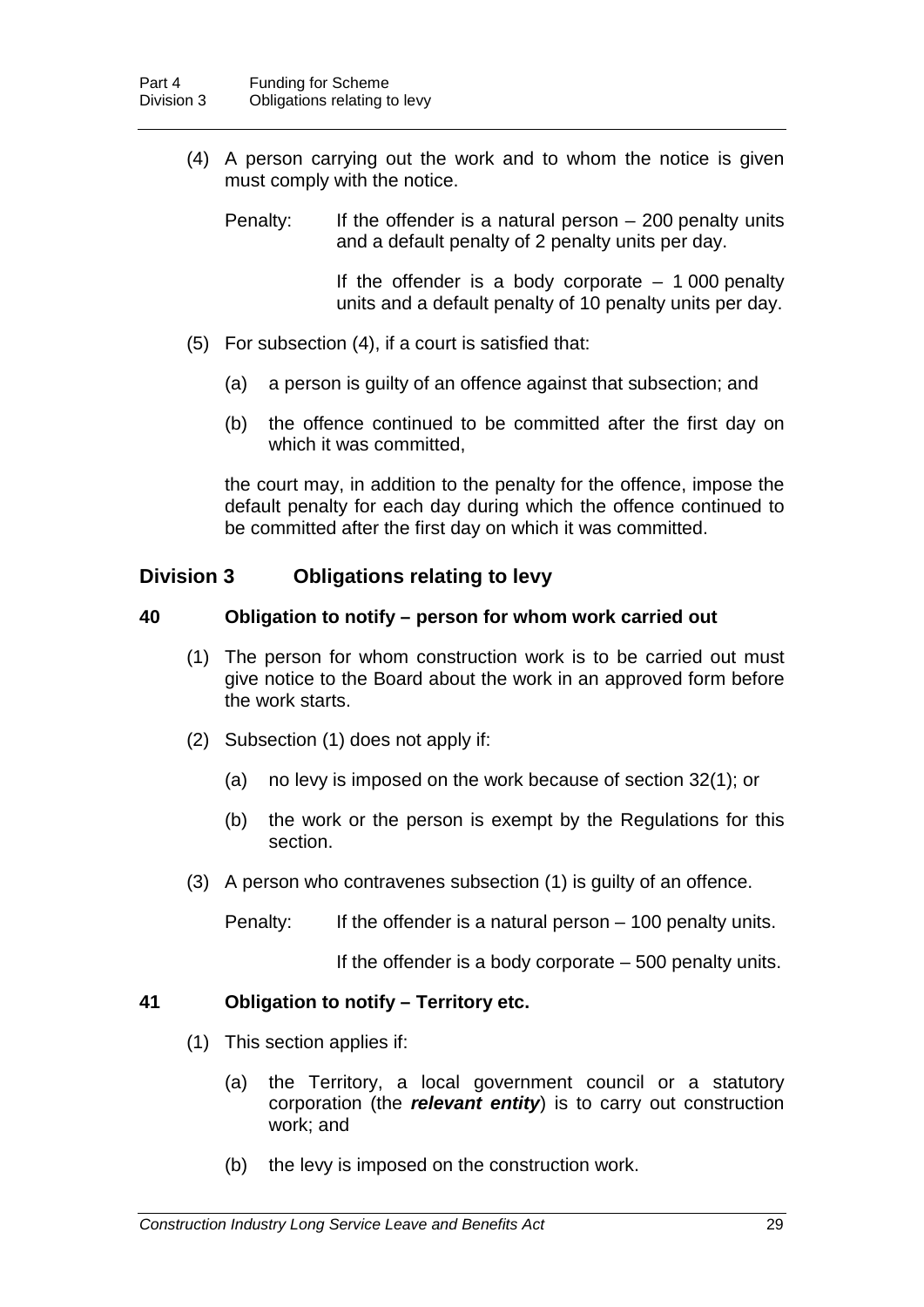- (2) The relevant entity must give notice to the Board about the work in an approved form before the work starts.
- (3) The relevant entity is not required to give notice under subsection (2) if:
	- (a) the relevant entity:
		- (i) is also required to give notice under section 40 in relation to the work; and
		- (ii) has given that notice; or
	- (b) the relevant entity has entered into an arrangement with the Board for an alternative process of notifying the Board about the work.

#### **42 Disclosure of information**

- (1) This section applies if the Board reasonably believes that a person has not paid the full amount of the levy that the person is liable to pay.
- (2) For subsection (1), the Board may, by written notice, require a person to provide the Board with any specified information, document or thing in order to work out that full amount.
- (3) The person must not, without reasonable excuse:
	- (a) fail to comply with the requirement;
	- (b) provide the Board with any information in relation to that requirement that the person knows to be false or misleading; or
	- (c) unless subsection (4) applies, give a document or thing to the Board knowing that it contains false or misleading information.
	- Penalty: If the offender is a natural person 100 penalty units.

If the offender is a body corporate – 500 penalty units.

- (4) This subsection applies if the person, when giving the document or thing:
	- (a) tells the Board, to the best of the person's ability, how the document or thing contains false or misleading information; and
	- (b) if the person has, or can reasonably obtain, the correct information – gives the correct information to the Board.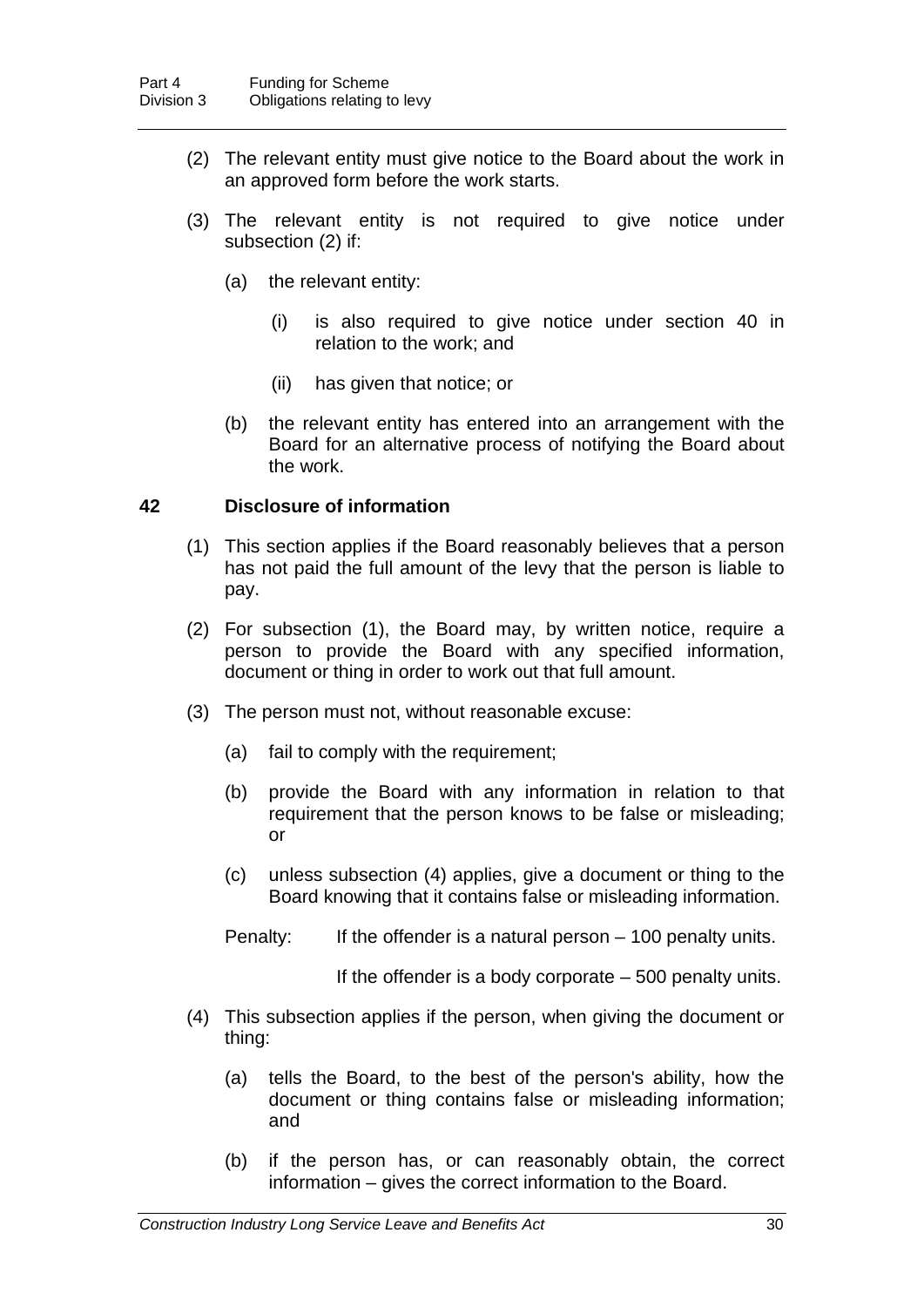## **Division 4 Levy collection**

#### **43 Levy collectors**

- (1) The Board may enter into an agreement with an agent appointed by the Board for the collection of the levy.
- (2) The agreement may provide for the payment of remuneration for the agent.

## **44 Payment by instalments**

- (1) A person who is liable to pay an amount of the levy may apply to the Board for the payment to be made by instalments if:
	- (a) the amount of the levy exceeds the amount prescribed by the Regulations for this subsection; and
	- (b) the time reasonably needed to carry out the construction work exceeds one year.
- (2) The Board may approve or refuse the application.
- (3) If the Board approves the application:
	- (a) the first instalment:
		- (i) must not be less than the amount prescribed for subsection (1)(a); and
		- (ii) must be paid to the Board at or before the time when the amount of the levy would, apart from this section, be payable by the person; and
	- (b) each subsequent instalment:
		- (i) must be equal to the amount decided by the Board and notified to the person; and
		- (ii) must be paid within the time decided by the Board and notified to the person.
- (4) A time decided by the Board for subsection (3)(b)(ii) must be before the construction work ends.
- (5) An instalment:
	- (a) does not bear interest under section 45; and
	- (b) is not recoverable under section 47.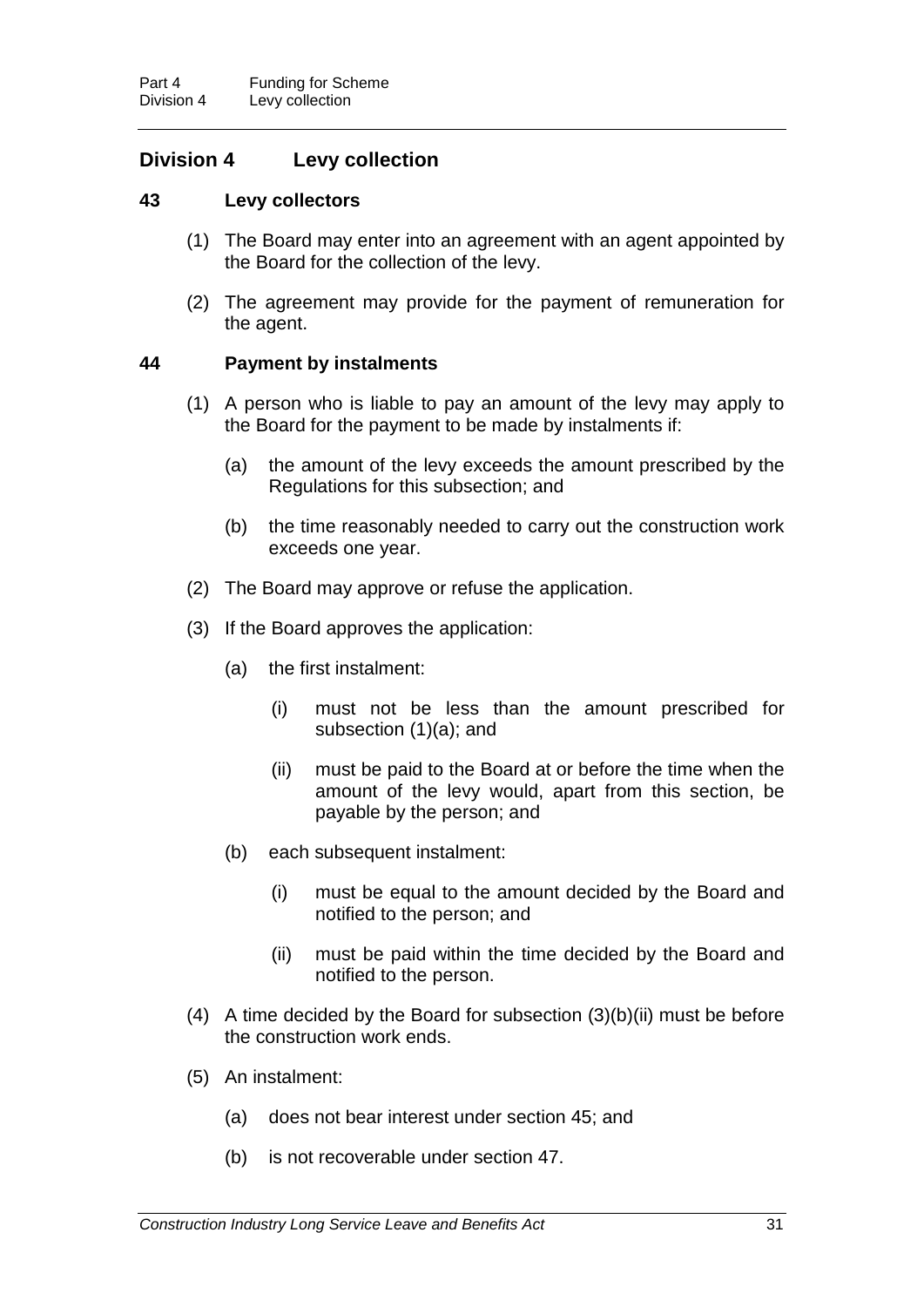- (6) However, if a person fails to pay an instalment in accordance with subsection (3):
	- (a) the approval under this section ceases to have effect; and
	- (b) the amount of the levy that remains unpaid by the person:
		- (i) immediately becomes payable;
		- (ii) starts to bear interest under section 45; and
		- (iii) is recoverable under section 47.
- (7) Subsection (6) does not apply if the Board is satisfied that the subsection should not apply because of the special circumstances of the case.

#### **45 Interest payments**

- (1) Any unpaid amount of the levy starts to bear interest at the rate specified in the Regulations immediately after the amount becomes payable.
- (2) An unpaid amount of the interest:
	- (a) must not be treated as an unpaid amount of the levy for subsection (1); but
	- (b) is taken to be an unpaid amount of the levy for all other purposes.
- (3) Without limiting subsection (2)(b), an unpaid amount of the interest may be recovered under section 47.

#### **46 Assessment of levy**

- (1) The Board may make an assessment of the amount or additional amount of the levy that is payable by a person if the Board considers that the person:
	- (a) is liable to pay an amount of the levy; but
	- (b) has not paid that amount or fully paid that amount.
- (2) After making the assessment, the Board may give a notice of the assessment to the person, stating:
	- (a) the amount or additional amount that the person is liable to pay; and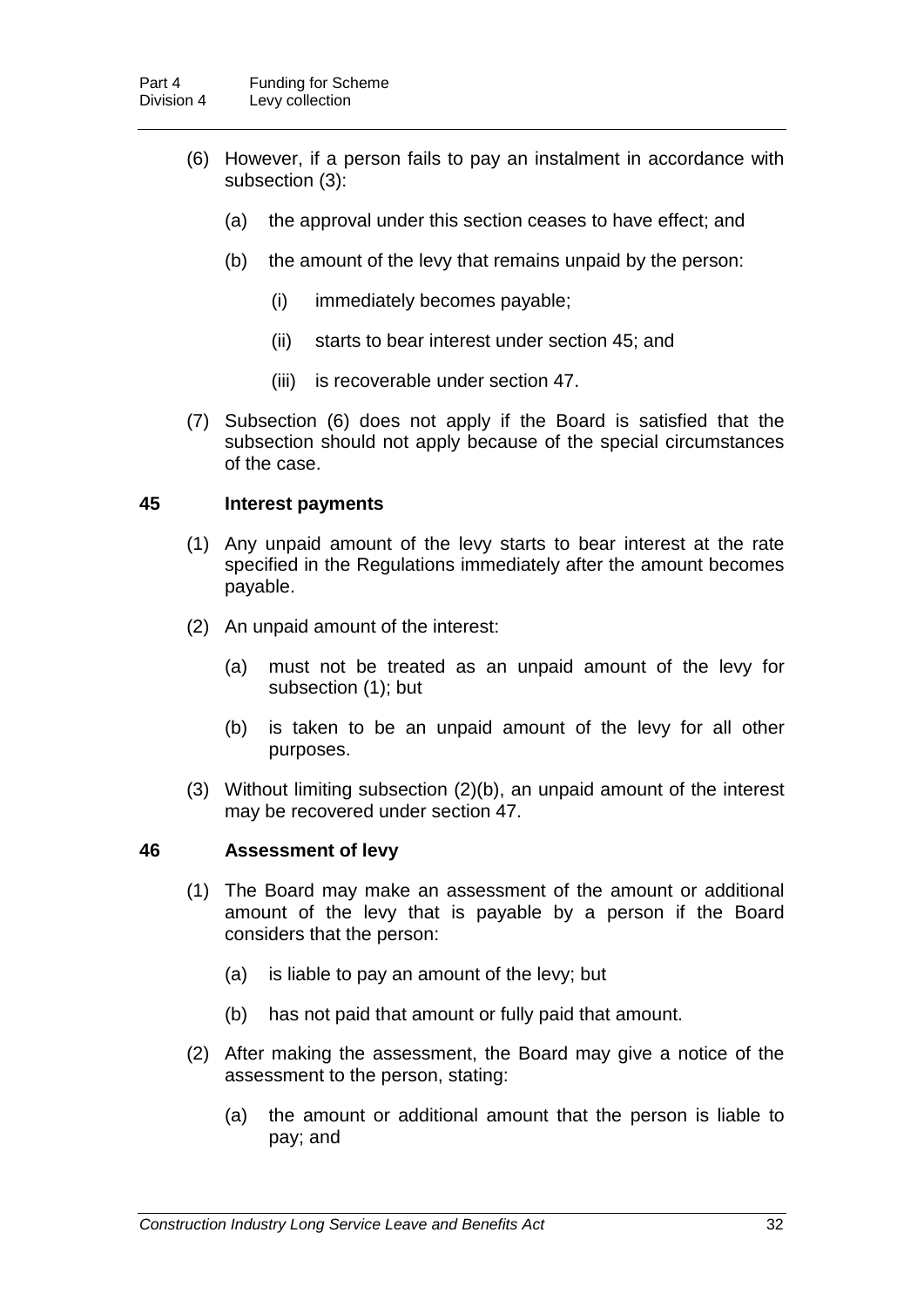- (b) the time (other than a time before the construction work starts) by which it must be paid.
- (3) The person must pay the amount or additional amount in accordance with the notice.

## **47 Recovery of levy**

An amount of the levy:

- (a) is a debt due to the Board from the time when the amount becomes payable; and
- (b) may be sued for and recovered in any court of competent jurisdiction by:
	- (i) the Board; or
	- (ii) a person appointed by the Board to act on its behalf.

#### **48 Board's power to extend time for payment etc.**

Despite any other provisions in this Part, the Board may, in special circumstances, direct that:

- (a) the time for the payment of an amount of the levy by a person be changed to a later time that is decided by the Board;
- (b) an amount of the levy be payable by a person in instalments, and at intervals, decided by the Board; or
- (c) the amount of any interest payable under section 45 by a person be waived or reduced by an amount that is decided by the Board.

## **49 Effect of penalty payments**

To avoid doubt, the payment of a penalty as a result of the commission of an offence against a provision in this Act does not relieve a person from a liability to pay an amount of the levy.

## **Division 5 Other matters about levy**

## **50 Notification about decision**

- (1) If the Board makes a decision that relates to a person's liability to pay the levy, the Board must provide the person with a notice stating:
	- (a) the decision;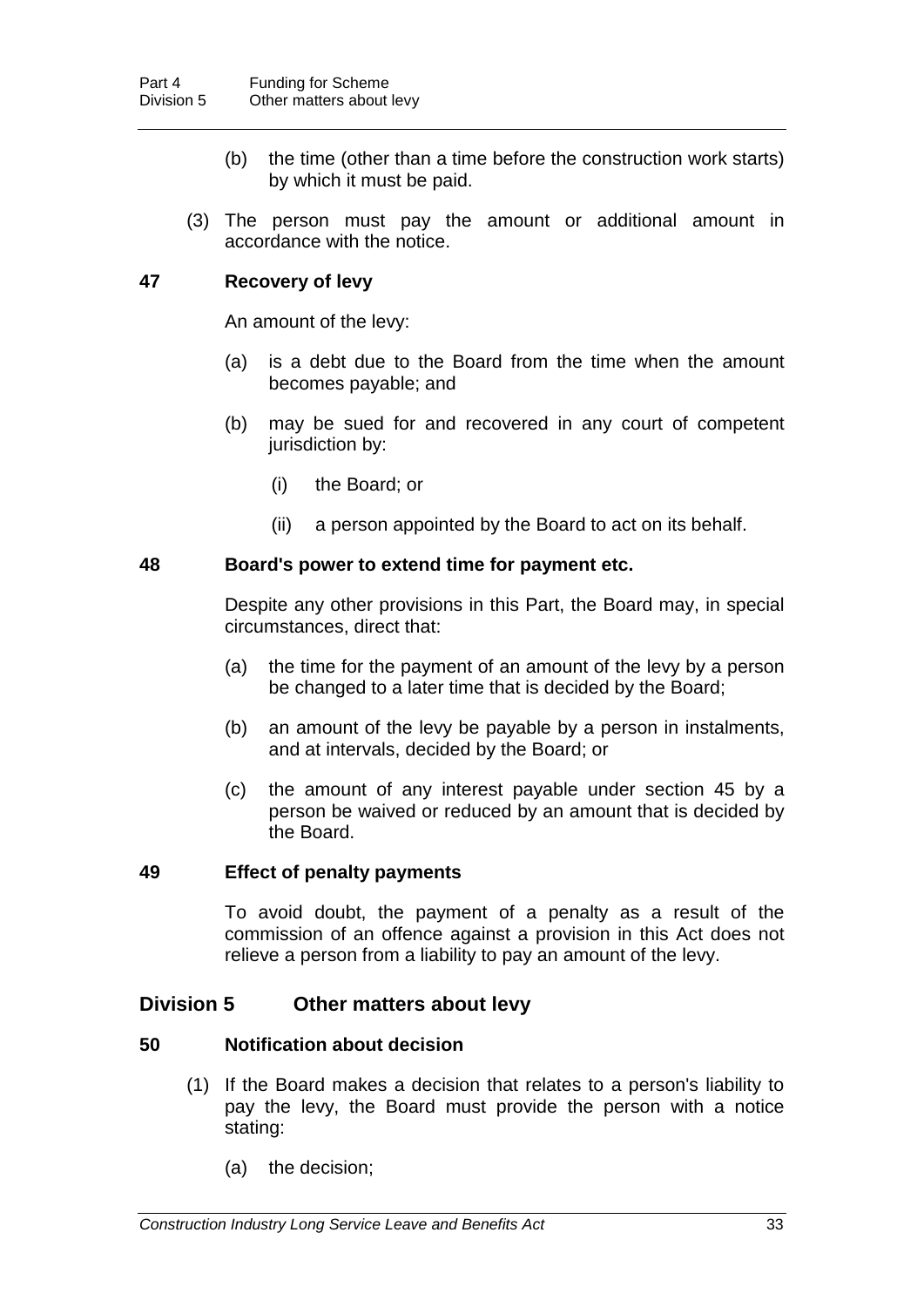- (b) the reasons for the decision; and
- (c) that the person is entitled to apply for a reconsideration or review in relation to the decision under Part 5, Division 4.
- (2) Without limiting subsection (1), any of the following is a decision that relates to a person's liability to pay the levy:
	- (a) a decision that a person is liable to pay a particular amount of the levy;
	- (b) a decision to treat a person as a person for whom construction work is to be carried out;
	- (c) a decision that the construction work carried out by or for a person starts or ends on a particular day;
	- (d) a decision about the total cost of the construction work that is carried out by or for a person;
	- (e) a decision to refuse a person's application to pay an amount of the levy by instalments.

#### **51 General offence**

A person must not engage in an act (including an omission) with the intention of avoiding the person's obligations under this Part.

Penalty: If the offender is a natural person – 100 penalty units.

If the offender is a body corporate – 500 penalty units.

## **Division 6 Contribution for pre-commencement construction work**

#### **52 Pre-commencement construction work**

- (1) This section applies to any construction work that:
	- (a) started before the commencement of this Act; and
	- (b) is carried out by persons some or all of whom are registered workers.
- (2) The Board may enter into an arrangement with a person who would have been liable to pay an amount of the levy for the work if the work had started after the commencement of this Act.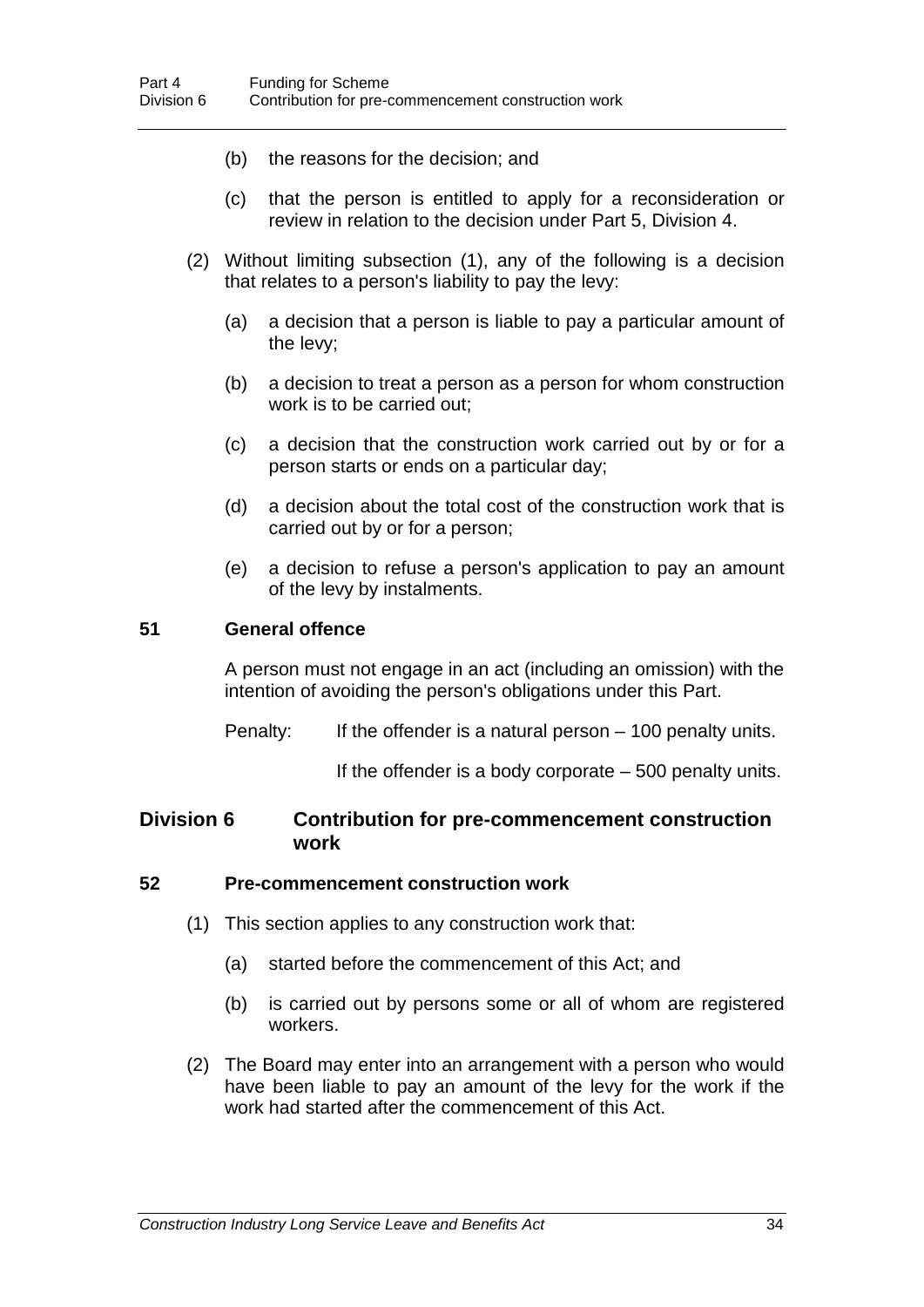- (3) The arrangement may provide for payments to be made by the person to the Board for the registered workers' entitlements under this Act.
- (4) The Regulations may make provision, consistent with this Act, about such an arrangement.

## **Part 5 Administration of Scheme**

## **Division 1 Board**

## **53 Establishment of Board**

- (1) There is to be a Board for the Scheme.
- (2) The Board is to be known by its corporate name NT Build.
- (3) The Board:
	- (a) is a body corporate;
	- (b) has a common seal; and
	- (c) is capable, in its corporate name, of acquiring, holding and disposing of real and personal property and of suing and being sued.
- (4) All courts, judges and persons acting judicially must:
	- (a) take judicial notice of the common seal of the Board affixed to a document; and
	- (b) presume that the seal was duly affixed.

## **54 Constitution of Board**

- (1) The Board consists of at least 5 but not more than 7 members appointed by the Minister.
- (2) The Minister must appoint the following 5 Board members:
	- (a) the Chairperson;
	- (b) 2 members who represent organisations that represent the interests of employers in the Territory;
	- (c) 2 members who represent organisations that represent the interests of employees in the Territory.
- (3) The Minister may appoint up to 2 additional Board members.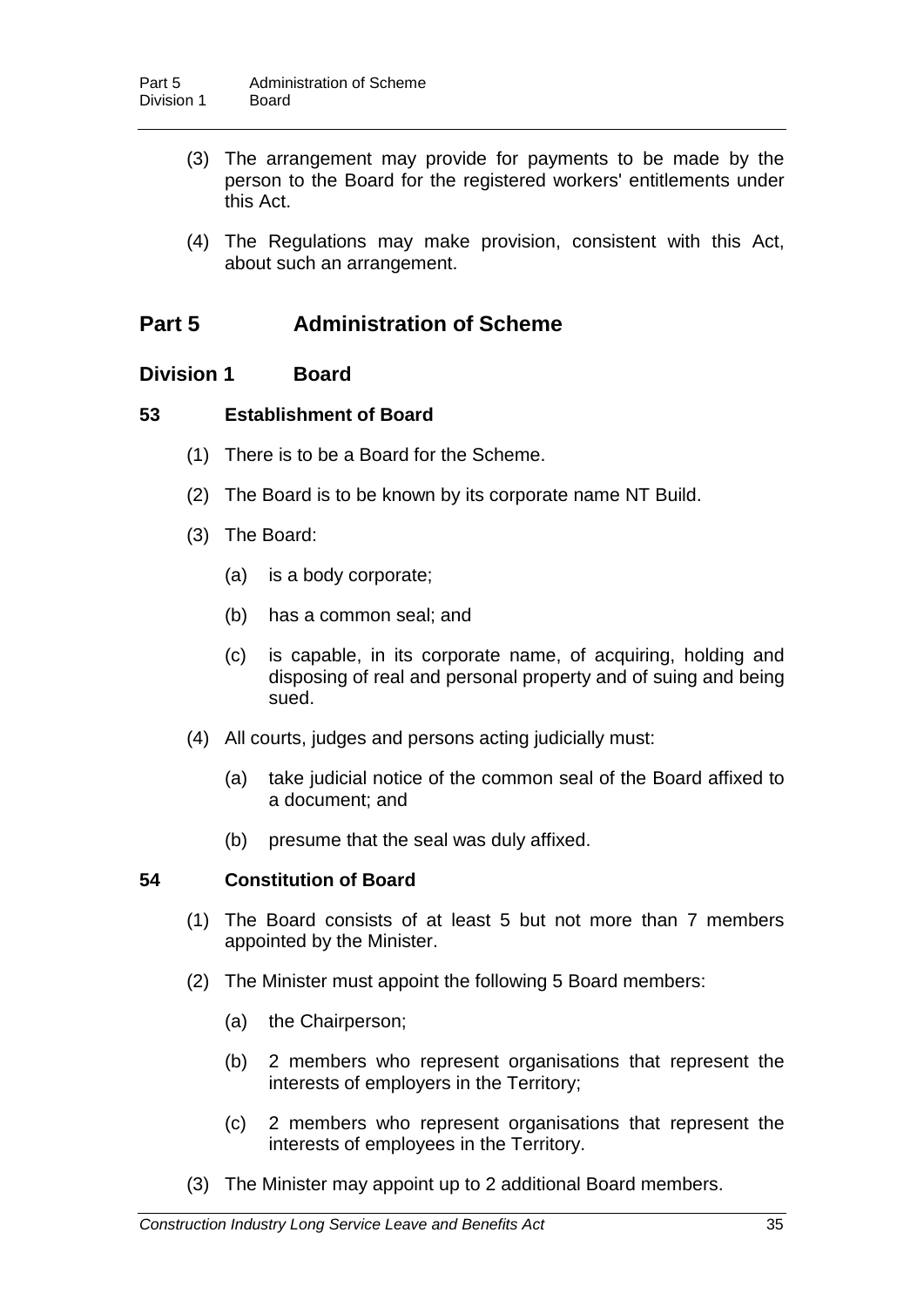(4) A Board member holds office for the period (not exceeding 5 years) specified in the appointment and is eligible for re-appointment.

## **55 Functions of Board**

The functions of the Board are:

- (a) to administer the Scheme; and
- (b) to advise and make recommendations to the Minister about the operation of this Act.

## **56 Powers of Board**

- (1) The Board may do everything necessary and convenient to be done for the performance of its functions.
- (2) Without limiting subsection (1), the Board has the power to:
	- (a) enter into any agreements (including agreements to borrow or invest money);
	- (b) engage persons to assist the Board in exercising a power or performing a function under this Act; and
	- (c) give effect to reciprocal agreements.
- (3) This section has effect subject to sections 64(2), 67 and 73.

## **57 Board may make Determinations**

- (1) The Board may, consistent with this Act, make determinations (the *Determinations*) prescribing matters:
	- (a) required or permitted by this Act to be prescribed; or
	- (b) necessary or convenient to be prescribed for carrying out or giving effect to this Act.
- (2) The Board must make the Determinations in consultation with the Registrar.
- (3) The Determinations are taken to be:
	- (a) subordinate legislation to which section 57 of the *Interpretation Act* applies; and
	- (b) rules to which section 63 of that Act applies.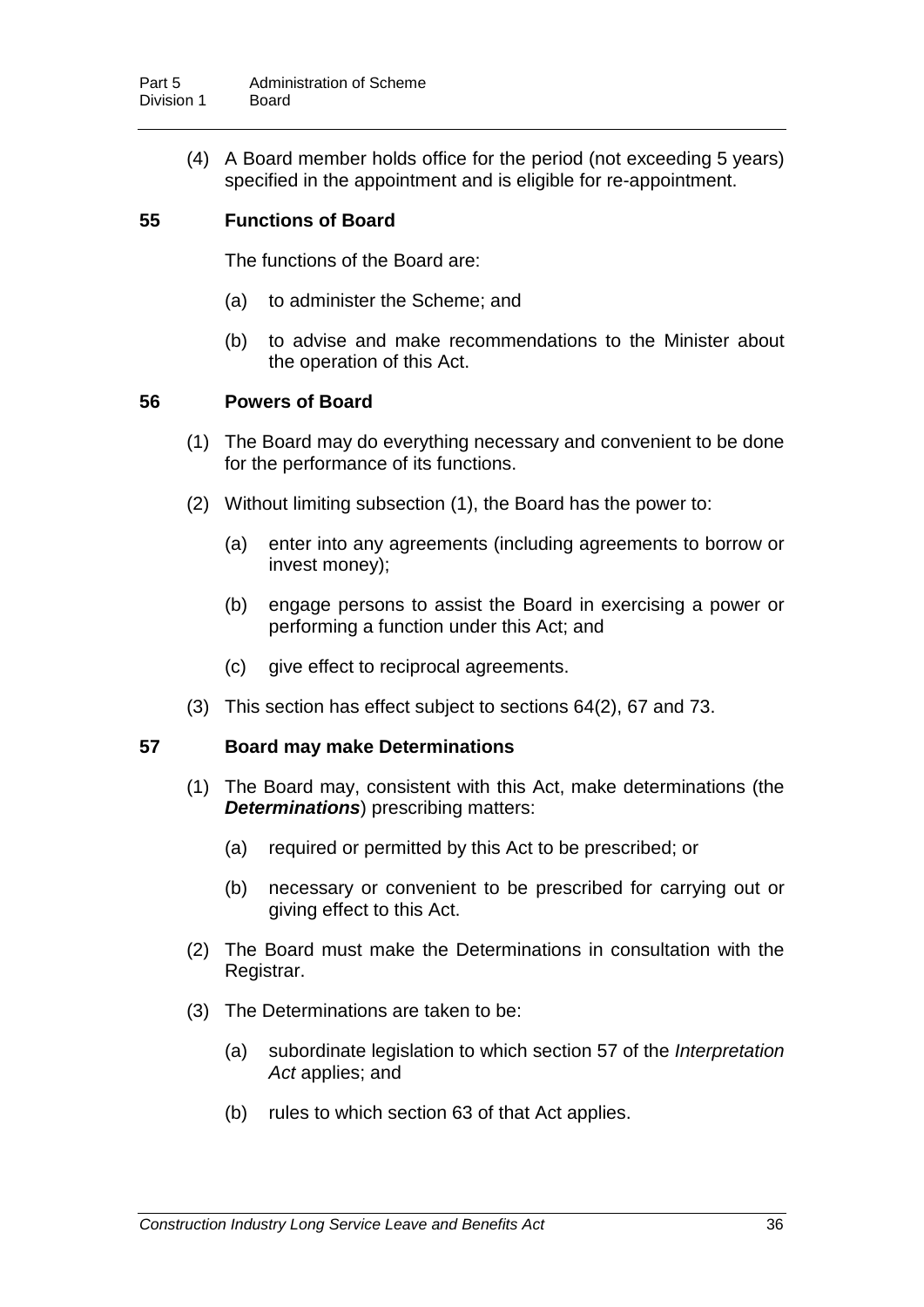## **58 How Board must exercise powers and perform functions**

The Board must exercise its powers and perform its functions in a manner that:

- (a) is reasonable; and
- (b) accords with and furthers the object of this Act.

#### **59 Persons assisting Board**

In exercising its powers or performing its functions, the Board may be assisted by:

- (a) the Registrar;
- (b) any person who:
	- (i) is an employee within the meaning of the *Public Sector Employment and Management Act*; and
	- (ii) is made available to the Board with the agreement of the Commissioner for Public Employment; and
- (c) any other person engaged by the Board.

#### **60 Delegation**

- (1) The Board may delegate any of its powers or functions to a person mentioned in section 59(a), (b) or (c).
- (2) The delegation must be in writing.

## **61 Acting appointment**

- (1) The Minister may appoint a person to act as a Board member if a Board member (the *absent member*) is absent or otherwise unable to perform the functions of the member.
- (2) However, if the absent member was appointed to represent a particular organisation, the person appointed to act as a Board member must also represent that organisation.

## **62 Vacation of office**

A Board member vacates the member's office if:

- (a) the term of the office expires;
- (b) the member resigns by writing signed by the member and delivered to the Minister; or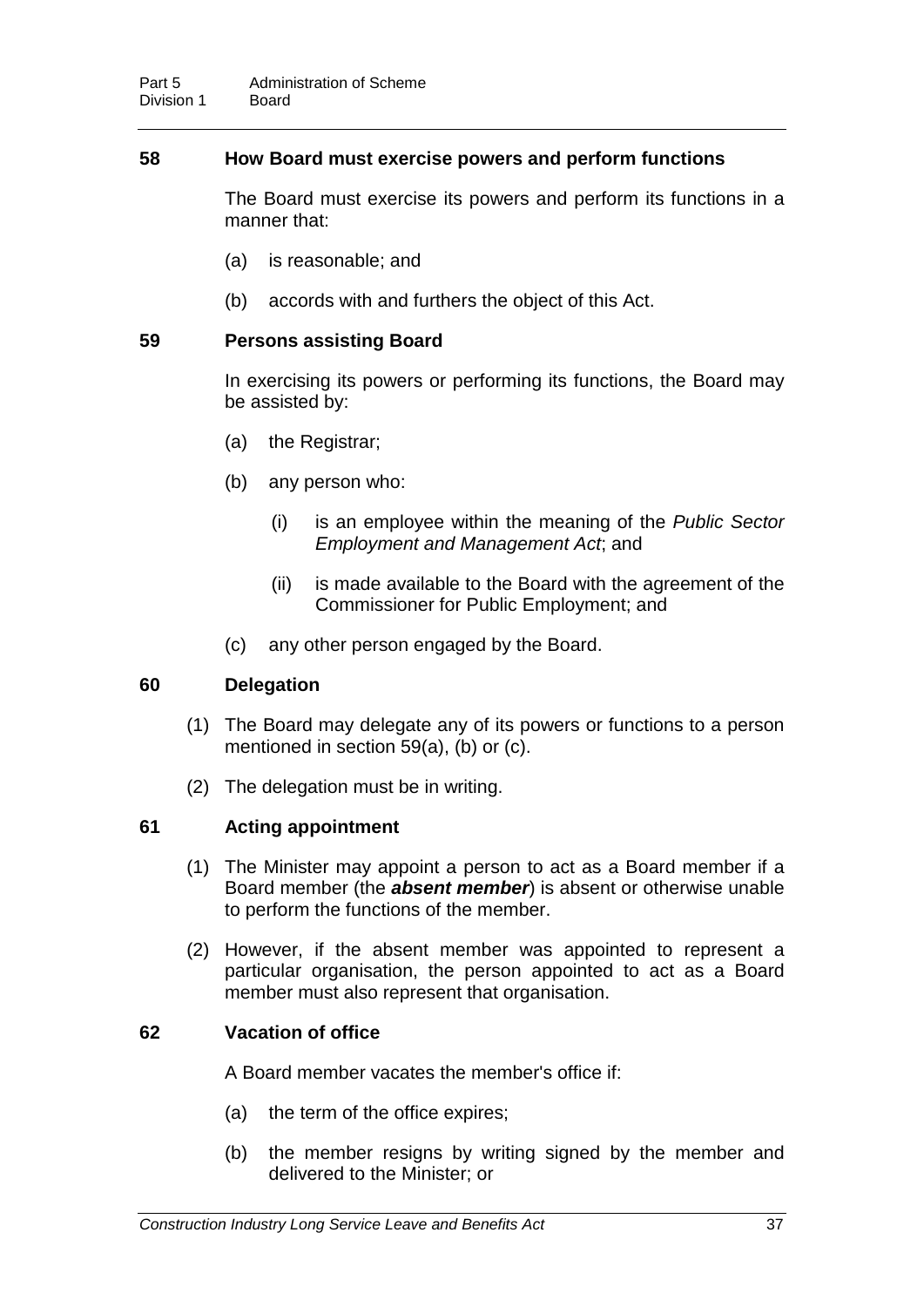(c) the Minister terminates the member's appointment.

#### **63 Termination of appointment**

- (1) The Minister may terminate a Board member's appointment on the grounds of inability, inefficiency, misbehaviour or physical or mental incapacity.
- (2) The Minister must terminate a Board member's appointment if the member:
	- (a) becomes bankrupt, applies to take the benefit of a law for the relief of bankrupt or insolvent debtors, compounds with creditors or makes an assignment of the member's remuneration for their benefit;
	- (b) is convicted in Australia of an offence punishable by imprisonment for 12 months or longer;
	- (c) is absent, except on leave granted by the Minister, from 3 consecutive meetings of the Board; or
	- (d) fails to comply with section 65(1) or (3).

### **64 Board meetings**

- (1) The Chairperson must convene as many Board meetings as are necessary for the Board to exercise its powers or to perform its functions.
- (2) The Minister may direct the Chairperson to convene a meeting to deal with any matter specified by the Minister.
- (3) The Chairperson must comply with the direction.
- (4) At a Board meeting, 4 Board members constitute a quorum.
- (5) The Board must keep accurate minutes of the Board meetings.
- (6) The Chairperson is the presiding member of a Board meeting.
- (7) However, if the Chairperson is absent from a Board meeting, the Board members present at the meeting must elect one of those members to be the presiding member.
- (8) At a Board meeting, the presiding member:
	- (a) has a deliberative vote; and
	- (b) in the event of an equality of votes, also has a casting vote.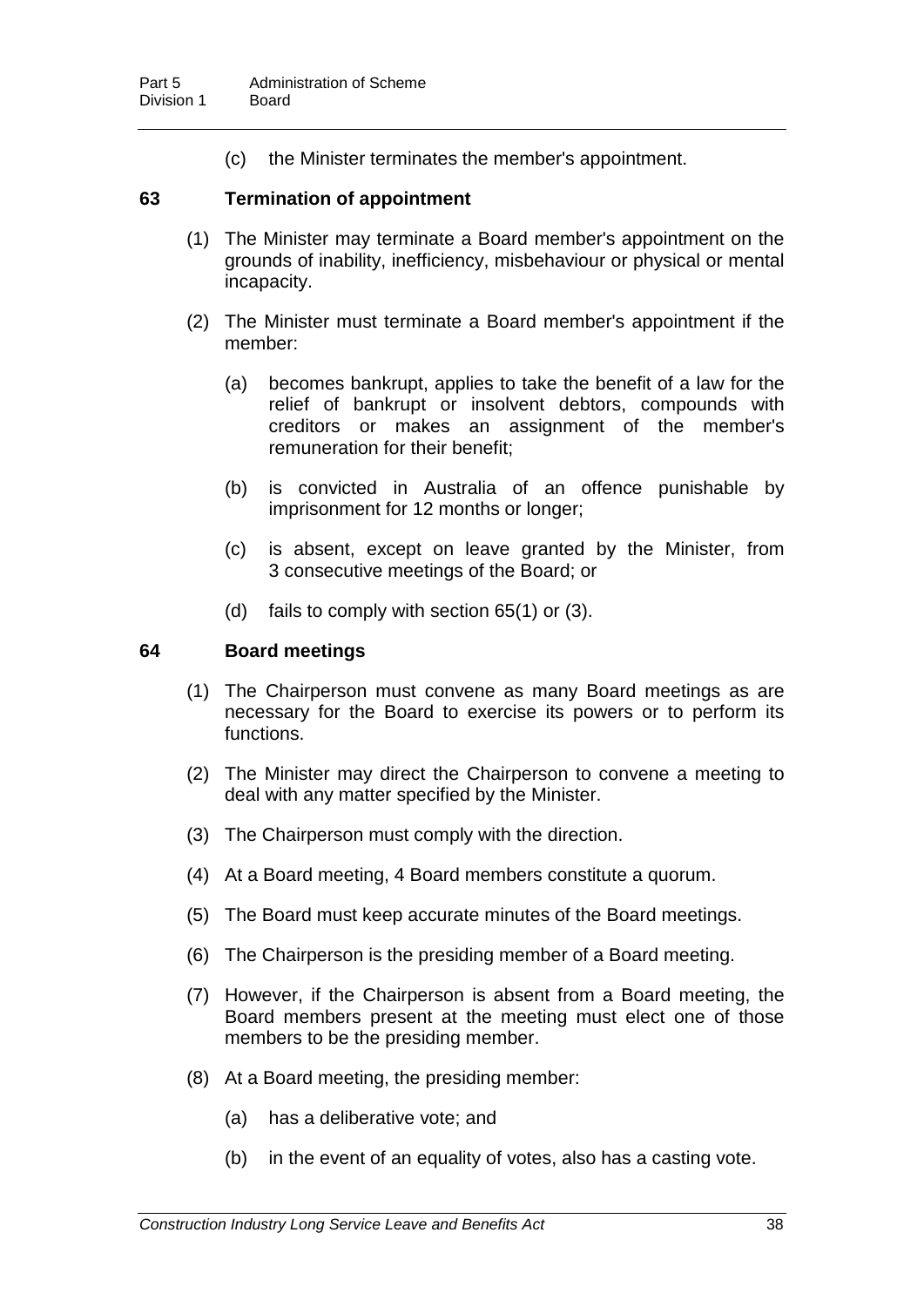## **65 Disclosure of interest**

(1) If a Board member has a direct or indirect interest in a matter being considered or about to be considered by the Board, the member must disclose the nature of the interest in a Board meeting as soon as practicable after the relevant facts come to the member's knowledge.

Penalty: 100 penalty units.

- (2) The disclosure must be recorded in the Board's minutes.
- (3) The member must not, while having that interest:
	- (a) take part in any deliberation or decision of the Board relating to that matter; or
	- (b) form part of the quorum of the Board in any deliberation or decision of the Board relating to that matter.

Penalty: 100 penalty units.

- (4) However, subsection (3) does not apply if the Board resolves that the subsection does not apply to the member.
- (5) Despite such a resolution, the member may refuse to take part in any deliberation or decision of the Board relating to that matter.
- (6) The Board must maintain a register of the interests of the Board members.

### **66 Provision of information to Minister**

- (1) The Minister may request the Board to provide the Minister with any information about the administration of the Scheme (including information about the Board's financial position or financial affairs) as is specified by the Minister.
- (2) The Board must comply with the request.

## **67 Direction by Minister**

- (1) The Minister may give any direction to the Board about the exercise of any of its powers or the performance of any of its functions.
- (2) The Board must comply with the direction.
- (3) The Minister must table in the Legislative Assembly a copy of the direction within 6 sitting days after making the direction.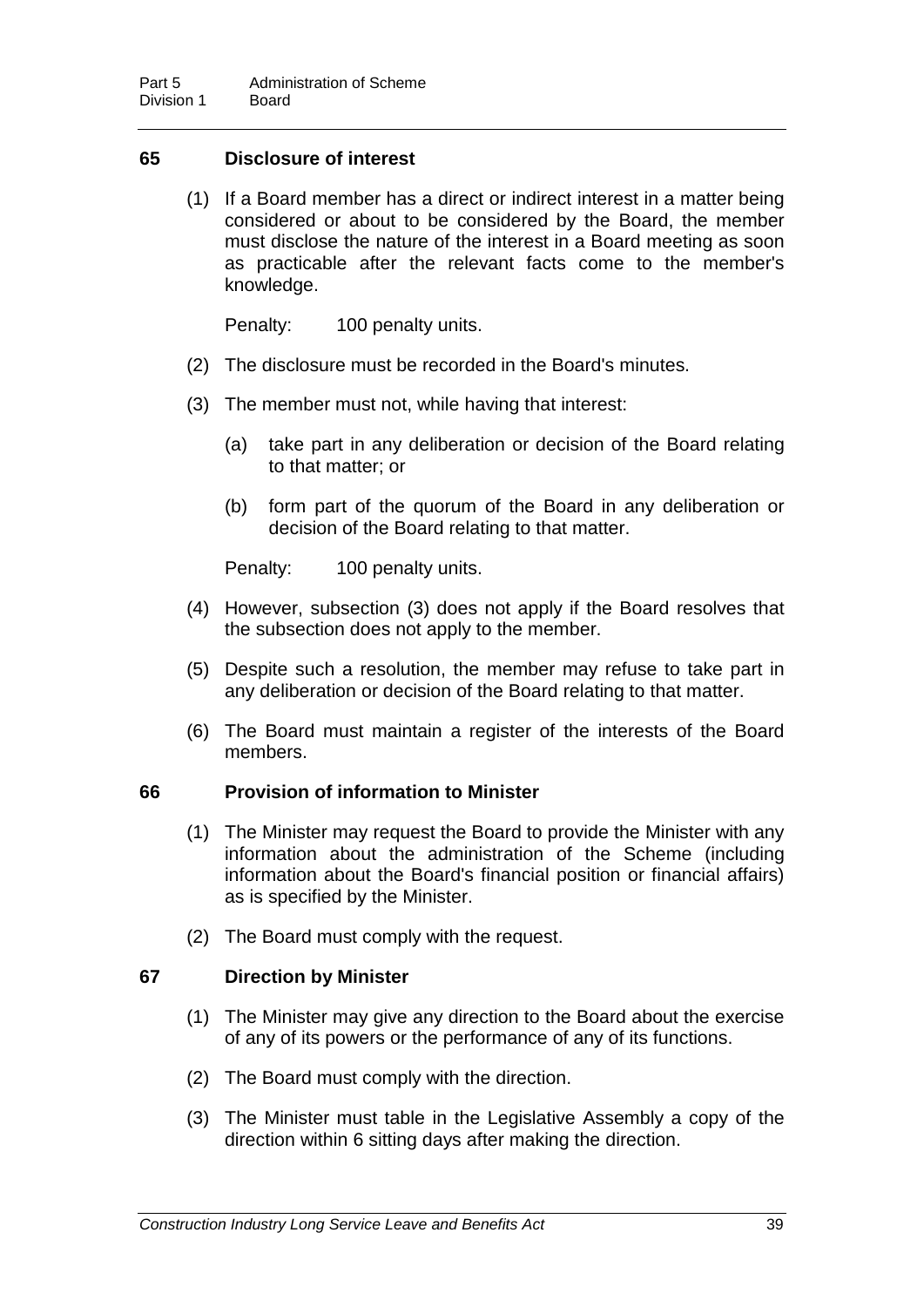(4) The annual report of the Board prepared under section 68 for a financial year must include a record of each direction given under subsection (1) in that year.

## **68 Annual report**

- (1) For each financial year, the Board must prepare an annual report on its operation during that year.
- (2) The report must include:
	- (a) each record that is required to be included in the report under section 67(4);
	- (b) financial statements relating to the Board's operation for that year; and
	- (c) the Auditor-General's report on the financial statements that is provided to the Board under section 69.
- (3) The financial statements must:
	- (a) be in a form that is approved by the Treasurer; and
	- (b) unless the Treasurer otherwise directs be prepared according to commercial accounting principles.
- (4) The Board must provide the Minister with the annual report within:
	- (a) one month after receiving the Auditor-General's report; or
	- (b) if another period is specified by the Minister that period.
- (5) The Minister must table in the Legislative Assembly a copy of the annual report within 6 sitting days after receiving that report.

## **69 Board to provide Auditor-General with financial statements**

- (1) The Board must provide the Auditor-General with the financial statements that are to be included in an annual report prepared under section 68 for a financial year.
- (2) The Board must do so within:
	- (a) 2 months after the end of that year; or
	- (b) if another period is specified by the Minister that period.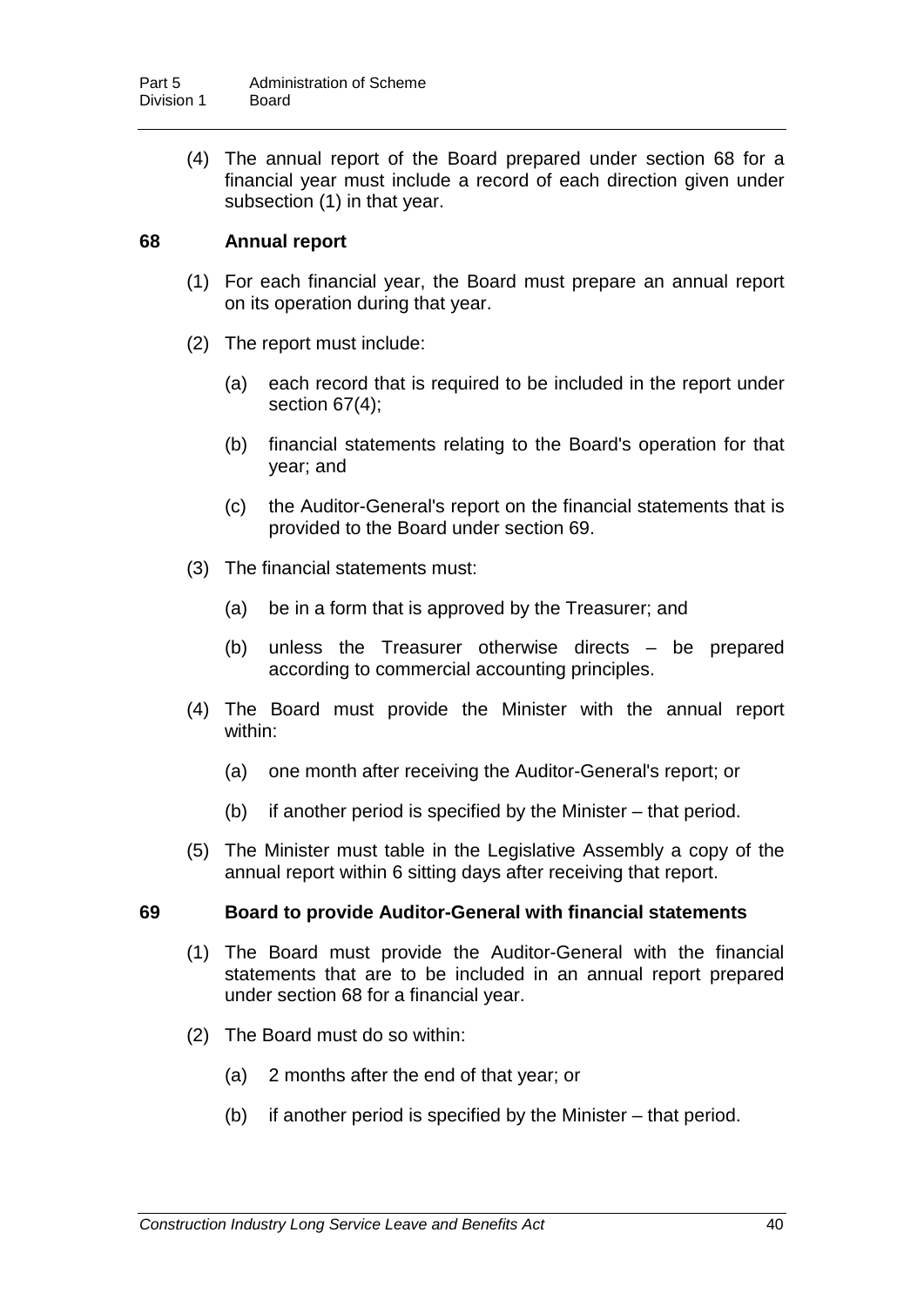- (3) The Auditor-General must:
	- (a) audit the financial statements; and
	- (b) report to the Board on the financial statements.
- (4) The Auditor-General must do so within:
	- (a) 2 months after receiving the financial statements; or
	- (b) if another period is specified by the Administrator that period.

## **Division 2 Financial matters etc.**

## **70 Money of Board**

- (1) The money of the Board consists of:
	- (a) amounts of the levy paid to the Board;
	- (b) amounts borrowed by the Board;
	- (c) proceeds from the Board's investments;
	- (d) amounts paid to the Board under reciprocal agreements;
	- (e) amounts paid to the Board under an arrangement under section 52; and
	- (f) any other amounts received by the Board.
- (2) The money of the Board can only be applied for the following purposes:
	- (a) payments of long service benefits;
	- (b) expenses incurred in administering the Scheme;
	- (c) borrowings by the Board;
	- (d) investments by the Board;
	- (e) payments to reciprocal authorities under reciprocal agreements;
	- (f) any other payments in relation to the Scheme.
- (3) The money of the Board can only be applied with the Board's authority.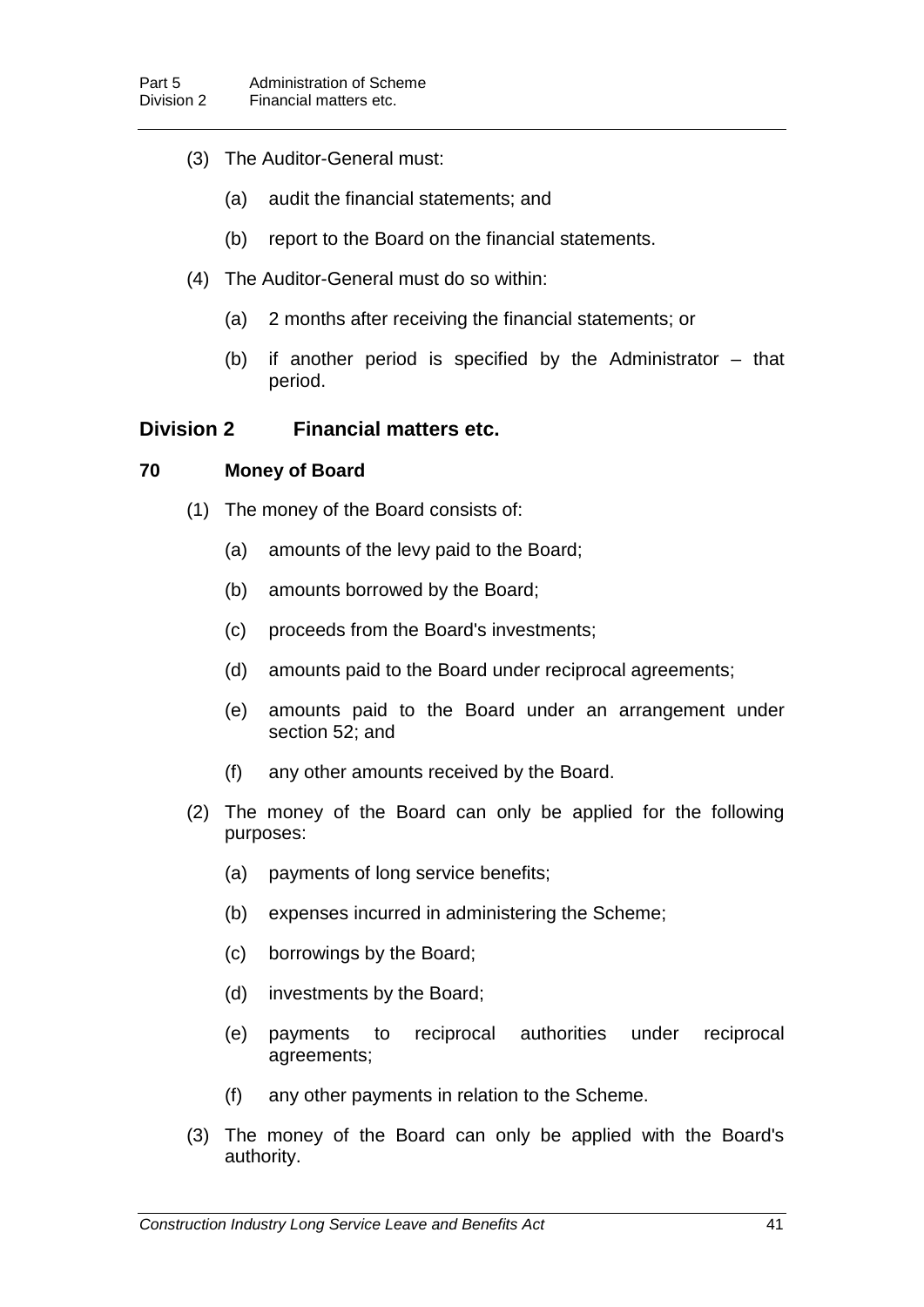## **71 Account keeping etc.**

- (1) The Board must ensure that:
	- (a) proper accounts and records of the Board's transactions and financial affairs are kept;
	- (b) there are adequate controls over the incurring of the Board's liabilities;
	- (c) all payments out of the Board's money are correctly made and properly authorised; and
	- (d) adequate control is maintained over:
		- (i) the Board's property; and
		- (ii) property in the Board's custody, control or management.
- (2) The Treasurer may request the Board to provide the Treasurer with any information that the Treasurer reasonably requires to accurately assess the Board's financial position or financial affairs.
- (3) The Board must comply with the request.

#### **72 Refund or additional payment**

- (1) The Board must pay to a person:
	- (a) any amount (including all or part of an amount of the levy) that the person has overpaid to the Board; or
	- (b) any amount (including all or part of an amount of a long service benefit) that the Board has underpaid to the person.
- (2) The Board must make the payment as soon as practicable after the Board becomes aware of the overpayment or underpayment.

#### **73 Treasurer's approval**

- (1) The Board may only borrow money on terms and conditions approved by the Treasurer.
- (2) The Treasurer may, in writing, specify classes of investment in which the Board may invest its money without the Treasurer's approval.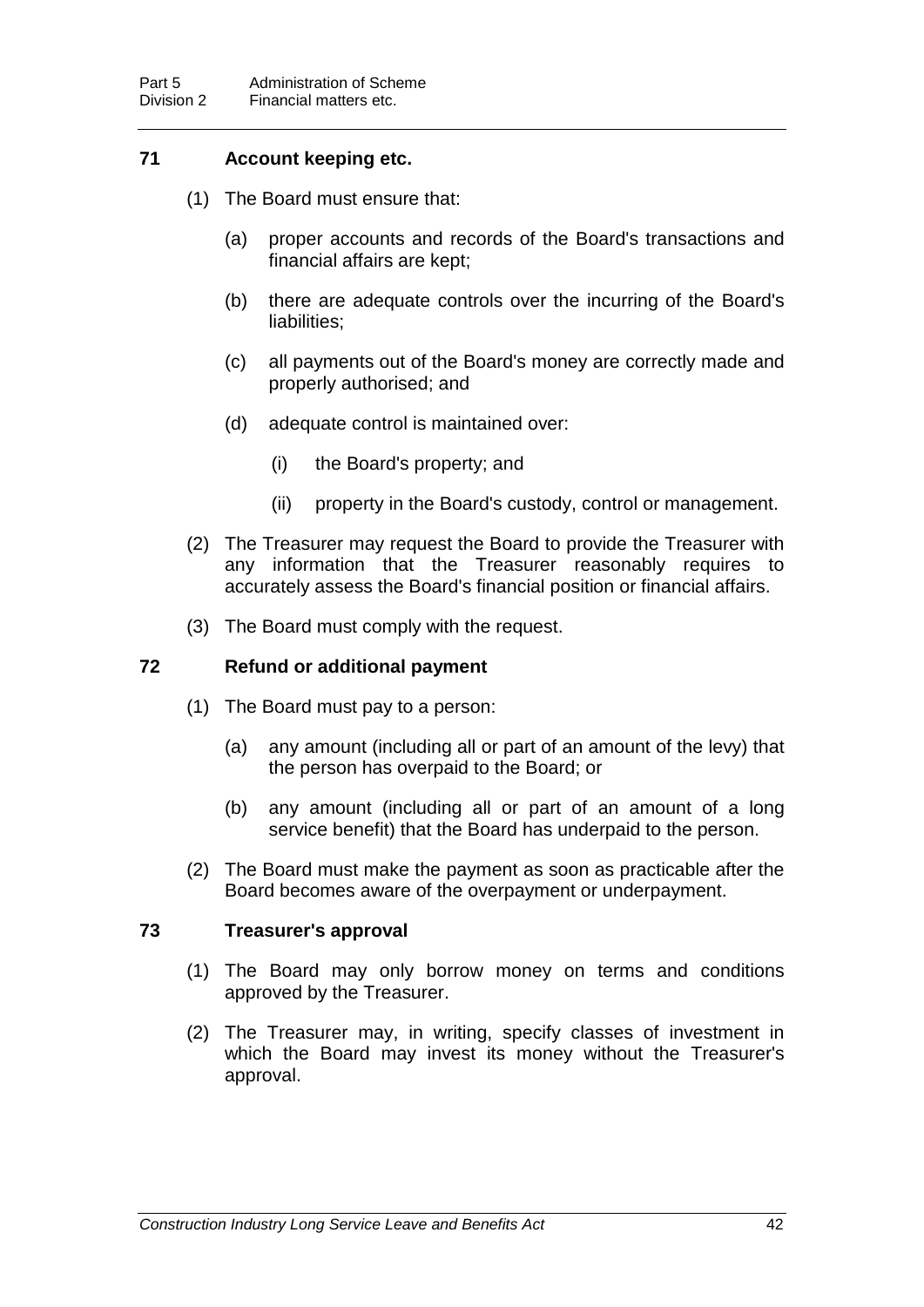- (3) The Board:
	- (a) may, without the Treasurer's approval, invest its money in an investment of a class that is specified under subsection (2); and
	- (b) may only invest its money in any other investment with the Treasurer's approval.

## **74 Prudential and other standards**

- (1) The Regulations may make provision, consistent with this Act, about the prudential and other standards for the administration of the Scheme.
- (2) Without limiting subsection (1), the Regulations may specify:
	- (a) the prudential and other standards that the Board must apply in administering the Scheme; and
	- (b) the procedures for the monitoring or enforcement of those standards, including the appointment of persons to carry out the monitoring.

### **75 Effect of non-compliance**

- (1) The validity of an act of the Board is not affected by a failure to:
	- (a) comply with a direction of the Minister that is given under section 64(2) or 67; or
	- (b) obtain an approval of the Treasurer as required by section 73.
- (2) Without limiting subsection (1), the validity of a contract for an investment mentioned in section 73(3)(b) is not affected by a failure of the Board to obtain an approval of the Treasurer for that contract.

## **Division 3 Registrar**

#### **76 Appointment of Registrar**

- (1) The Board must appoint a person to be the Registrar for the Scheme.
- (2) The Registrar must be a person who:
	- (a) is an employee within the meaning of the *Public Sector Employment and Management Act*; and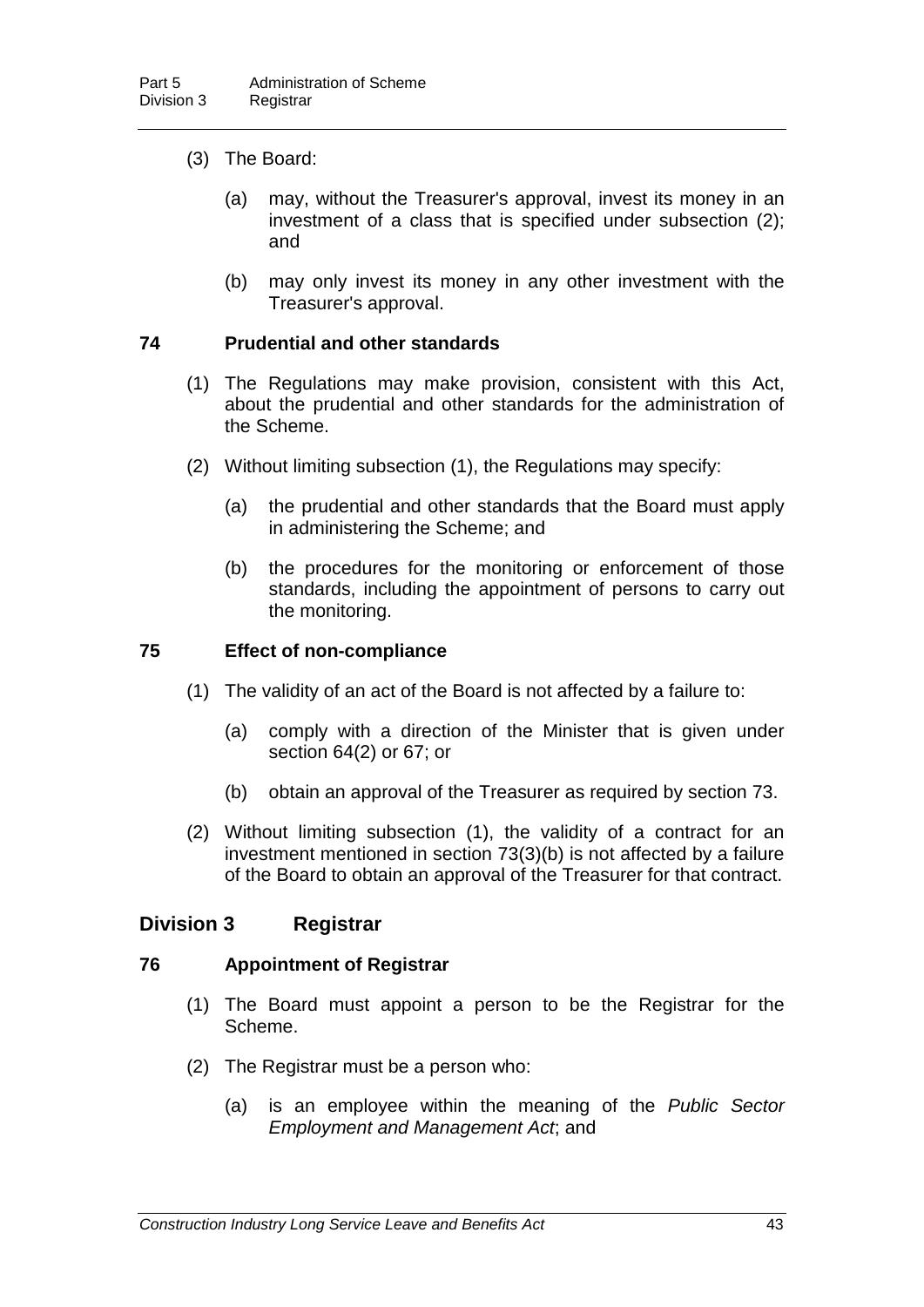(b) is made available to the Board with the agreement of the Commissioner for Public Employment.

## **77 Registrar's powers and functions**

- (1) The Registrar:
	- (a) must administer the Scheme (including exercising the Registrar's powers and performing the Registrar's functions under this Act) in accordance with any direction given by the Board; and
	- (b) may exercise any of the Board's powers or perform any of the Board's functions as is authorised by the Board.
- (2) Without limiting subsection (1), the Registrar must, in accordance with any direction given by the Board, maintain:
	- (a) the Construction Workers Register; and
	- (b) the Construction Employers Register.

#### **78 Delegation**

- (1) The Registrar may delegate any of the Registrar's powers or functions to a person mentioned in section 59(b) or (c).
- (2) The delegation must be in writing.

## **79 Approved forms**

The Registrar may approve forms for this Act.

#### **80 Inspection**

- (1) The Registrar may carry out inspections for the purposes of monitoring compliance with this Act, including compliance with this Act by any of the following persons:
	- (a) construction workers;
	- (b) persons who employ or engage construction workers;
	- (c) persons (other than construction workers) who carry out or are to carry out construction work;
	- (d) persons for whom construction work is or is to be carried out.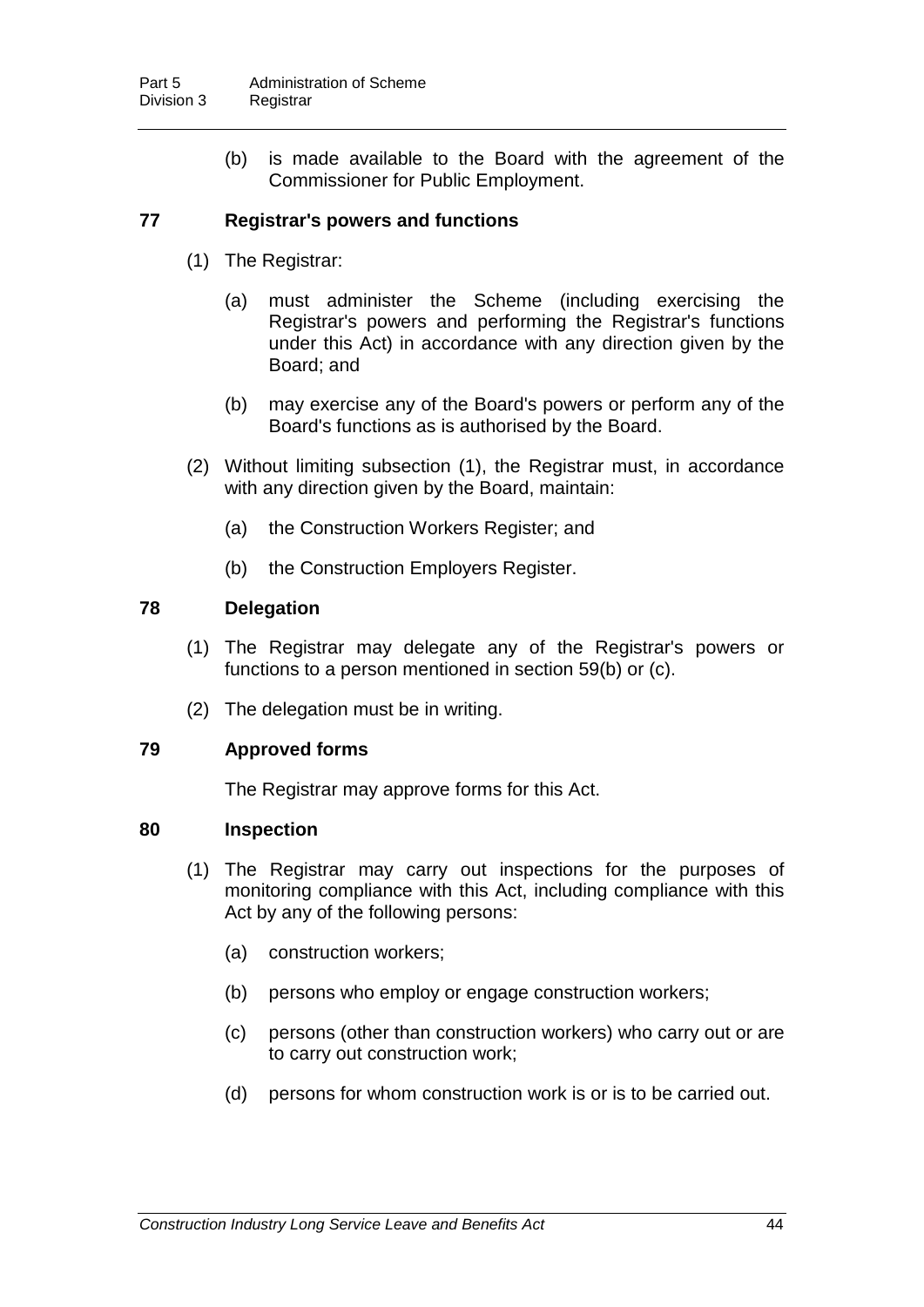- (2) The Registrar may:
	- (a) at any reasonable time, enter a place (including residential premises) which the Registrar reasonably believes to be occupied for a purpose that relates to:
		- (i) the employment or engagement of construction workers; or
		- (ii) construction work on which the levy is or may be imposed;
	- (b) require a person at that place to provide the Registrar with any<br>information or records relating to that employment. relating to that employment, engagement or construction work (as the case requires);
	- (c) make copies of such records; or
	- (d) operate any electronic equipment at the place for the purposes of retrieving such records.
- (3) Subject to subsection (4), a person must not, without reasonable excuse:
	- (a) obstruct, resist or hinder the Registrar from doing any of the things mentioned in subsection (2);
	- (b) fail to comply with a requirement given to the person by the Registrar for the purposes of doing any of those things; or
	- (c) fail to comply with a requirement mentioned in subsection (2)(b).
	- Penalty: If the offender is a natural person 100 penalty units.

If the offender is a body corporate – 500 penalty units.

- (4) If the Registrar enters a place without producing the Registrar's identity card when requested to do so:
	- (a) the Registrar is not authorised to remain at that place; and
	- (b) a person is not required to comply with a requirement mentioned in subsection (3)(b) or (c).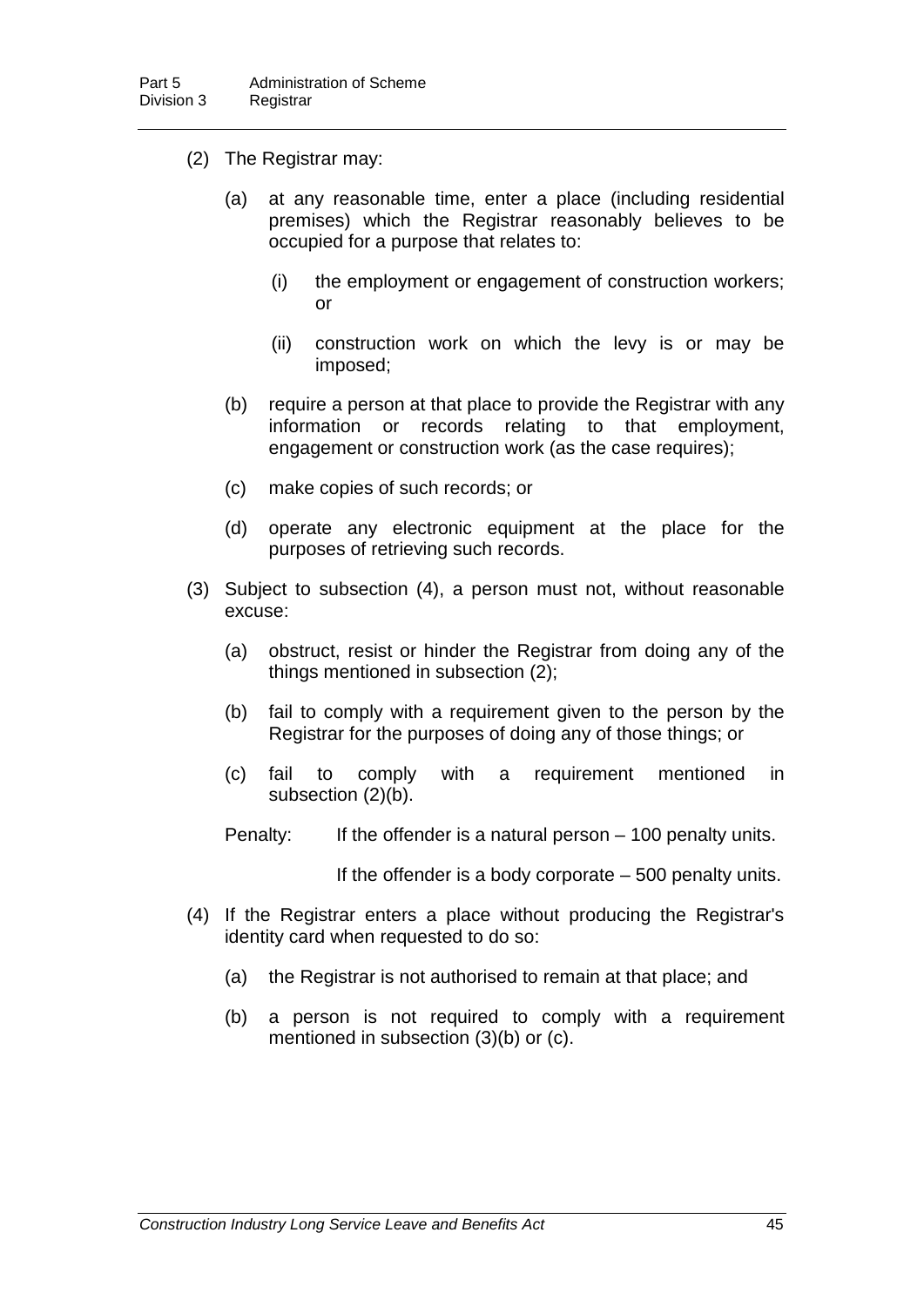## **81 Registrar may require provision of information**

- (1) The Registrar may, by written notice:
	- (a) require a person who employs or engages construction workers to provide the Registrar with any information relating to that employment or engagement; or
	- (b) require any of the following persons to provide the Registrar with any information relating to construction work on which the levy is or may be imposed:
		- (i) a person who carries out or is to carry out the work;
		- (ii) a person for whom the work is or is to be carried out.
- (2) A person to whom the notice is given must not, without reasonable excuse:
	- (a) fail to comply with the requirement within 14 days after receiving the notice; or
	- (b) provide the Registrar with any information that the person knows to be false or misleading in relation to that requirement.

Penalty: If the offender is a natural person – 100 penalty units.

If the offender is a body corporate – 500 penalty units.

#### **82 Identity cards**

- (1) When performing the Registrar's functions under section 80, the Registrar must carry an identity card provided by the Board that:
	- (a) states the name and office of the Registrar;
	- (b) includes a photograph of the Registrar; and
	- (c) contains:
		- (i) the signature of the Registrar; and
		- (ii) the verification of that signature by the Board.
- (2) If a delegate of the Registrar performs the Registrar's functions under section 80, the delegate must carry an identity card provided by the Registrar that:
	- (a) states the name and office of the delegate;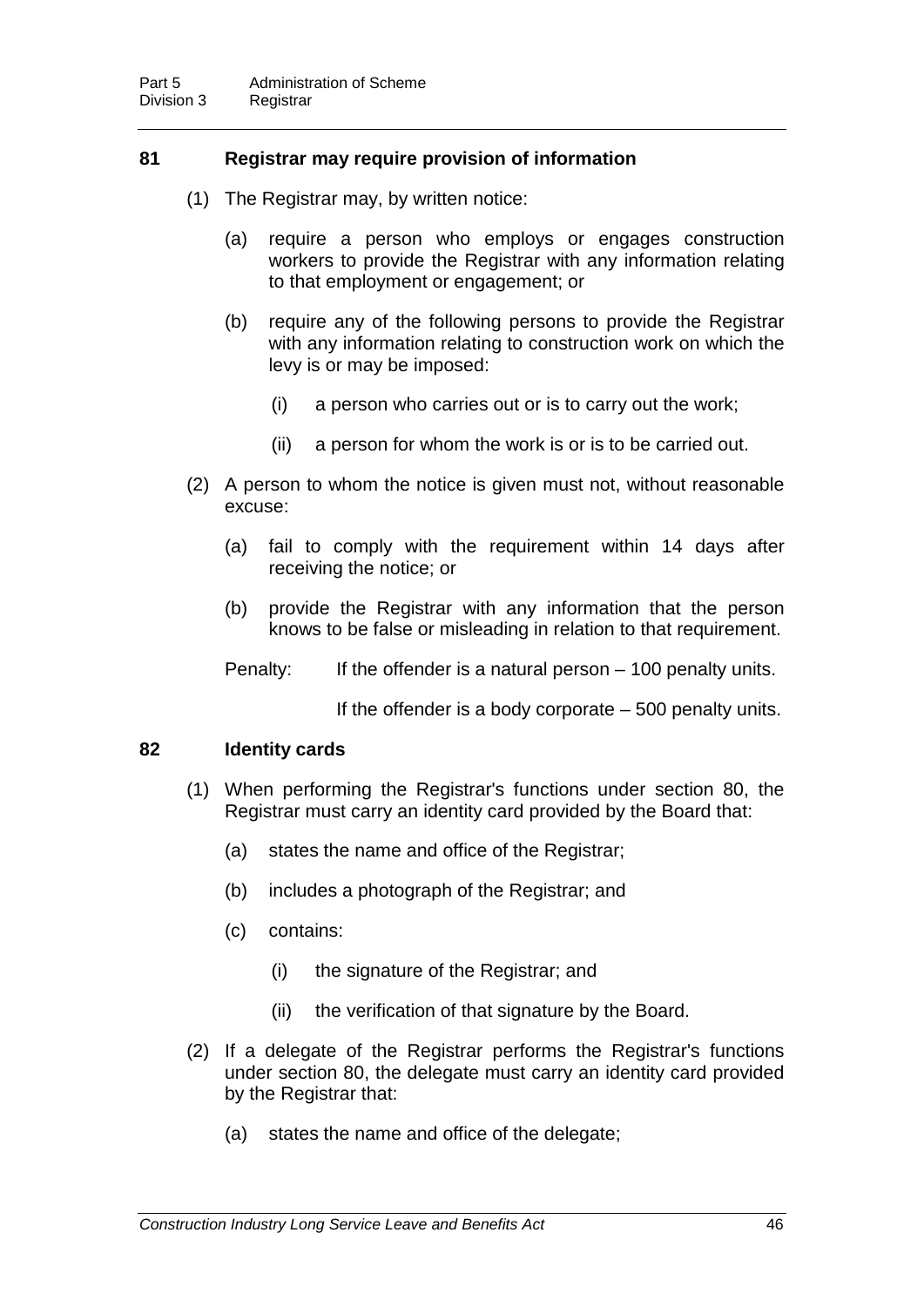- (b) specifies the delegation under which the delegate may exercise the Registrar's powers or perform the Registrar's functions;
- (c) includes a photograph of the delegate; and
- (d) contains:
	- (i) the signature of the delegate; and
	- (ii) the verification of that signature by the Registrar.
- (3) A person who ceases to be a delegate of the Registrar must immediately return the delegate's identity card to the Registrar.

Penalty: 20 penalty units.

## **Division 4 Reconsideration and review**

## **83 Application**

This Division applies in relation to the following decisions:

- (a) a decision to refuse to register a person under section 12;
- (b) a decision to deregister a person under section 13(1)(a);
- (c) a decision to:
	- (i) refuse an application by a person for a long service benefit under section 19, 20, 21 or 22;
	- (ii) pay a long service benefit to a person under section 19, 20, 21 or 22; or
	- (iii) require an employer to pay an amount for the recognition of a previous service under section 95 or 96;
- (d) a decision that relates to a person's liability to pay the levy (*see* section 50);
- (e) a decision concerning the information included in an annual certificate that is given to a person;
- (f) a decision concerning the information about a person who is a registered worker that is included in the Construction Workers Register;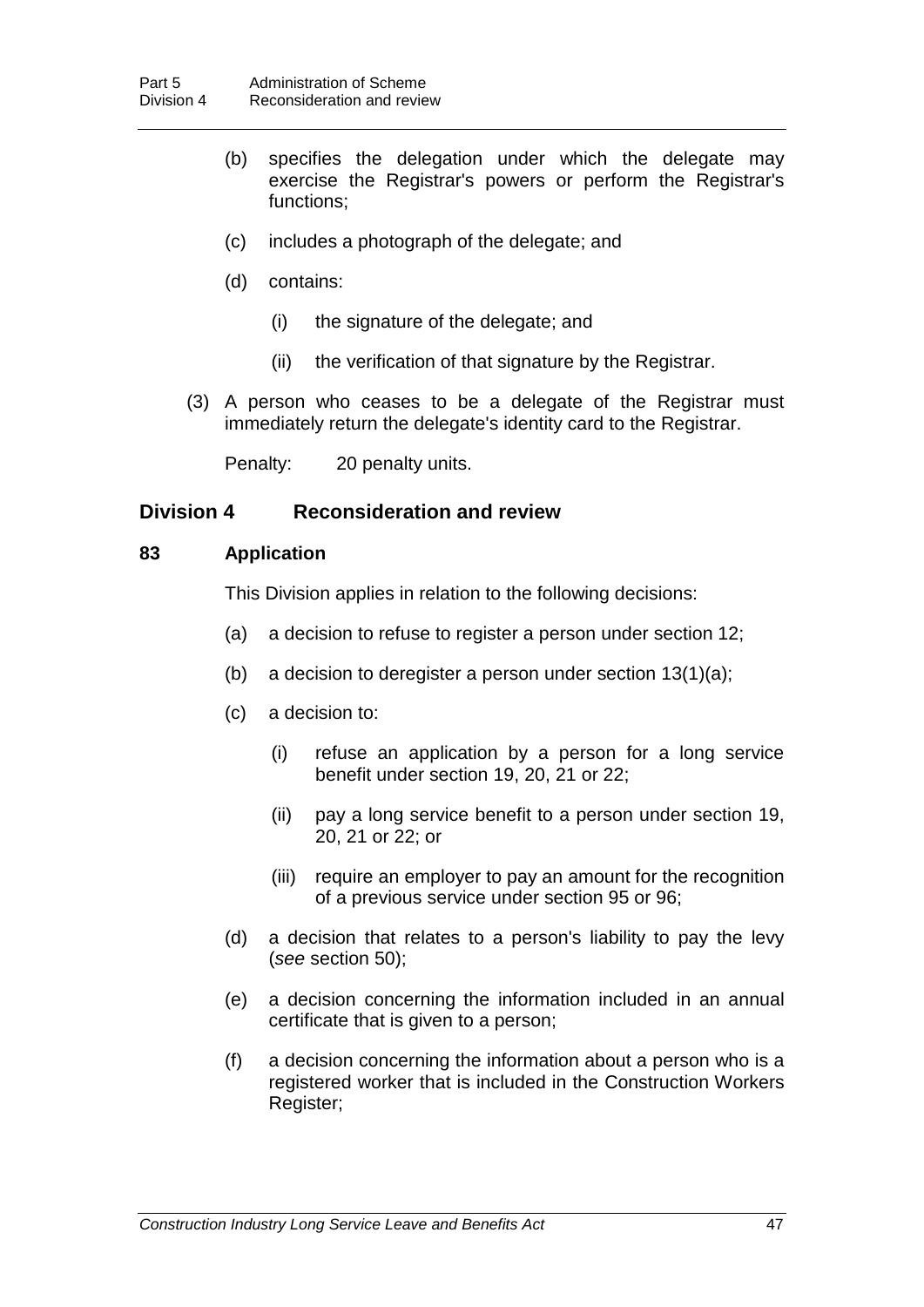(g) a decision concerning the information about a person who is a registered employer that is included in the Construction Employers Register.

## **84 Reconsideration by Board**

- (1) A person may apply to the Board for the reconsideration of a decision to which this Division applies if the person:
	- (a) is the person mentioned in section  $83(a)$ , (b), (c), (d), (e), (f) or (g) in relation to the decision; and
	- (b) is dissatisfied with the decision.
- (2) An application by a person for a reconsideration of a decision mentioned in section 83(a), (b), (c) or (d) must be made within 28 days after the notice for the decision is given to the person.
- (3) An application by a person for a reconsideration of a decision mentioned in section 83(e) must be made within 45 days after the annual certificate is given to the person.
- (4) An application by a person for a reconsideration of a decision mentioned in section 83(f) or (g) may be made at any time.
- (5) An application must be made in an approved form.
- (6) On receiving the application, the Board may reconsider the decision as it thinks fit.
- (7) The application does not affect the operation or implementation of the decision.
- (8) However, the Board may make another decision staying or otherwise affecting the operation or implementation of so much of the decision as the Board considers appropriate to effectively decide the application.
- (9) The other decision:
	- (a) is subject to the conditions specified in it; and
	- (b) has effect:
		- (i) for the period specified by the Board; or
		- (ii) if no period is specified by the Board until the application is decided.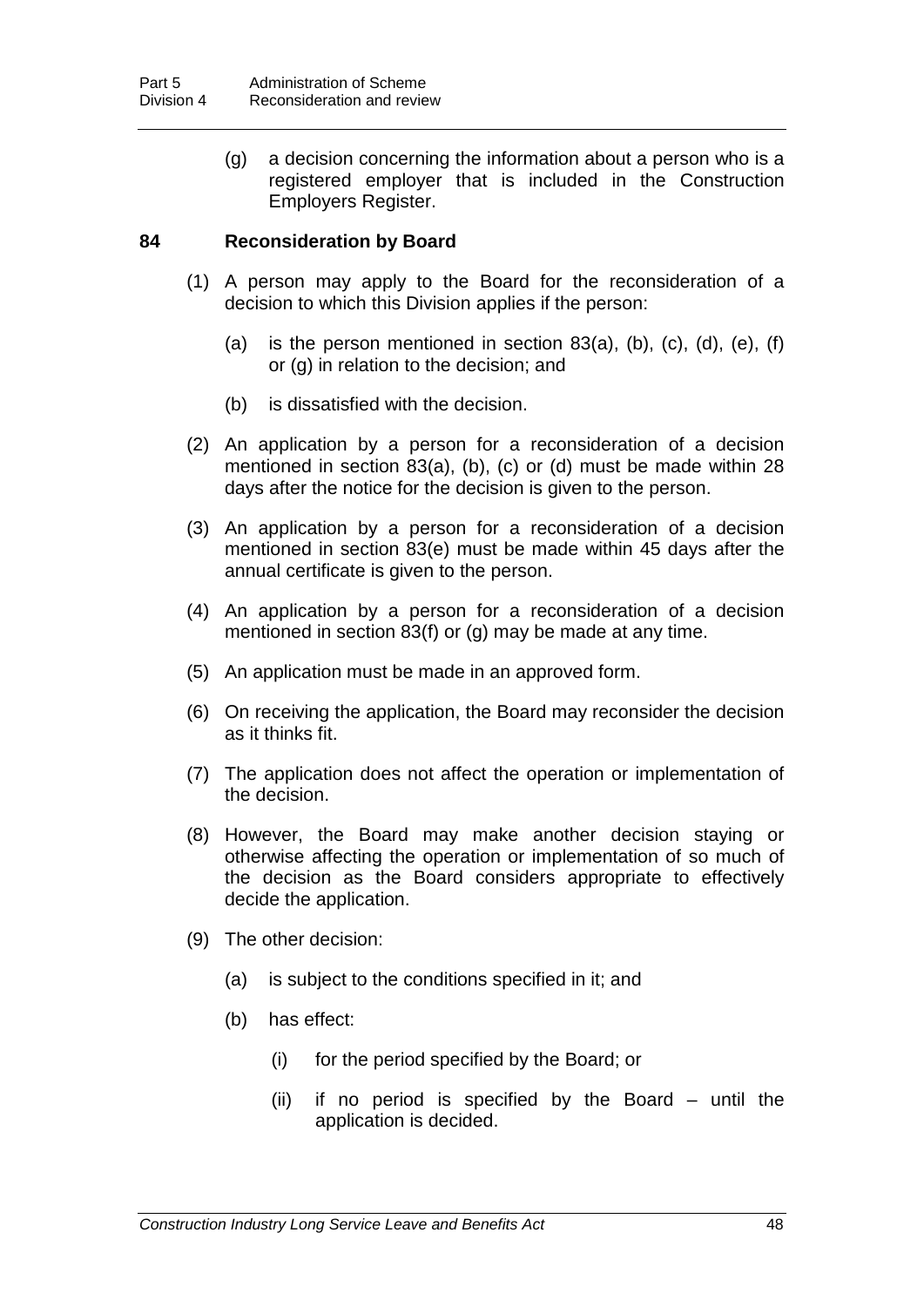(10) The Board is taken to have refused the application if the Board fails to give the applicant a notice of its decision on the application within 30 days after it received the application.

## **85 Review by Court**

- (1) A person who has applied for a reconsideration under section 84 may apply to the Local Court for a review of the Board's decision on the reconsideration if the person is dissatisfied with that decision.
- (2) The application must be made within:
	- (a) 28 days after the Board gives a notice of that decision if the notice is given within 30 days after the Board received the application for the reconsideration; or
	- (b) in any other case a longer period that is specified in the Regulations.
- (3) The Court may conduct the review as it thinks fit.
- (4) In reviewing that decision, the Court may:
	- (a) affirm the decision; or
	- (b) set aside the decision and substitute a new decision.
- (5) The Court must give reasons for its decision.
- (6) The application for the review of the Board's decision does not affect the operation or implementation of the decision.
- (7) However, the Court may make an order staying or otherwise affecting the operation or implementation of so much of the decision as the Court considers appropriate to effectively decide the application.
- (8) The order:
	- (a) is subject to the conditions specified in it; and
	- (b) has effect:
		- (i) for the period specified by the Court; or
		- (ii) if no period is specified by Court until the application is decided.
- (9) The Court's decision has effect as if it had been made by the Board or the Registrar for this Act (except this Division).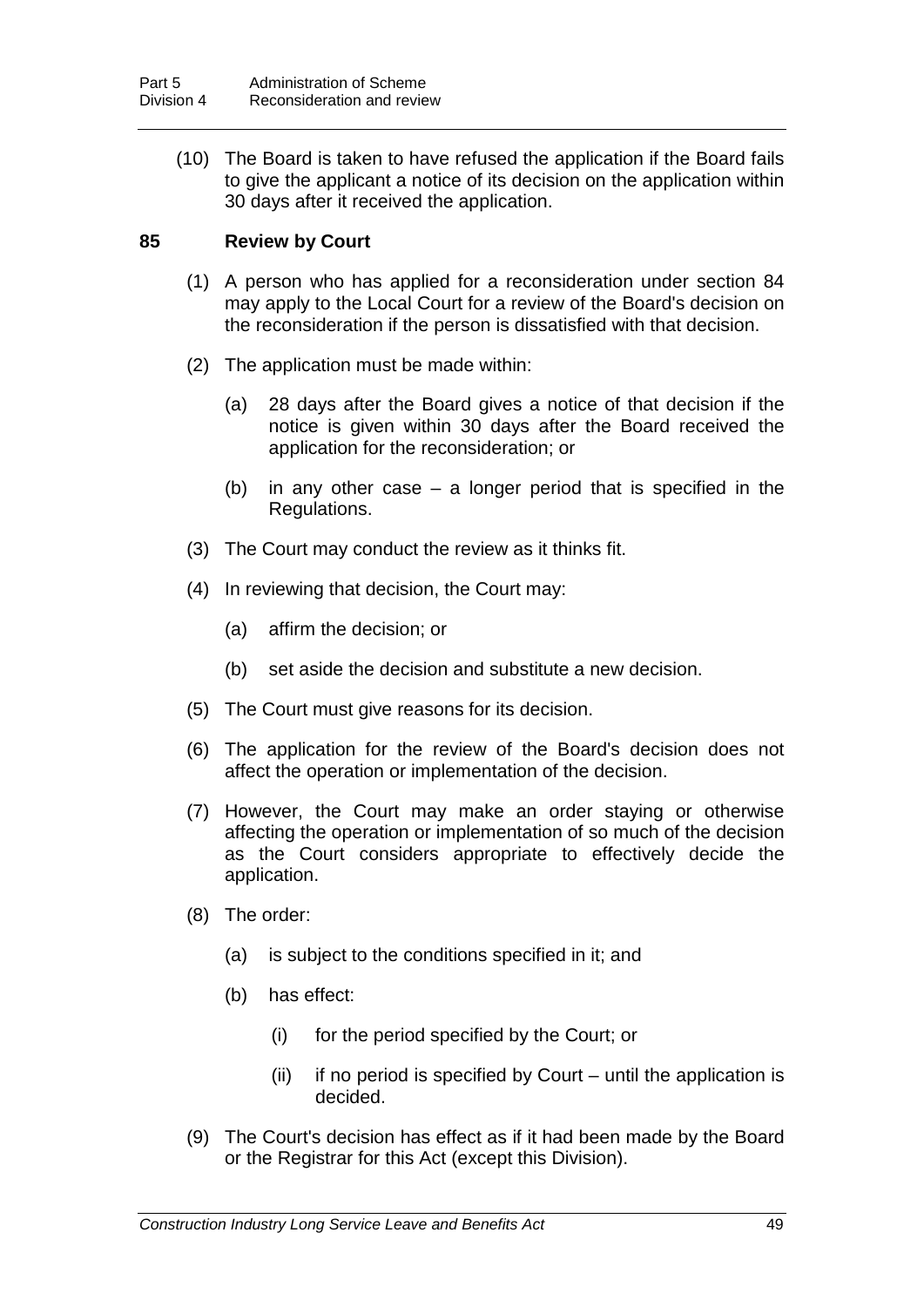## **Division 5 Reciprocal agreements**

## **86 Minister may enter into reciprocal agreement**

- (1) The Minister may enter into an agreement with a Minister of a State if:
	- (a) the Minister of the State is responsible for administering a law that establishes a scheme that relates to long service leave for construction workers (the *reciprocal scheme*); and
	- (b) the agreement makes provision for the mutual recognition of matters arising from the Scheme and from the reciprocal scheme.
- (2) Without limiting subsection (1)(b), the agreement may make provision about:
	- (a) the payments of amounts:
		- (i) by the Board to a person or body (the *reciprocal authority*) for the reciprocal authority's recognition of all or part of the qualifying service of a registered worker; or
		- (ii) by the reciprocal authority to the Board for the Board's recognition of a period of service (including a period before the commencement of this Act) credited to a registered worker under the reciprocal scheme;
	- (b) the exchange of information between the Board and the reciprocal authority; or
	- (c) any other matters relating to long service leave for construction workers as the Minister thinks necessary or convenient.
- (3) After entering into the agreement, the Minister must, by notice in the *Gazette*:
	- (a) state that the Minister has entered into the agreement; and
	- (b) declare that the agreement is a reciprocal agreement for this Act.

## **87 Transfer of credits to Scheme**

(1) A registered worker may apply to the Board in an approved form for the Board's recognition of a period of service credited to the worker (the *previous service*) under a reciprocal scheme.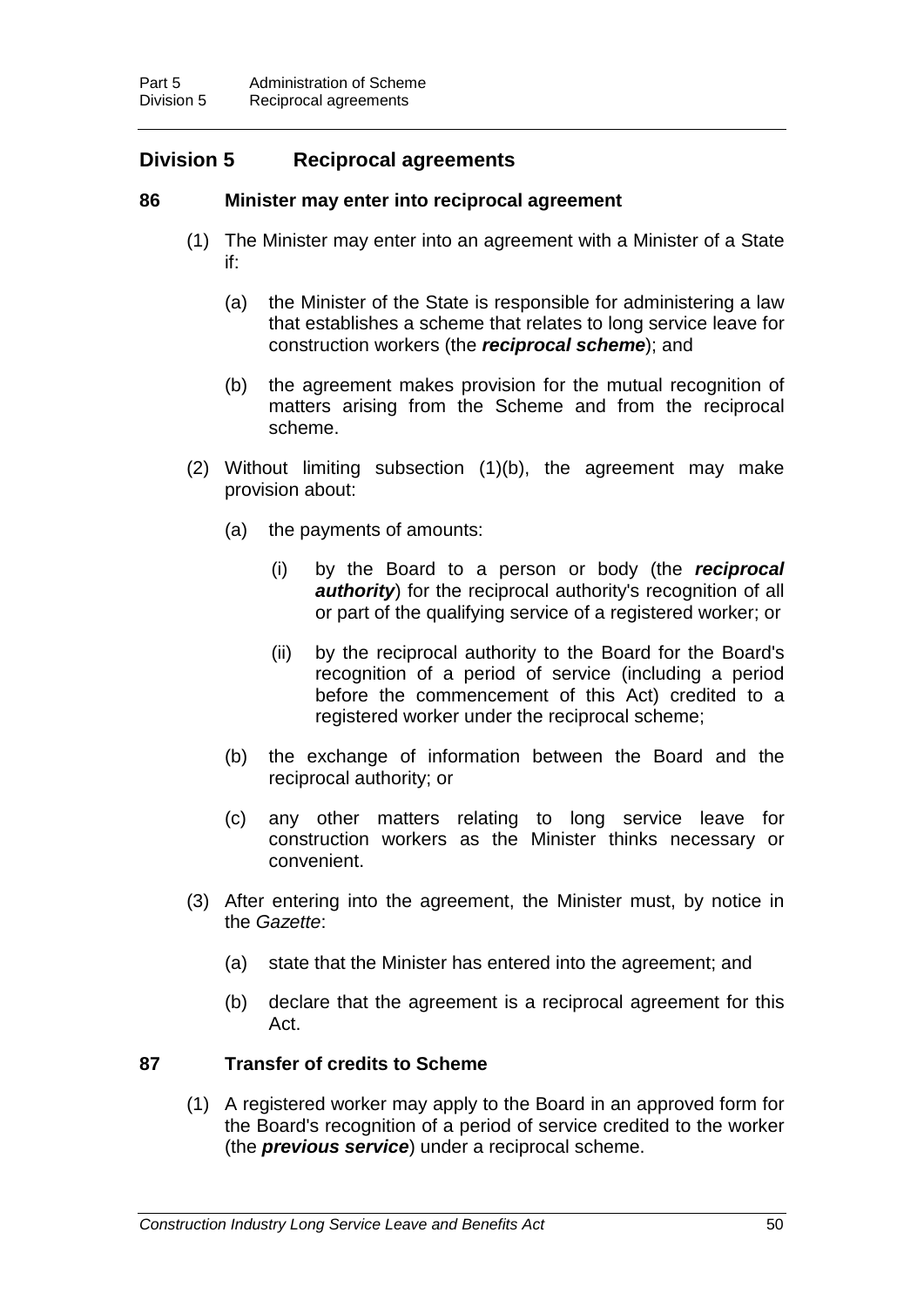- (2) On receiving the application, the Board must request the reciprocal authority for the scheme to pay to the Board an amount for the recognition in accordance with the reciprocal agreement to which the scheme relates.
- (3) On receiving the payment:
	- (a) the Board must, in accordance with the Determinations, recognise so much of the previous service as corresponds to the payment; and
	- (b) the Registrar must:
		- (i) convert the recognised service into an LSL credit for the worker in accordance with the Determinations; and
		- (ii) credit the worker with the LSL credit.
- (4) This section has effect subject to the reciprocal agreement.

#### **88 Transfer of credits out of Scheme**

- (1) The Board may, in accordance with the Determinations:
	- (a) allow all or part of the qualifying service of a registered worker to be recognised by a reciprocal authority for a reciprocal scheme; and
	- (b) pay an amount to the reciprocal authority for that recognition.
- (2) After making the payment, the Registrar must:
	- (a) disregard so much of that qualifying service as is so recognised; and
	- (b) adjust the worker's LSL credits in accordance with the Determinations.
- (3) This section has effect subject to the reciprocal agreement to which the reciprocal scheme relates.

## **Division 6 Other administrative matters**

## **89 Protection from liability**

- (1) This section applies to a person who is or has been:
	- (a) a Board member; or
	- (b) a person mentioned in section 59(a), (b) or (c).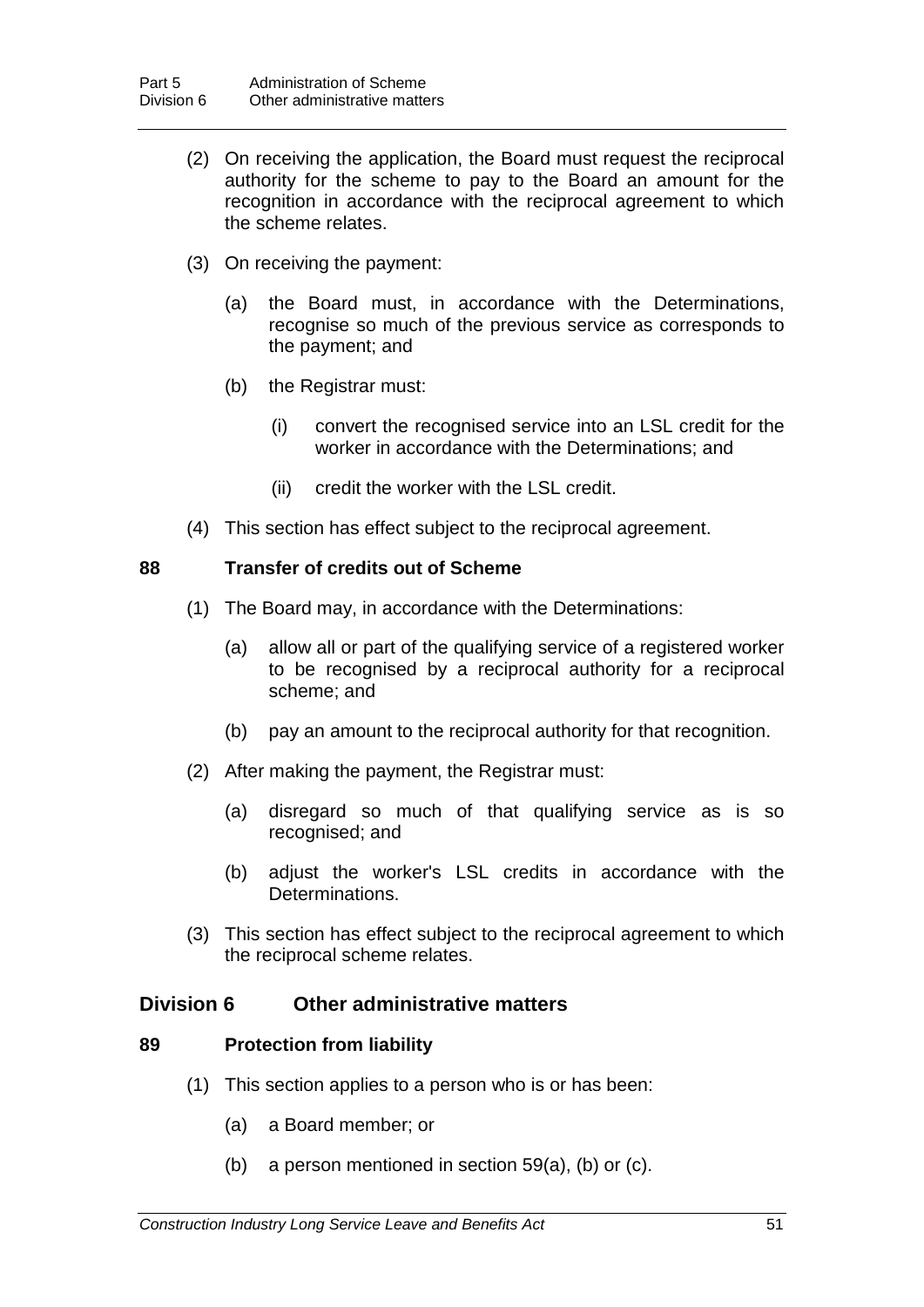- (2) The person is not civilly or criminally liable for an act done or omitted to be done by the person in good faith in the exercise or purported exercise of a power, or the performance or purported performance of a function, under this Act.
- (3) In addition, the person is not civilly or criminally liable for an act done or omitted to be done by the Board in the exercise or purported exercise of a power, or the performance or purported performance of a function, under this Act.
- (4) Subsections (2) and (3) do not affect any liability the Territory or the Board would, apart from those subsections, have for the act or omission.

#### **90 Secrecy**

- (1) This section applies to a person who is or has been:
	- (a) a Board member; or
	- (b) a person mentioned in section 59(a), (b) or (c).
- (2) The person must not:
	- (a) record any information obtained by the person in exercising a power or performing a function under this Act;
	- (b) disclose any such information to a person or body (including a court);
	- (c) publish all or part of a document obtained by the person in exercising a power or performing a function under this Act; or
	- (d) produce to a court a document or any other thing obtained by the person in exercising a power or performing a function under this Act.
- (3) Subsection (2) does not apply in relation to:
	- (a) any recording, disclosure, publishing or production that is part of the exercise of a power or the performance of a function under this Act;
	- (b) any recording, disclosure, publishing or production in relation to the administration of this Act; or
	- (c) any recording, disclosure, publishing or production for:
		- (i) a person who is the subject of the information, document or thing;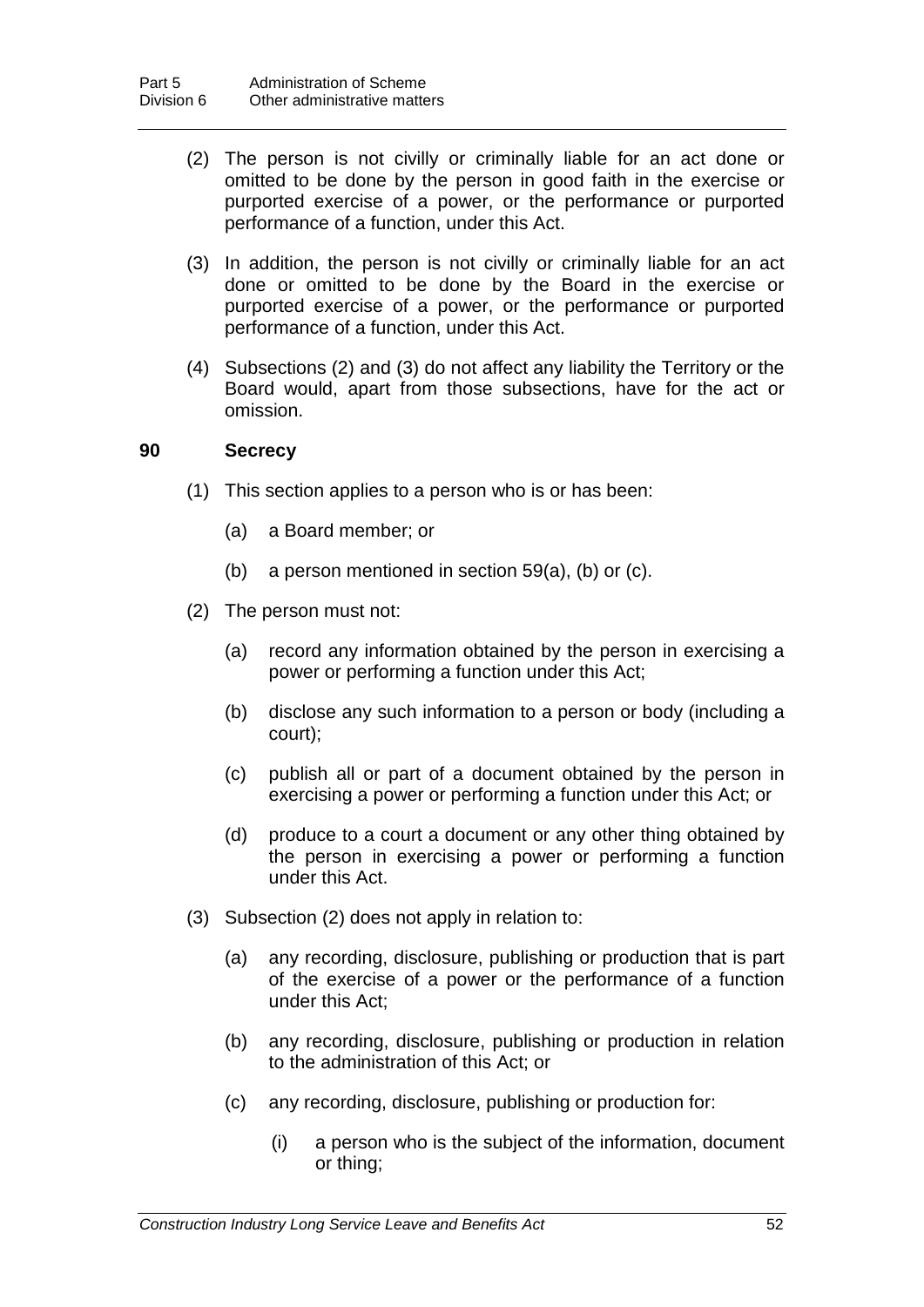- (ii) another person with the consent of the person mentioned in subparagraph (i) (whether the consent has been given expressly or by implication); or
- (iii) a person prescribed by the Regulations.
- (4) A person who fails to comply with subsection (2) is guilty of an offence.
	- Penalty: If the offender is a natural person 400 penalty units or imprisonment for 2 years.

If the offender is a body corporate  $-2000$  penalty units.

## **91 Appointment of actuary**

- (1) The Minister must appoint an actuary for the Scheme within:
	- (a) 3 months after the commencement of this Act; and
	- (b) whenever the Minister was last provided with a report by an actuary under this section  $-3$  years after that report was provided.
- (2) The actuary so appointed must conduct a review of:
	- (a) the administration of the scheme (including any financial aspect of that administration);
	- (b) the methods used in working out long service benefits; and
	- (c) the levy rate.
- (3) The actuary must provide the Minister with a report on the review within the time specified by the Minister.
- (4) The actuary may make any recommendation in the report about any of the matters mentioned in subsection (2)(a), (b) or (c).
- (5) Without limiting subsection (4), the actuary may recommend a new levy rate.
- (6) The Minister must table in the Legislative Assembly a copy of the report within 6 sitting days after receiving the report.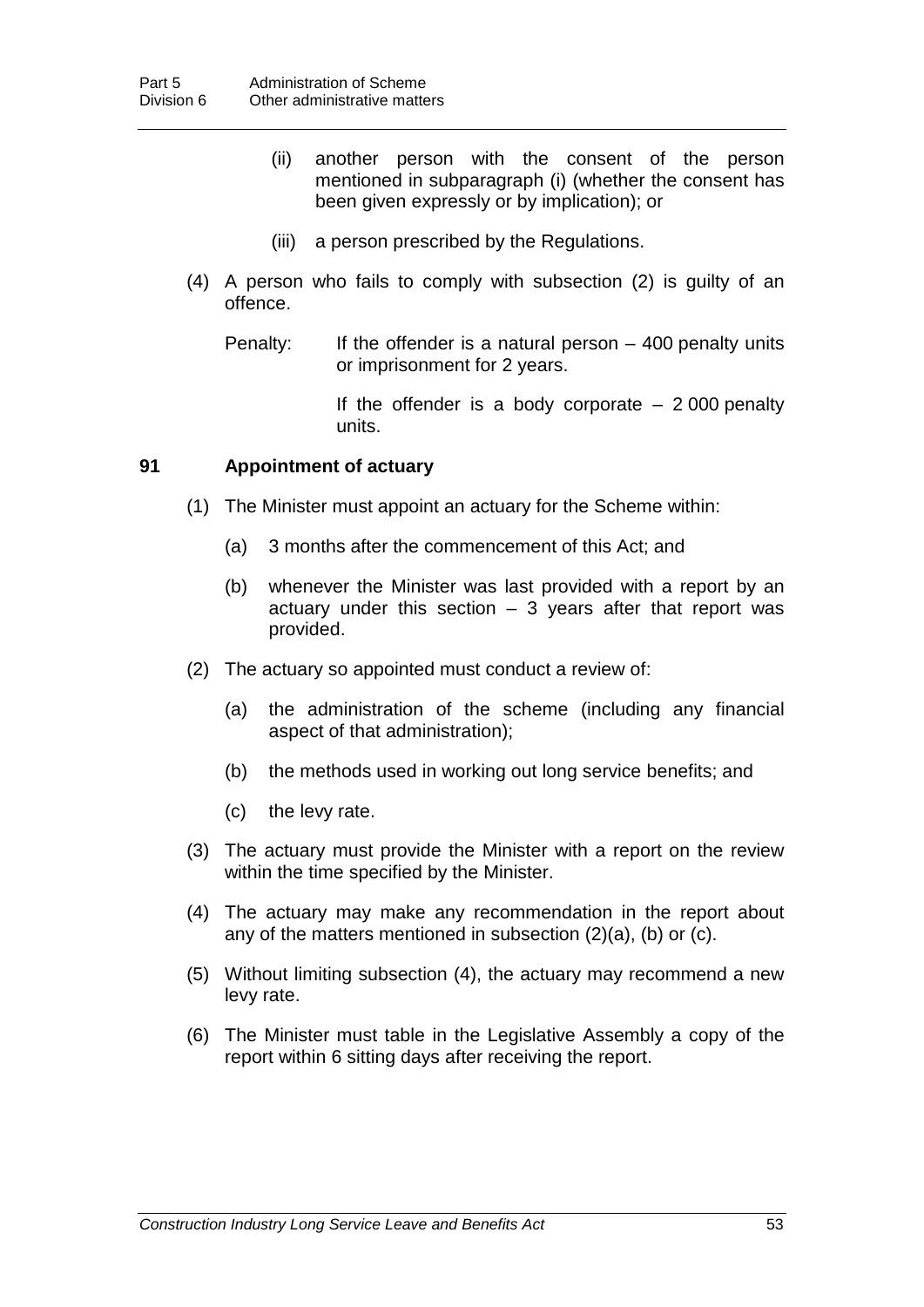Part 6 Transitional matters for Construction Industry Long Service Leave And Benefits Act 2005 Division 1 Transitional matters relating to Long Service Leave Act

#### **92 Regulations**

- (1) The Administrator may make regulations, not inconsistent with this Act, prescribing matters:
	- (a) required or permitted by this Act to be prescribed; or
	- (b) necessary or convenient to be prescribed for carrying out or giving effect to this Act.
- (2) The Regulations may prescribe for an offence against the Regulations a fine not exceeding:
	- (a) if the offender is a natural person 100 penalty units; or
	- (b) if the offender is a body corporate 500 penalty units.

## **Part 6 Transitional matters for Construction Industry Long Service Leave And Benefits Act 2005**

## **Division 1 Transitional matters relating to Long Service Leave Act**

#### **93 Application**

Except as provided by this Division:

- (a) a person's qualifying service under the *Long Service Leave Act* must not be taken into account for any purposes of this Act; and
- (b) a person's qualifying service under this Act must not be taken into account for any purposes of the *Long Service Leave Act*.

#### **94 Interpretation**

(1) In this Division, unless the contrary intention appears:

*commencement day* means the day on which the *Construction Industry Long Service Leave and Benefits Act 2005* commences.

*previous service*, for a transitional employee, means so much of the continuous service for which the employee is employed:

(a) as occurred before 1 January 2005; and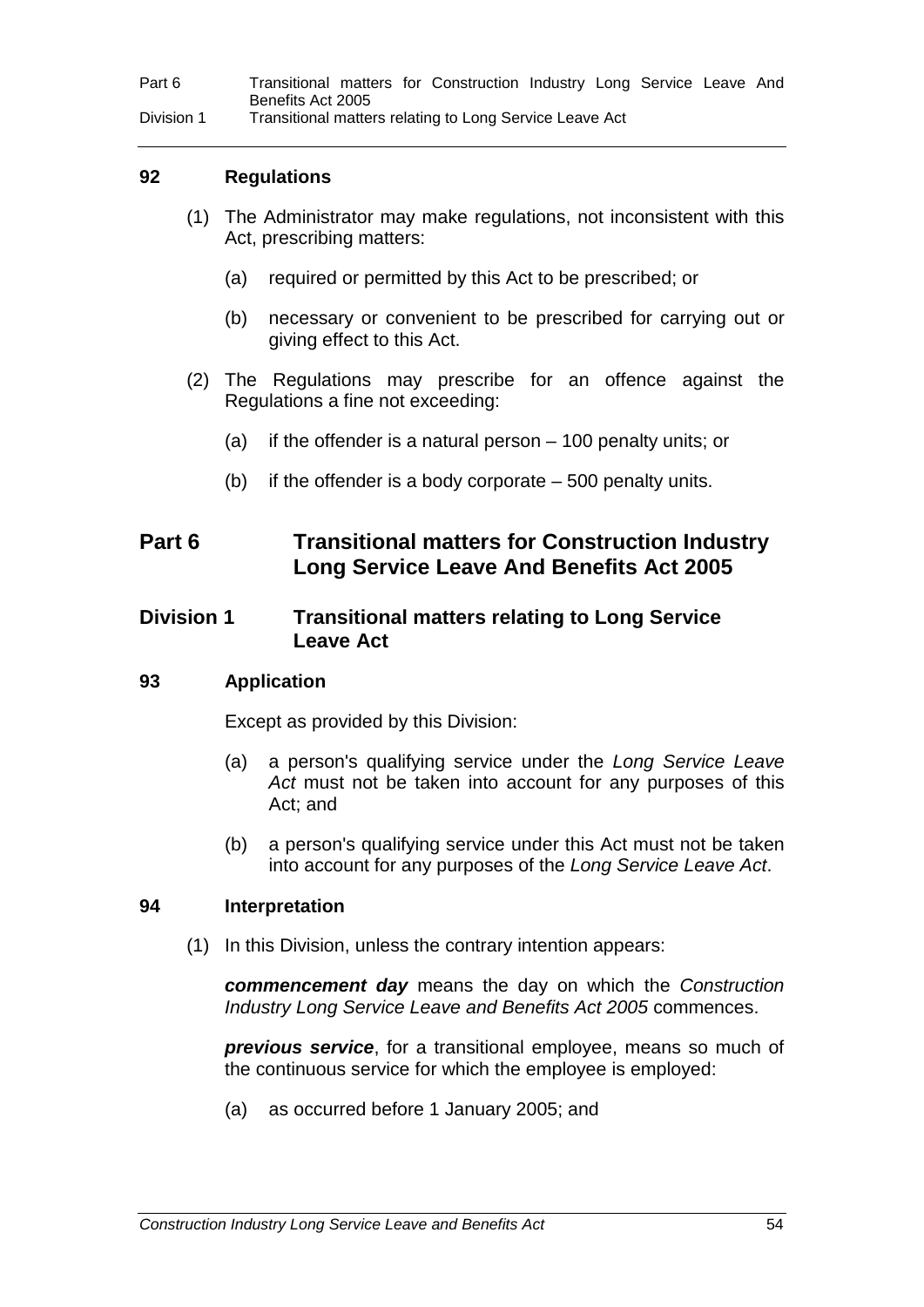(b) as has not given rise to any long service leave granted, or payments made, to the employee under the *Long Service Leave Act*.

## *transitional employee* means a person:

- (a) who is registered as an employee on the commencement day (or at a later time allowed by the Registrar);
- (b) who is employed for a continuous service that started before, and remains unbroken after, the commencement day; and
- (c) to whom the *Long Service Leave Act* would, apart from this Act, apply in relation to that continuous service.
- (2) For this Division, the questions whether an employee is employed for a continuous service and whether the continuity of that service remains unbroken must be determined in accordance with the *Long Service Leave Act*.

## **95 Recognition of previous service on employer's election**

- (1) The employer of a transitional employee may elect to pay to the Board an amount for the recognition of the employee's previous service.
- (2) The election must be in an approved form.
- (3) After the Board has received the election, the Registrar must:
	- (a) in accordance with the Determinations, decide the amount that the employer must pay for that recognition;
	- (b) notify the employer of the decision and the time by which the amount must be paid; and
	- (c) state in the notification:
		- (i) the reasons for the decision; and
		- (ii) that the employer is entitled to apply for a reconsideration or review in relation to the decision under Part 5, Division 4.
- (4) The employer must pay to the Board the amount at or before the time specified in the notification.
- (5) The amount:
	- (a) is a debt due to the Board from that time; and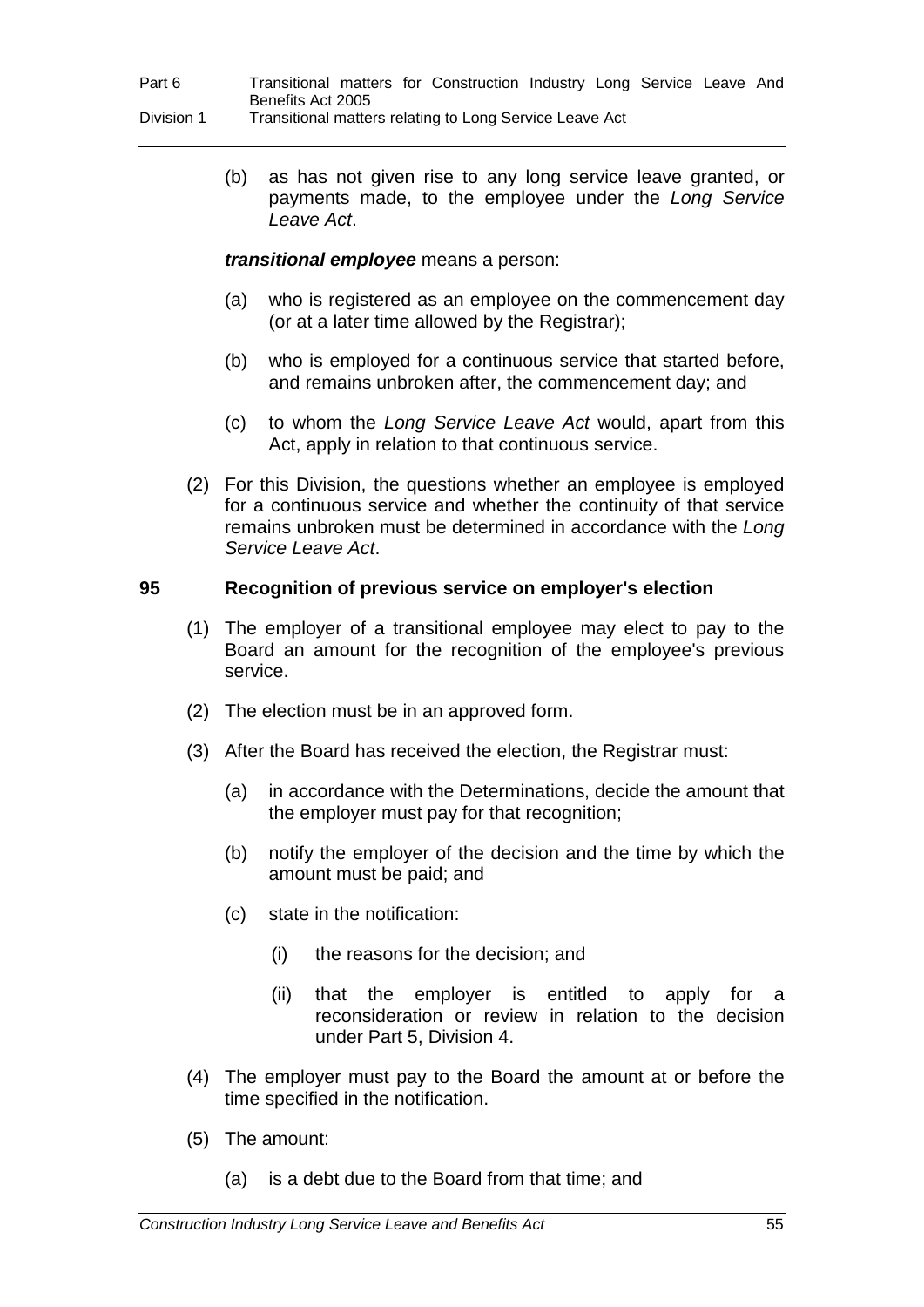- (b) may be sued for and recovered in any court of competent jurisdiction by the Board or by a person appointed by the Board to act on its behalf.
- (6) After the amount is received by the Board:
	- (a) the Board must recognise the previous service mentioned in subsection (1); and
	- (b) the Registrar must:
		- (i) convert the previous service into an LSL credit for the employee in accordance with the Determinations; and
		- (ii) credit the employee with the LSL credit.

## **96 Recognition of previous service on employee's application**

- (1) This section applies if the employer of a transitional employee:
	- (a) has not made an election under section 95 for the recognition of the employee's previous service; or
	- (b) has made such an election but fails to pay all or part of the amount that the employer is required to pay for that recognition.
- (2) The employee or the employee's personal representative may apply for long service leave or a long service benefit under section 18, 19, 21 or 22 (as the case may be) as if the previous service had been recognised and converted into an LSL credit under section 95.
- (3) However, subsection (2) only applies if the employee's continuous service with the employer remains unbroken at the following time (the *relevant time*):
	- (a) for an application under section 18 or 19 the time of the application;
	- (b) for an application under section 21 immediately before the employee is last credited with any qualifying service, ceases to carry out construction work, retires or dies (as the case requires);
	- (c) for an application under section 22 immediately before the employee ceases to carry out construction work.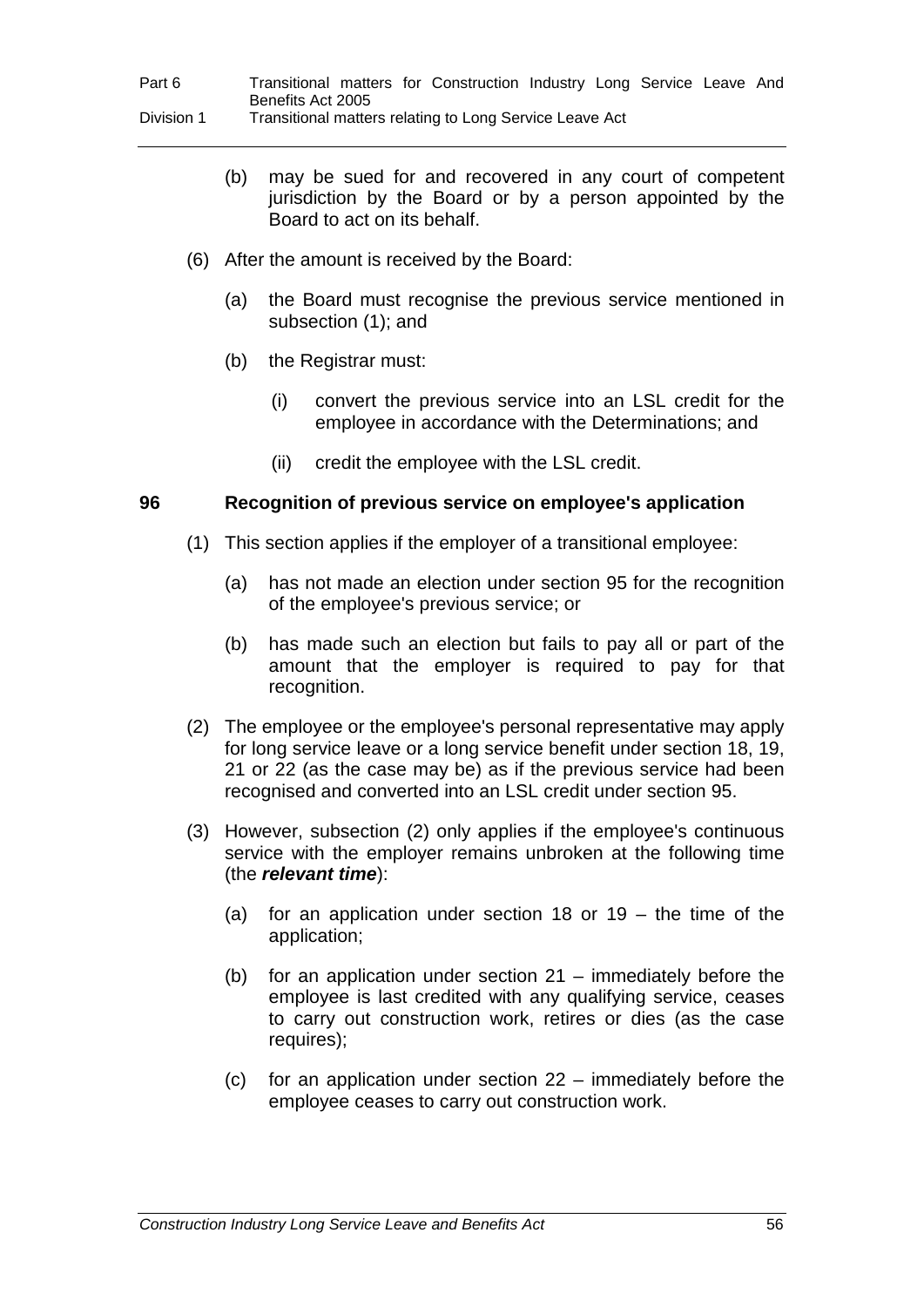| Part 6     |                   |  | Transitional matters for Construction Industry Long Service Leave And |  |  |  |
|------------|-------------------|--|-----------------------------------------------------------------------|--|--|--|
|            | Benefits Act 2005 |  |                                                                       |  |  |  |
| Division 1 |                   |  | Transitional matters relating to Long Service Leave Act               |  |  |  |

- (4) If the Board is satisfied that the applicant would be entitled to make the application had the previous service been recognised and converted into an LSL credit under section 95:
	- (a) the Board must recognise the previous service;
	- (b) the Registrar must:
		- (i) convert the previous service into the LSL credit in accordance with the Determinations; and
		- (ii) credit the employee with the LSL credit;
	- (c) the recognition, conversion and crediting are taken to have occurred immediately before the relevant time; and
	- (d) the Board must decide the application on the basis that the employee had the LSL credit at the relevant time.
- (5) In addition, the Registrar must:
	- (a) in accordance with the Determinations, decide the amount that the employer must pay for the recognition of the previous service, taking into account any amount that the employer has already paid under section 95 for the employee;
	- (b) notify the employer of the decision and the time by which the amount must be paid; and
	- (c) state in the notification:
		- (i) the reasons for the decision; and
		- (ii) that the employer is entitled to apply for a reconsideration or review in relation to the decision under Part 5, Division 4.
- (6) The employer must pay to the Board the amount at or before the time specified in the notification.
- (7) The amount:
	- (a) is a debt due to the Board from that time; and
	- (b) may be sued for and recovered in any court of competent jurisdiction by the Board or by a person appointed by the Board to act on its behalf.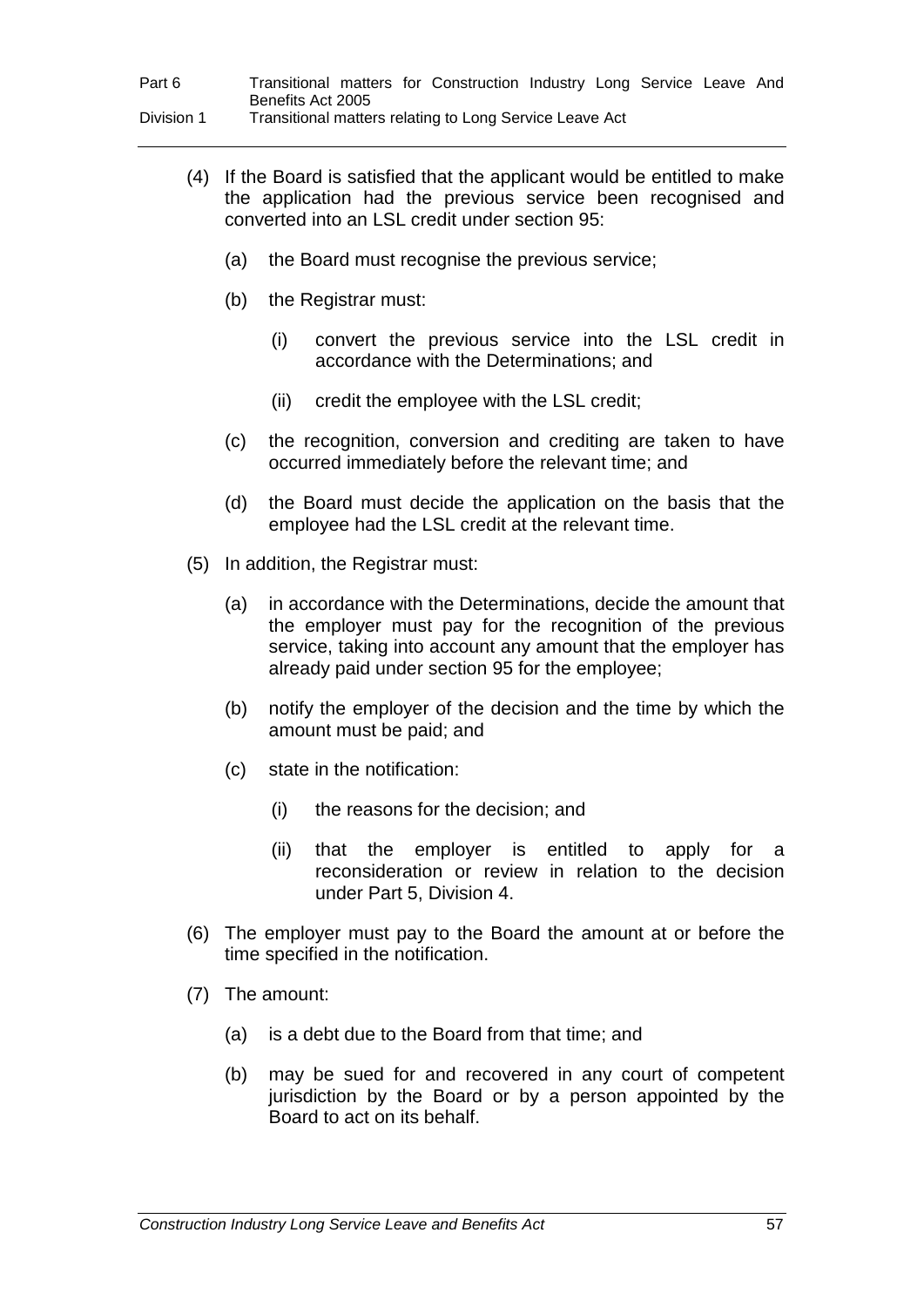- (8) To avoid doubt:
	- (a) subsection (2) has effect subject to section 4; and
	- (b) subsection (4) has effect whether or not the employer complies with subsection (6).

### **97 Recognition of qualifying service for** *Long Service Leave Act*

- (1) This section applies to a registered employee who:
	- (a) has ceased to be a construction worker; and
	- (b) is employed by an employer for a continuous service that began before, and remains unbroken after, that cessation.
- (2) Subject to section 4, this Act does not prevent all or part of that continuous service from giving rise to an entitlement for the employee or another person under the *Long Service Leave Act*.
- (3) If all or part of that continuous service has given rise to such an entitlement:
	- (a) the employee or the other person (as the case may be) must inform the Registrar in writing about the entitlement; and
	- (b) on receiving the information, the Registrar must:
		- (i) disregard any qualifying service credited to the employee under this Act that was based on so much of that continuous service as has given rise to the entitlement; and
		- (ii) adjust the employee's LSL credits in accordance with the Determinations.
- (4) This section applies in relation to the employee whether or not the employee is a transitional employee.

#### **98 Entitlements under** *Long Service Leave Act*

- (1) This Act does not affect any entitlement under the *Long Service Leave Act* in relation to an employee if:
	- (a) that entitlement existed before the commencement day in relation to a period of continuous service for which the employee was employed;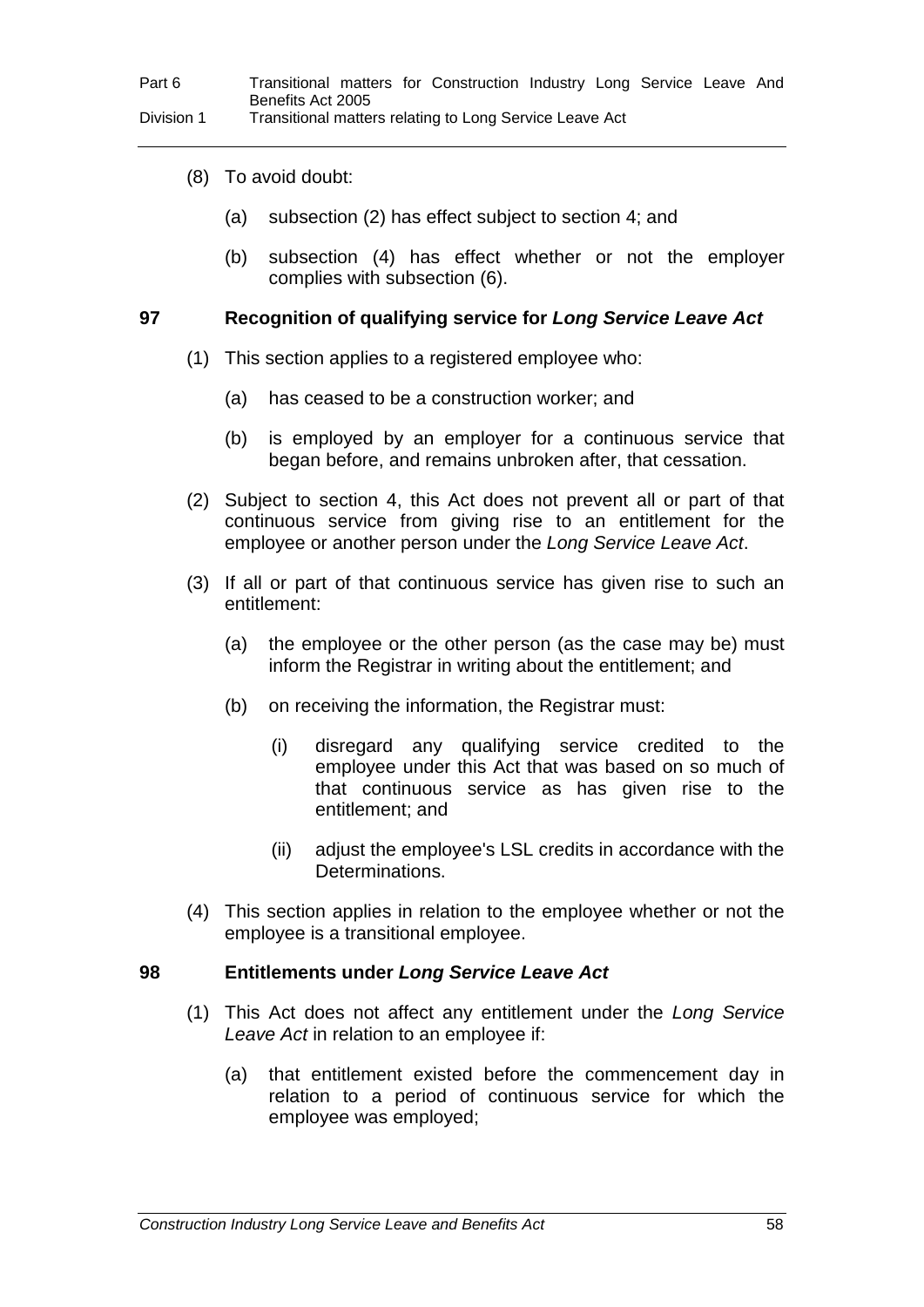- (b) that entitlement is:
	- (i) an entitlement for the employee to be granted long service leave; or
	- (ii) an entitlement for the employee or another person to be paid an amount in relation to the long service leave; and
- (c) that period of continuous service has not been recognised and converted into an LSL credit for the employee under section 95 or 96 of this Act.
- (2) This section applies in relation to the employee whether or not the employee is a transitional employee.

#### **99 Acquisition on just terms**

If, but for this section, property is acquired under this Division otherwise than on just terms:

- (a) the person from whom the property is acquired is entitled to the compensation necessary to ensure the acquisition is on just terms; and
- (b) a court of competent jurisdiction may determine the amount of compensation or make the orders it considers necessary to ensure the compensation is on just terms.

#### **100 Offence**

A person must not engage in an act (including an omission) with the intention of avoiding the person's obligations under this Division.

Penalty: If the offender is a natural person – 100 penalty units.

If the offender is a body corporate – 500 penalty units.

## **Division 2 Other transitional matters etc.**

#### **101 Recognition of pre-commencement service**

- (1) This section applies to a construction worker who is registered as an employee or as a contractor:
	- (a) on the day on which the *Construction Industry Long Service Leave and Benefits Act 2005* commences; or
	- (b) within 12 months after that day.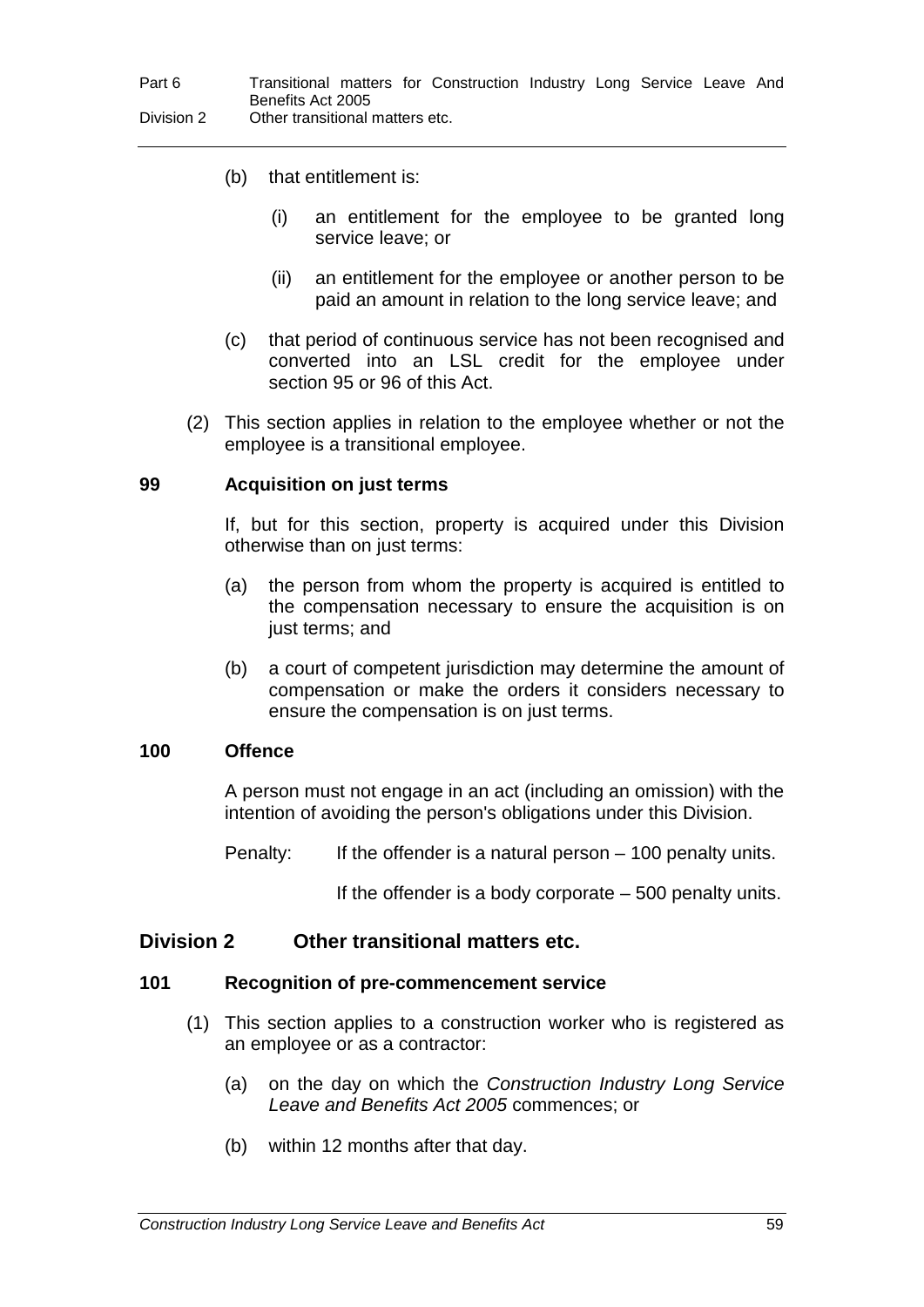| Part 6     | Transitional matters for Construction Industry Long Service Leave And |
|------------|-----------------------------------------------------------------------|
|            | Benefits Act 2005                                                     |
| Division 2 | Other transitional matters etc.                                       |

- (2) In crediting the worker with qualifying service, the Registrar must take into account the worker's days of service in relation to the following periods:
	- (a) the period that starts from and includes 1 January 2005 and ends immediately before the worker becomes a registered worker;
	- (b) a period during which the worker is a registered worker.
- (3) However, the Registrar must not take into account any days of service of the worker that relate to a period of service that gave rise to an entitlement mentioned in section 98(1) for that worker.

## **102 Regulations**

- (1) The Regulations may make provision, consistent with this Act, about:
	- (a) any matters arising from the operation of this Part; or
	- (b) any other transitional matters for the *Construction Industry Long Service Leave and Benefits Act 2005*.
- (2) The Regulations may provide that a provision under subsection (1) takes effect from a date that is earlier than the date of its publication or notification in the *Gazette* but, if they do so, the provision does not operate so as:
	- (a) to affect, in a manner prejudicial to any person (other than the Territory), the rights of that person existing before the date of its publication or notification; or
	- (b) to impose liabilities on a person (other than the Territory) in respect of anything done or omitted to be done before the date of its publication or notification.